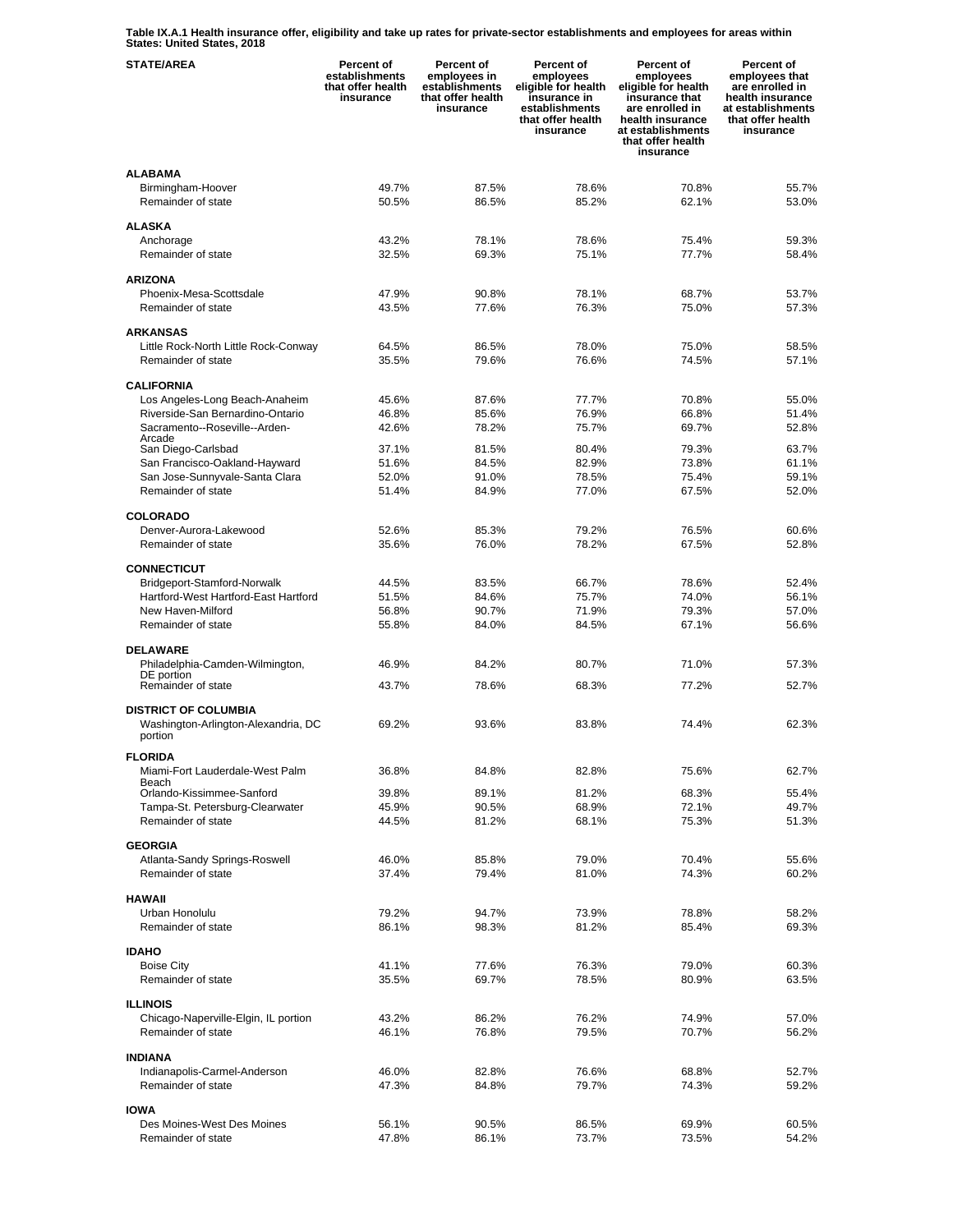**Table IX.A.1 Health insurance offer, eligibility and take up rates for private-sector establishments and employees for areas within States: United States, 2018 (cont.)** 

| <b>STATE/AREA</b>                               | Percent of<br>establishments<br>that offer health<br>insurance | Percent of<br>employees in<br>establishments<br>that offer health<br>insurance | Percent of<br>employees<br>eligible for health<br>insurance in<br>establishments<br>that offer health<br>insurance | Percent of<br>employees<br>eligible for health<br>insurance that<br>are enrolled in<br>health insurance<br>at establishments<br>that offer health<br>insurance | Percent of<br>employees that<br>are enrolled in<br>health insurance<br>at establishments<br>that offer health<br>insurance |
|-------------------------------------------------|----------------------------------------------------------------|--------------------------------------------------------------------------------|--------------------------------------------------------------------------------------------------------------------|----------------------------------------------------------------------------------------------------------------------------------------------------------------|----------------------------------------------------------------------------------------------------------------------------|
| <b>KANSAS</b>                                   |                                                                |                                                                                |                                                                                                                    |                                                                                                                                                                |                                                                                                                            |
| Kansas City, KS portion                         | 52.6%                                                          | 88.0%                                                                          | 66.2%                                                                                                              | 72.6%                                                                                                                                                          | 48.1%                                                                                                                      |
| Wichita                                         | 63.7%                                                          | 89.2%                                                                          | 84.5%                                                                                                              | 69.5%                                                                                                                                                          | 58.7%                                                                                                                      |
| Remainder of state                              | 44.1%                                                          | 81.1%                                                                          | 68.8%                                                                                                              | 76.4%                                                                                                                                                          | 52.5%                                                                                                                      |
| <b>KENTUCKY</b>                                 |                                                                |                                                                                |                                                                                                                    |                                                                                                                                                                |                                                                                                                            |
| Louisville/Jefferson County, KY                 | 48.2%                                                          | 82.8%                                                                          | 80.6%                                                                                                              | 70.1%                                                                                                                                                          | 56.5%                                                                                                                      |
| portion                                         |                                                                |                                                                                |                                                                                                                    |                                                                                                                                                                |                                                                                                                            |
| Remainder of state                              | 50.0%                                                          | 87.4%                                                                          | 78.5%                                                                                                              | 74.0%                                                                                                                                                          | 58.1%                                                                                                                      |
| <b>LOUISIANA</b>                                |                                                                |                                                                                |                                                                                                                    |                                                                                                                                                                |                                                                                                                            |
| New Orleans-Metairie                            | 52.7%                                                          | 80.6%                                                                          | 84.4%                                                                                                              | 71.3%                                                                                                                                                          | 60.1%                                                                                                                      |
| Remainder of state                              | 48.1%                                                          | 84.1%                                                                          | 77.5%                                                                                                              | 67.1%                                                                                                                                                          | 52.0%                                                                                                                      |
|                                                 |                                                                |                                                                                |                                                                                                                    |                                                                                                                                                                |                                                                                                                            |
| <b>MAINE</b>                                    |                                                                |                                                                                |                                                                                                                    |                                                                                                                                                                |                                                                                                                            |
| Portland-South Portland                         | 49.7%                                                          | 85.0%                                                                          | 76.0%                                                                                                              | 74.8%                                                                                                                                                          | 56.8%                                                                                                                      |
| Remainder of state                              | 40.8%                                                          | 73.4%                                                                          | 79.9%                                                                                                              | 75.0%                                                                                                                                                          | 59.9%                                                                                                                      |
|                                                 |                                                                |                                                                                |                                                                                                                    |                                                                                                                                                                |                                                                                                                            |
| <b>MARYLAND</b>                                 |                                                                |                                                                                |                                                                                                                    |                                                                                                                                                                |                                                                                                                            |
| Baltimore-Columbia-Towson                       | 55.5%                                                          | 87.0%                                                                          | 75.6%                                                                                                              | 67.6%                                                                                                                                                          | 51.1%                                                                                                                      |
| Washington-Arlington-Alexandria,<br>MD portion  | 62.3%                                                          | 87.4%                                                                          | 76.6%                                                                                                              | 70.3%                                                                                                                                                          | 53.9%                                                                                                                      |
| Remainder of state                              | 43.1%                                                          | 78.7%                                                                          | 80.6%                                                                                                              | 74.1%                                                                                                                                                          | 59.7%                                                                                                                      |
|                                                 |                                                                |                                                                                |                                                                                                                    |                                                                                                                                                                |                                                                                                                            |
| <b>MASSACHUSETTS</b>                            |                                                                |                                                                                |                                                                                                                    |                                                                                                                                                                |                                                                                                                            |
| Boston-Cambridge-Newton, MA                     | 51.8%                                                          | 89.5%                                                                          | 76.9%                                                                                                              | 69.6%                                                                                                                                                          | 53.5%                                                                                                                      |
| portion<br>Remainder of state                   | 42.5%                                                          | 86.8%                                                                          | 74.1%                                                                                                              | 65.7%                                                                                                                                                          | 48.7%                                                                                                                      |
|                                                 |                                                                |                                                                                |                                                                                                                    |                                                                                                                                                                |                                                                                                                            |
| <b>MICHIGAN</b>                                 |                                                                |                                                                                |                                                                                                                    |                                                                                                                                                                |                                                                                                                            |
| Detroit-Warren-Dearborn                         | 47.3%                                                          | 88.5%                                                                          | 76.8%                                                                                                              | 75.7%                                                                                                                                                          | 58.2%                                                                                                                      |
| Remainder of state                              | 50.0%                                                          | 82.8%                                                                          | 79.5%                                                                                                              | 71.3%                                                                                                                                                          | 56.7%                                                                                                                      |
|                                                 |                                                                |                                                                                |                                                                                                                    |                                                                                                                                                                |                                                                                                                            |
| <b>MINNESOTA</b>                                |                                                                |                                                                                |                                                                                                                    |                                                                                                                                                                |                                                                                                                            |
| Minneapolis-St. Paul-Bloomington,<br>MN portion | 48.9%                                                          | 86.4%                                                                          | 80.0%                                                                                                              | 74.5%                                                                                                                                                          | 59.6%                                                                                                                      |
| Remainder of state                              | 41.9%                                                          | 80.1%                                                                          | 77.2%                                                                                                              | 73.0%                                                                                                                                                          | 56.4%                                                                                                                      |
|                                                 |                                                                |                                                                                |                                                                                                                    |                                                                                                                                                                |                                                                                                                            |
| <b>MISSISSIPPI</b>                              |                                                                |                                                                                |                                                                                                                    |                                                                                                                                                                |                                                                                                                            |
| Jackson                                         | 48.7%                                                          | 84.3%                                                                          | 70.4%                                                                                                              | 74.4%                                                                                                                                                          | 52.4%                                                                                                                      |
| Remainder of state                              | 49.1%                                                          | 84.9%                                                                          | 78.8%                                                                                                              | 73.5%                                                                                                                                                          | 57.9%                                                                                                                      |
| <b>MISSOURI</b>                                 |                                                                |                                                                                |                                                                                                                    |                                                                                                                                                                |                                                                                                                            |
| Kansas City, MO portion                         | 44.9%                                                          | 88.5%                                                                          | 83.3%                                                                                                              | 76.1%                                                                                                                                                          | 63.4%                                                                                                                      |
| St. Louis, MO portion                           | 56.4%                                                          | 88.9%                                                                          | 77.9%                                                                                                              | 78.2%                                                                                                                                                          | 60.9%                                                                                                                      |
| Remainder of state                              | 45.1%                                                          | 79.0%                                                                          | 83.0%                                                                                                              | 76.9%                                                                                                                                                          | 63.8%                                                                                                                      |
|                                                 |                                                                |                                                                                |                                                                                                                    |                                                                                                                                                                |                                                                                                                            |
| <b>MONTANA</b>                                  |                                                                |                                                                                |                                                                                                                    |                                                                                                                                                                |                                                                                                                            |
| <b>Billings</b><br>Remainder of state           | 40.2%                                                          | 75.0%<br>62.0%                                                                 | 76.2%<br>75.8%                                                                                                     | 67.3%<br>76.9%                                                                                                                                                 | 51.3%<br>58.2%                                                                                                             |
|                                                 | 33.5%                                                          |                                                                                |                                                                                                                    |                                                                                                                                                                |                                                                                                                            |
| <b>NEBRASKA</b>                                 |                                                                |                                                                                |                                                                                                                    |                                                                                                                                                                |                                                                                                                            |
| Omaha-Council Bluffs, NE portion                | 45.3%                                                          | 87.2%                                                                          | 80.2%                                                                                                              | 74.3%                                                                                                                                                          | 59.6%                                                                                                                      |
| Remainder of state                              | 34.5%                                                          | 76.8%                                                                          | 81.2%                                                                                                              | 73.5%                                                                                                                                                          | 59.7%                                                                                                                      |
|                                                 |                                                                |                                                                                |                                                                                                                    |                                                                                                                                                                |                                                                                                                            |
| <b>NEVADA</b>                                   |                                                                |                                                                                |                                                                                                                    |                                                                                                                                                                |                                                                                                                            |
| Las Vegas-Henderson-Paradise                    | 51.2%                                                          | 88.0%                                                                          | 74.6%                                                                                                              | 70.7%                                                                                                                                                          | 52.8%<br>63.2%                                                                                                             |
| Remainder of state                              | 40.8%                                                          | 75.8%                                                                          | 81.7%                                                                                                              | 77.3%                                                                                                                                                          |                                                                                                                            |
| <b>NEW HAMPSHIRE</b>                            |                                                                |                                                                                |                                                                                                                    |                                                                                                                                                                |                                                                                                                            |
| Boston-Cambridge-Newton, NH                     | 54.2%                                                          | 81.5%                                                                          | 71.3%                                                                                                              | 70.1%                                                                                                                                                          | 50.0%                                                                                                                      |
| portion                                         |                                                                |                                                                                |                                                                                                                    |                                                                                                                                                                |                                                                                                                            |
| Manchester-Nashua                               | 65.5%                                                          | 92.1%                                                                          | 78.6%                                                                                                              | 70.9%                                                                                                                                                          | 55.8%                                                                                                                      |
| Remainder of state                              | 47.3%                                                          | 81.4%                                                                          | 77.1%                                                                                                              | 75.1%                                                                                                                                                          | 58.0%                                                                                                                      |
| <b>NEW JERSEY</b>                               |                                                                |                                                                                |                                                                                                                    |                                                                                                                                                                |                                                                                                                            |
| New York-Newark-Jersey City, NJ                 | 48.3%                                                          | 82.6%                                                                          | 78.2%                                                                                                              | 69.6%                                                                                                                                                          | 54.4%                                                                                                                      |
| portion                                         |                                                                |                                                                                |                                                                                                                    |                                                                                                                                                                |                                                                                                                            |
| Remainder of state                              | 54.6%                                                          | 85.6%                                                                          | 70.9%                                                                                                              | 69.1%                                                                                                                                                          | 49.0%                                                                                                                      |
| <b>NEW MEXICO</b>                               |                                                                |                                                                                |                                                                                                                    |                                                                                                                                                                |                                                                                                                            |
| Albuquerque                                     | 42.1%                                                          | 82.0%                                                                          | 71.8%                                                                                                              | 63.4%                                                                                                                                                          | 45.5%                                                                                                                      |
| Remainder of state                              | 42.6%                                                          | 72.6%                                                                          | 72.2%                                                                                                              | 67.6%                                                                                                                                                          | 48.8%                                                                                                                      |
|                                                 |                                                                |                                                                                |                                                                                                                    |                                                                                                                                                                |                                                                                                                            |
| <b>NEW YORK</b>                                 |                                                                |                                                                                |                                                                                                                    |                                                                                                                                                                |                                                                                                                            |
| New York-Newark-Jersey City, NY<br>portion      | 46.6%                                                          | 86.2%                                                                          | 74.3%                                                                                                              | 69.1%                                                                                                                                                          | 51.3%                                                                                                                      |
| Remainder of state                              | 49.6%                                                          | 86.8%                                                                          | 71.4%                                                                                                              | 64.6%                                                                                                                                                          | 46.2%                                                                                                                      |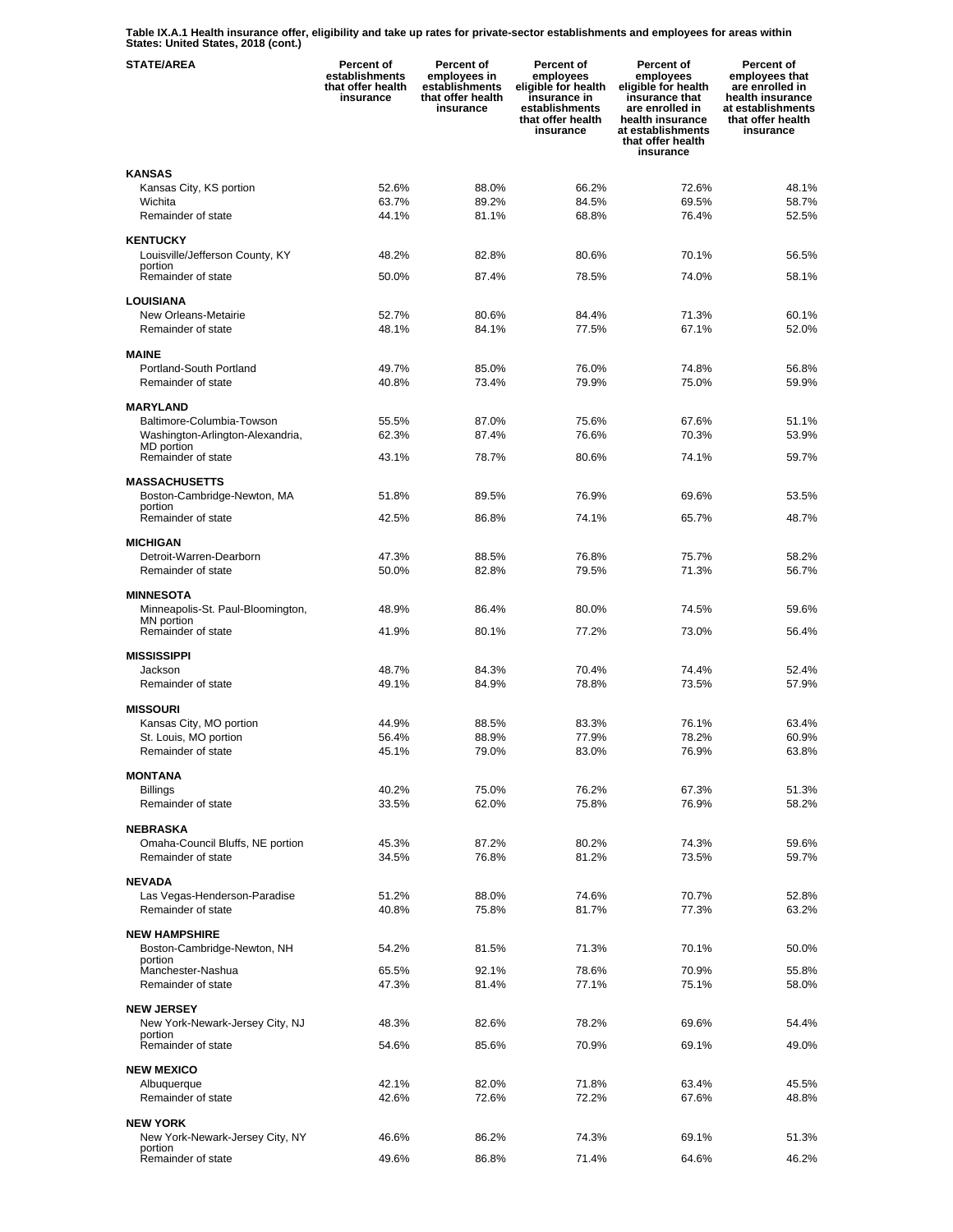**Table IX.A.1 Health insurance offer, eligibility and take up rates for private-sector establishments and employees for areas within States: United States, 2018 (cont.)** 

| <b>STATE/AREA</b>                                 | <b>Percent of</b><br>establishments<br>that offer health<br>insurance | Percent of<br>employees in<br>establishments<br>that offer health<br>insurance | Percent of<br>employees<br>eligible for health<br>insurance in<br>establishments<br>that offer health<br>insurance | Percent of<br>employees<br>eligible for health<br>insurance that<br>are enrolled in<br>health insurance<br>at establishments<br>that offer health<br>insurance | Percent of<br>employees that<br>are enrolled in<br>health insurance<br>at establishments<br>that offer health<br>insurance |
|---------------------------------------------------|-----------------------------------------------------------------------|--------------------------------------------------------------------------------|--------------------------------------------------------------------------------------------------------------------|----------------------------------------------------------------------------------------------------------------------------------------------------------------|----------------------------------------------------------------------------------------------------------------------------|
| <b>NORTH CAROLINA</b>                             |                                                                       |                                                                                |                                                                                                                    |                                                                                                                                                                |                                                                                                                            |
| Charlotte-Concord-Gastonia, NC                    | 39.1%                                                                 | 81.3%                                                                          | 76.8%                                                                                                              | 83.0%                                                                                                                                                          | 63.7%                                                                                                                      |
| portion<br>Remainder of state                     | 41.8%                                                                 | 79.7%                                                                          | 79.6%                                                                                                              | 72.1%                                                                                                                                                          | 57.4%                                                                                                                      |
|                                                   |                                                                       |                                                                                |                                                                                                                    |                                                                                                                                                                |                                                                                                                            |
| <b>NORTH DAKOTA</b><br>Fargo, ND portion          | 60.2%                                                                 | 90.9%                                                                          | 84.9%                                                                                                              | 78.4%                                                                                                                                                          | 66.5%                                                                                                                      |
| Remainder of state                                | 46.0%                                                                 | 80.7%                                                                          | 75.8%                                                                                                              | 77.0%                                                                                                                                                          | 58.4%                                                                                                                      |
| OHIO                                              |                                                                       |                                                                                |                                                                                                                    |                                                                                                                                                                |                                                                                                                            |
| Cincinnati, OH portion                            | 59.7%                                                                 | 90.0%                                                                          | 78.0%                                                                                                              | 64.8%                                                                                                                                                          | 50.5%                                                                                                                      |
| Cleveland-Elyria                                  | 53.3%                                                                 | 85.5%                                                                          | 82.0%                                                                                                              | 77.9%                                                                                                                                                          | 63.9%                                                                                                                      |
| Columbus<br>Remainder of state                    | 56.5%                                                                 | 85.1%<br>85.7%                                                                 | 86.2%<br>79.4%                                                                                                     | 77.4%<br>69.7%                                                                                                                                                 | 66.7%<br>55.3%                                                                                                             |
|                                                   | 46.4%                                                                 |                                                                                |                                                                                                                    |                                                                                                                                                                |                                                                                                                            |
| <b>OKLAHOMA</b>                                   |                                                                       |                                                                                |                                                                                                                    |                                                                                                                                                                |                                                                                                                            |
| Oklahoma City<br>Tulsa                            | 52.5%<br>46.7%                                                        | 85.6%<br>88.3%                                                                 | 74.9%<br>78.2%                                                                                                     | 67.7%<br>61.2%                                                                                                                                                 | 50.8%<br>47.9%                                                                                                             |
| Remainder of state                                | 46.6%                                                                 | 78.4%                                                                          | 76.5%                                                                                                              | 74.3%                                                                                                                                                          | 56.8%                                                                                                                      |
|                                                   |                                                                       |                                                                                |                                                                                                                    |                                                                                                                                                                |                                                                                                                            |
| <b>OREGON</b><br>Portland-Vancouver-Hillsboro, OR | 46.9%                                                                 | 83.6%                                                                          | 81.4%                                                                                                              | 80.3%                                                                                                                                                          | 65.3%                                                                                                                      |
| portion                                           |                                                                       |                                                                                |                                                                                                                    |                                                                                                                                                                |                                                                                                                            |
| Remainder of state                                | 40.5%                                                                 | 78.4%                                                                          | 79.8%                                                                                                              | 79.7%                                                                                                                                                          | 63.6%                                                                                                                      |
| <b>PENNSYLVANIA</b>                               |                                                                       |                                                                                |                                                                                                                    |                                                                                                                                                                |                                                                                                                            |
| Philadelphia-Camden-Wilmington,                   | 47.9%                                                                 | 86.4%                                                                          | 79.6%                                                                                                              | 73.4%                                                                                                                                                          | 58.5%                                                                                                                      |
| PA portion<br>Pittsburgh                          | 57.1%                                                                 | 89.5%                                                                          | 81.6%                                                                                                              | 68.8%                                                                                                                                                          | 56.2%                                                                                                                      |
| Remainder of state                                | 46.5%                                                                 | 86.5%                                                                          | 79.7%                                                                                                              | 69.8%                                                                                                                                                          | 55.6%                                                                                                                      |
| <b>RHODE ISLAND</b>                               |                                                                       |                                                                                |                                                                                                                    |                                                                                                                                                                |                                                                                                                            |
| Providence-Warwick, RI portion                    | 49.4%                                                                 | 82.5%                                                                          | 73.5%                                                                                                              | 70.8%                                                                                                                                                          | 52.0%                                                                                                                      |
| <b>SOUTH CAROLINA</b>                             |                                                                       |                                                                                |                                                                                                                    |                                                                                                                                                                |                                                                                                                            |
| Columbia                                          | 39.2%                                                                 | 83.5%                                                                          | 79.2%                                                                                                              | 80.3%                                                                                                                                                          | 63.6%                                                                                                                      |
| Remainder of state                                | 41.1%                                                                 | 79.4%                                                                          | 80.4%                                                                                                              | 76.8%                                                                                                                                                          | 61.7%                                                                                                                      |
| <b>SOUTH DAKOTA</b>                               |                                                                       |                                                                                |                                                                                                                    |                                                                                                                                                                |                                                                                                                            |
| <b>Sioux Falls</b>                                | 50.3%                                                                 | 86.2%                                                                          | 73.9%                                                                                                              | 70.6%                                                                                                                                                          | 52.1%                                                                                                                      |
| Remainder of state                                | 40.7%                                                                 | 73.1%                                                                          | 75.6%                                                                                                              | 76.4%                                                                                                                                                          | 57.8%                                                                                                                      |
| <b>TENNESSEE</b>                                  |                                                                       |                                                                                |                                                                                                                    |                                                                                                                                                                |                                                                                                                            |
| Memphis, TN portion                               | 61.4%                                                                 | 88.6%                                                                          | 79.8%                                                                                                              | 71.1%                                                                                                                                                          | 56.7%                                                                                                                      |
| Nashville-Davidson--Murfreesboro--                | 50.7%                                                                 | 87.6%                                                                          | 71.2%                                                                                                              | 73.9%                                                                                                                                                          | 52.6%                                                                                                                      |
| Franklin<br>Remainder of state                    | 50.4%                                                                 | 86.8%                                                                          | 79.0%                                                                                                              | 69.2%                                                                                                                                                          | 54.7%                                                                                                                      |
| <b>TEXAS</b>                                      |                                                                       |                                                                                |                                                                                                                    |                                                                                                                                                                |                                                                                                                            |
| Dallas-Fort Worth-Arlington                       | 49.1%                                                                 | 86.7%                                                                          | 82.9%                                                                                                              | 75.7%                                                                                                                                                          | 62.7%                                                                                                                      |
| Houston-The Woodlands-Sugar Land                  | 53.1%                                                                 | 84.5%                                                                          | 81.3%                                                                                                              | 74.6%                                                                                                                                                          | 60.7%                                                                                                                      |
| San Antonio-New Braunfels                         | 40.8%                                                                 | 84.5%                                                                          | 77.3%                                                                                                              | 76.3%                                                                                                                                                          | 59.0%                                                                                                                      |
| Remainder of state                                | 49.1%                                                                 | 81.4%                                                                          | 82.5%                                                                                                              | 73.2%                                                                                                                                                          | 60.4%                                                                                                                      |
| <b>UTAH</b>                                       |                                                                       |                                                                                |                                                                                                                    |                                                                                                                                                                |                                                                                                                            |
| Ogden-Clearfield                                  | 26.7%                                                                 | 73.5%                                                                          | 65.7%                                                                                                              | 68.6%                                                                                                                                                          | 45.1%                                                                                                                      |
| Provo-Orem<br>Salt Lake City                      | 37.0%<br>39.8%                                                        | 76.8%<br>84.9%                                                                 | 74.5%<br>86.9%                                                                                                     | 76.0%<br>81.8%                                                                                                                                                 | 56.6%<br>71.0%                                                                                                             |
| Remainder of state                                | 31.8%                                                                 | 66.1%                                                                          | 66.7%                                                                                                              | 76.5%                                                                                                                                                          | 51.0%                                                                                                                      |
|                                                   |                                                                       |                                                                                |                                                                                                                    |                                                                                                                                                                |                                                                                                                            |
| <b>VERMONT</b><br>Burlington-South Burlington     | 45.8%                                                                 | 78.4%                                                                          | 72.2%                                                                                                              | 72.9%                                                                                                                                                          | 52.6%                                                                                                                      |
| Remainder of state                                | 41.7%                                                                 | 75.7%                                                                          | 72.1%                                                                                                              | 71.8%                                                                                                                                                          | 51.8%                                                                                                                      |
|                                                   |                                                                       |                                                                                |                                                                                                                    |                                                                                                                                                                |                                                                                                                            |
| <b>VIRGINIA</b><br>Virginia Beach-Norfolk-Newport | 52.7%                                                                 | 82.2%                                                                          | 81.3%                                                                                                              | 75.5%                                                                                                                                                          | 61.4%                                                                                                                      |
| News, VA portion                                  |                                                                       |                                                                                |                                                                                                                    |                                                                                                                                                                |                                                                                                                            |
| Washington-Arlington-Alexandria, VA<br>portion    | 43.8%                                                                 | 88.5%                                                                          | 75.6%                                                                                                              | 70.4%                                                                                                                                                          | 53.3%                                                                                                                      |
| Remainder of state                                | 50.7%                                                                 | 83.4%                                                                          | 79.2%                                                                                                              | 72.7%                                                                                                                                                          | 57.6%                                                                                                                      |
| <b>WASHINGTON</b>                                 |                                                                       |                                                                                |                                                                                                                    |                                                                                                                                                                |                                                                                                                            |
| Seattle-Tacoma-Bellevue                           | 51.2%                                                                 | 88.2%                                                                          | 78.9%                                                                                                              | 82.1%                                                                                                                                                          | 64.8%                                                                                                                      |
| Remainder of state                                | 37.7%                                                                 | 78.7%                                                                          | 79.5%                                                                                                              | 74.6%                                                                                                                                                          | 59.2%                                                                                                                      |
| <b>WEST VIRGINIA</b>                              |                                                                       |                                                                                |                                                                                                                    |                                                                                                                                                                |                                                                                                                            |
| Charleston                                        | 48.5%                                                                 | 84.7%                                                                          | 84.2%                                                                                                              | 67.5%                                                                                                                                                          | 56.8%                                                                                                                      |
| Remainder of state                                | 47.5%                                                                 | 84.2%                                                                          | 73.1%                                                                                                              | 69.0%                                                                                                                                                          | 50.4%                                                                                                                      |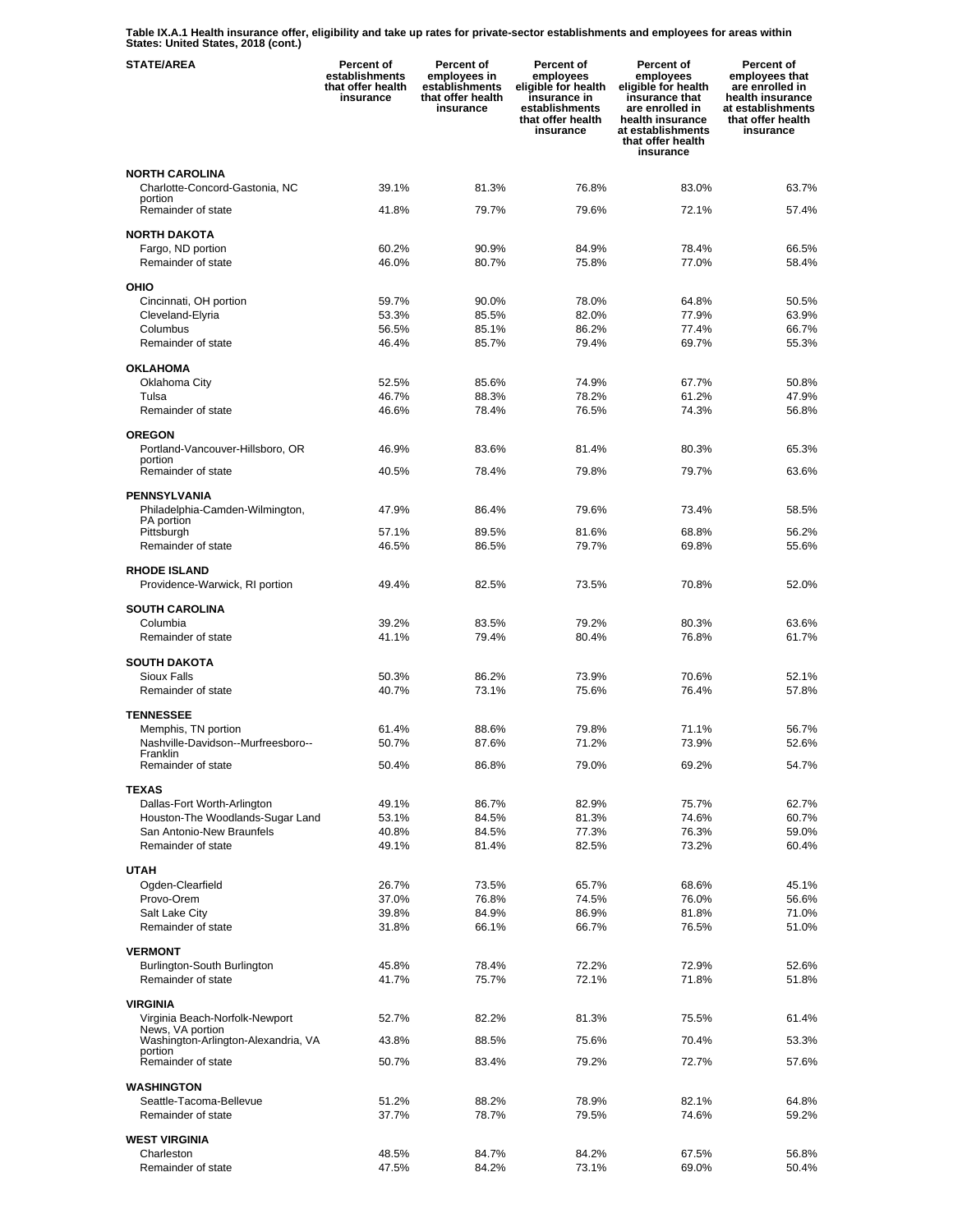**Table IX.A.1 Health insurance offer, eligibility and take up rates for private-sector establishments and employees for areas within States: United States, 2018 (cont.)** 

| <b>STATE/AREA</b>             | Percent of<br>establishments<br>that offer health<br>insurance | <b>Percent of</b><br>employees in<br>establishments<br>that offer health<br>insurance | Percent of<br>employees<br>eligible for health<br>insurance in<br>establishments<br>that offer health<br>insurance | Percent of<br>employees<br>eligible for health<br>insurance that<br>are enrolled in<br>health insurance<br>at establishments<br>that offer health<br>insurance | Percent of<br>employees that<br>are enrolled in<br>health insurance<br>at establishments<br>that offer health<br>insurance |
|-------------------------------|----------------------------------------------------------------|---------------------------------------------------------------------------------------|--------------------------------------------------------------------------------------------------------------------|----------------------------------------------------------------------------------------------------------------------------------------------------------------|----------------------------------------------------------------------------------------------------------------------------|
| <b>WISCONSIN</b>              |                                                                |                                                                                       |                                                                                                                    |                                                                                                                                                                |                                                                                                                            |
| Milwaukee-Waukesha-West Allis | 50.3%                                                          | 86.8%                                                                                 | 75.5%                                                                                                              | 72.5%                                                                                                                                                          | 54.8%                                                                                                                      |
| Remainder of state            | 43.9%                                                          | 82.4%                                                                                 | 78.2%                                                                                                              | 74.4%                                                                                                                                                          | 58.1%                                                                                                                      |
| <b>WYOMING</b>                |                                                                |                                                                                       |                                                                                                                    |                                                                                                                                                                |                                                                                                                            |
| Cheyenne                      | 50.7%                                                          | 83.3%                                                                                 | 87.4%                                                                                                              | 66.4%                                                                                                                                                          | 58.0%                                                                                                                      |
| Remainder of state            | 37.1%                                                          | 71.6%                                                                                 | 74.2%                                                                                                              | 72.1%                                                                                                                                                          | 53.5%                                                                                                                      |

Source: Agency for Healthcare Research and Quality, Center for Financing, Access and Cost Trends. 2018 Medical Expenditure Panel Survey-Insurance Component.

Note: Definition of each area can be found in the Technical Notes and Survey Documentation.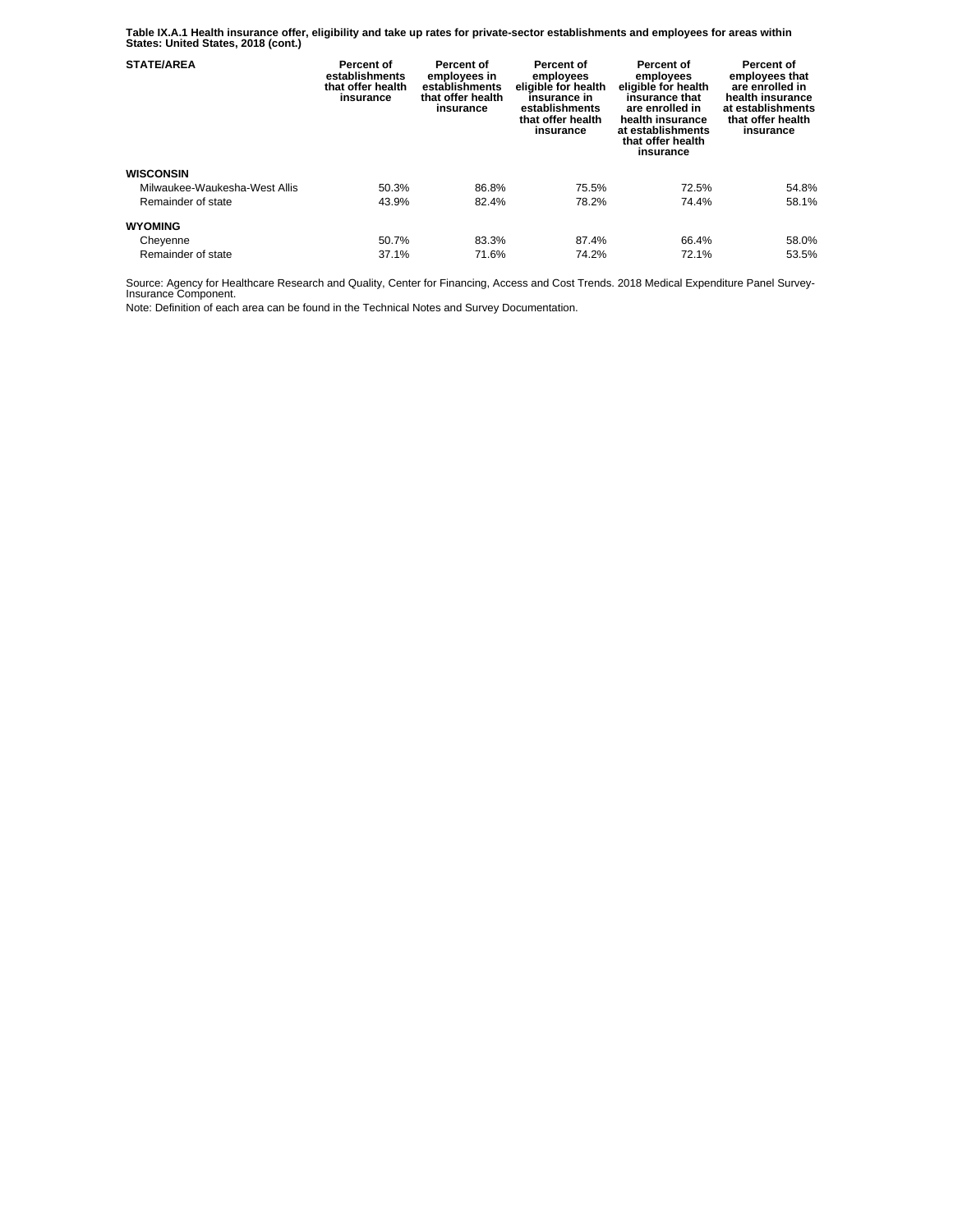**Table IX.A.1 Standard errors for health insurance offer, eligibility, take up rates for private-sector establishments and employees for areas within States: United States, 2018** 

| <b>STATE/AREA</b>                                                  | Percent of<br>establishments<br>that offer health<br>insurance | Percent of<br>employees in<br>establishments<br>that offer health<br>insurance | <b>Percent of</b><br>employees<br>eligible for health<br>insurance in<br>establishments<br>that offer health<br>insurance | <b>Percent of</b><br>employees<br>eligible for health<br>insurance that<br>are enrolled in<br>health insurance<br>at establishments<br>that offer health<br>insurance | Percent of<br>employees that<br>are enrolled in<br>health insurance<br>at establishments<br>that offer health<br>insurance |
|--------------------------------------------------------------------|----------------------------------------------------------------|--------------------------------------------------------------------------------|---------------------------------------------------------------------------------------------------------------------------|-----------------------------------------------------------------------------------------------------------------------------------------------------------------------|----------------------------------------------------------------------------------------------------------------------------|
| <b>ALABAMA</b>                                                     |                                                                |                                                                                |                                                                                                                           |                                                                                                                                                                       |                                                                                                                            |
| Birmingham-Hoover                                                  | 5.59%                                                          | 2.52%                                                                          | 3.52%                                                                                                                     | 3.24%                                                                                                                                                                 | 3.88%                                                                                                                      |
| Remainder of state                                                 | 2.87%                                                          | 1.84%                                                                          | 2.27%                                                                                                                     | 5.49%                                                                                                                                                                 | 3.90%                                                                                                                      |
|                                                                    |                                                                |                                                                                |                                                                                                                           |                                                                                                                                                                       |                                                                                                                            |
| <b>ALASKA</b><br>Anchorage                                         | 3.77%                                                          | 2.59%                                                                          | 2.56%                                                                                                                     | 1.78%                                                                                                                                                                 | 2.46%                                                                                                                      |
| Remainder of state                                                 | 3.43%                                                          | 3.31%                                                                          | 4.36%                                                                                                                     | 2.64%                                                                                                                                                                 | 4.11%                                                                                                                      |
|                                                                    |                                                                |                                                                                |                                                                                                                           |                                                                                                                                                                       |                                                                                                                            |
| <b>ARIZONA</b>                                                     |                                                                |                                                                                |                                                                                                                           |                                                                                                                                                                       |                                                                                                                            |
| Phoenix-Mesa-Scottsdale                                            | 3.19%                                                          | 1.30%                                                                          | 3.34%                                                                                                                     | 2.61%                                                                                                                                                                 | 2.73%                                                                                                                      |
| Remainder of state                                                 | 4.64%                                                          | 3.52%                                                                          | 3.39%                                                                                                                     | 2.52%                                                                                                                                                                 | 3.66%                                                                                                                      |
|                                                                    |                                                                |                                                                                |                                                                                                                           |                                                                                                                                                                       |                                                                                                                            |
| <b>ARKANSAS</b>                                                    | 6.51%                                                          | 3.00%                                                                          | 3.52%                                                                                                                     | 2.84%                                                                                                                                                                 | 3.74%                                                                                                                      |
| Little Rock-North Little Rock-Conway<br>Remainder of state         | 2.92%                                                          | 2.35%                                                                          | 3.83%                                                                                                                     | 3.24%                                                                                                                                                                 | 3.86%                                                                                                                      |
|                                                                    |                                                                |                                                                                |                                                                                                                           |                                                                                                                                                                       |                                                                                                                            |
| <b>CALIFORNIA</b>                                                  |                                                                |                                                                                |                                                                                                                           |                                                                                                                                                                       |                                                                                                                            |
| Los Angeles-Long Beach-Anaheim                                     | 2.74%                                                          | 1.40%                                                                          | 2.48%                                                                                                                     | 2.10%                                                                                                                                                                 | 2.59%                                                                                                                      |
| Riverside-San Bernardino-Ontario                                   | 6.24%                                                          | 2.95%                                                                          | 3.66%                                                                                                                     | 4.12%                                                                                                                                                                 | 4.27%                                                                                                                      |
| Sacramento--Roseville--Arden-                                      | 6.74%                                                          | 4.99%                                                                          | 3.87%                                                                                                                     | 5.03%                                                                                                                                                                 | 4.88%                                                                                                                      |
| Arcade<br>San Diego-Carlsbad                                       | 5.43%                                                          | 3.30%                                                                          | 3.25%                                                                                                                     | 2.93%                                                                                                                                                                 | 3.59%                                                                                                                      |
| San Francisco-Oakland-Hayward                                      | 4.58%                                                          | 2.40%                                                                          | 2.55%                                                                                                                     | 3.09%                                                                                                                                                                 | 3.11%                                                                                                                      |
| San Jose-Sunnyvale-Santa Clara                                     | 7.82%                                                          | 2.39%                                                                          | 3.40%                                                                                                                     | 3.18%                                                                                                                                                                 | 4.08%                                                                                                                      |
| Remainder of state                                                 | 3.64%                                                          | 2.00%                                                                          | 3.94%                                                                                                                     | 4.00%                                                                                                                                                                 | 3.62%                                                                                                                      |
|                                                                    |                                                                |                                                                                |                                                                                                                           |                                                                                                                                                                       |                                                                                                                            |
| <b>COLORADO</b>                                                    |                                                                |                                                                                |                                                                                                                           |                                                                                                                                                                       |                                                                                                                            |
| Denver-Aurora-Lakewood                                             | 4.47%                                                          | 2.05%                                                                          | 2.80%                                                                                                                     | 1.90%                                                                                                                                                                 | 2.68%                                                                                                                      |
| Remainder of state                                                 | 3.78%                                                          | 3.47%                                                                          | 4.12%                                                                                                                     | 3.13%                                                                                                                                                                 | 3.15%                                                                                                                      |
| <b>CONNECTICUT</b>                                                 |                                                                |                                                                                |                                                                                                                           |                                                                                                                                                                       |                                                                                                                            |
| Bridgeport-Stamford-Norwalk                                        | 5.68%                                                          | 3.45%                                                                          | 8.54%                                                                                                                     | 3.40%                                                                                                                                                                 | 7.07%                                                                                                                      |
| Hartford-West Hartford-East Hartford                               | 5.39%                                                          | 2.68%                                                                          | 3.36%                                                                                                                     | 2.26%                                                                                                                                                                 | 3.24%                                                                                                                      |
| New Haven-Milford                                                  | 6.87%                                                          | 2.63%                                                                          | 3.70%                                                                                                                     | 4.34%                                                                                                                                                                 | 3.88%                                                                                                                      |
| Remainder of state                                                 | 7.90%                                                          | 4.20%                                                                          | 4.53%                                                                                                                     | 3.08%                                                                                                                                                                 | 4.65%                                                                                                                      |
|                                                                    |                                                                |                                                                                |                                                                                                                           |                                                                                                                                                                       |                                                                                                                            |
| <b>DELAWARE</b><br>Philadelphia-Camden-Wilmington,                 | 3.81%                                                          | 2.17%                                                                          | 2.31%                                                                                                                     | 2.44%                                                                                                                                                                 | 2.48%                                                                                                                      |
| DE portion                                                         |                                                                |                                                                                |                                                                                                                           |                                                                                                                                                                       |                                                                                                                            |
| Remainder of state                                                 | 4.95%                                                          | 3.81%                                                                          | 4.32%                                                                                                                     | 2.47%                                                                                                                                                                 | 4.11%                                                                                                                      |
|                                                                    |                                                                |                                                                                |                                                                                                                           |                                                                                                                                                                       |                                                                                                                            |
| <b>DISTRICT OF COLUMBIA</b><br>Washington-Arlington-Alexandria, DC | 3.16%                                                          | 0.87%                                                                          | 1.98%                                                                                                                     | 1.93%                                                                                                                                                                 | 2.07%                                                                                                                      |
| portion                                                            |                                                                |                                                                                |                                                                                                                           |                                                                                                                                                                       |                                                                                                                            |
|                                                                    |                                                                |                                                                                |                                                                                                                           |                                                                                                                                                                       |                                                                                                                            |
| <b>FLORIDA</b>                                                     |                                                                | 2.21%                                                                          | 2.95%                                                                                                                     | 1.91%                                                                                                                                                                 | 3.25%                                                                                                                      |
| Miami-Fort Lauderdale-West Palm<br>Beach                           | 4.28%                                                          |                                                                                |                                                                                                                           |                                                                                                                                                                       |                                                                                                                            |
| Orlando-Kissimmee-Sanford                                          | 8.42%                                                          | 3.37%                                                                          | 4.18%                                                                                                                     | 6.21%                                                                                                                                                                 | 5.34%                                                                                                                      |
| Tampa-St. Petersburg-Clearwater                                    | 7.14%                                                          | 2.52%                                                                          | 6.43%                                                                                                                     | 5.26%                                                                                                                                                                 | 5.05%                                                                                                                      |
| Remainder of state                                                 | 3.65%                                                          | 2.82%                                                                          | 7.00%                                                                                                                     | 2.18%                                                                                                                                                                 | 5.40%                                                                                                                      |
| <b>GEORGIA</b>                                                     |                                                                |                                                                                |                                                                                                                           |                                                                                                                                                                       |                                                                                                                            |
| Atlanta-Sandy Springs-Roswell                                      | 3.67%                                                          | 1.77%                                                                          | 2.44%                                                                                                                     | 2.89%                                                                                                                                                                 | 2.97%                                                                                                                      |
| Remainder of state                                                 | 4.26%                                                          | 2.82%                                                                          | 2.79%                                                                                                                     | 2.71%                                                                                                                                                                 | 3.36%                                                                                                                      |
|                                                                    |                                                                |                                                                                |                                                                                                                           |                                                                                                                                                                       |                                                                                                                            |
| <b>HAWAII</b>                                                      |                                                                |                                                                                |                                                                                                                           |                                                                                                                                                                       |                                                                                                                            |
| Urban Honolulu                                                     | 3.92%                                                          | 1.48%                                                                          | 3.78%                                                                                                                     | 1.87%                                                                                                                                                                 | 3.73%                                                                                                                      |
| Remainder of state                                                 | 4.64%                                                          | 0.67%                                                                          | 2.72%                                                                                                                     | 2.62%                                                                                                                                                                 | 3.91%                                                                                                                      |
| <b>IDAHO</b>                                                       |                                                                |                                                                                |                                                                                                                           |                                                                                                                                                                       |                                                                                                                            |
| <b>Boise City</b>                                                  | 4.41%                                                          | 2.88%                                                                          | 3.08%                                                                                                                     | 2.51%                                                                                                                                                                 | 3.22%                                                                                                                      |
| Remainder of state                                                 | 3.25%                                                          | 2.66%                                                                          | 2.92%                                                                                                                     | 2.57%                                                                                                                                                                 | 3.43%                                                                                                                      |
|                                                                    |                                                                |                                                                                |                                                                                                                           |                                                                                                                                                                       |                                                                                                                            |
| <b>ILLINOIS</b>                                                    |                                                                |                                                                                |                                                                                                                           |                                                                                                                                                                       |                                                                                                                            |
| Chicago-Naperville-Elgin, IL portion                               | 3.40%                                                          | 2.56%                                                                          | 2.70%                                                                                                                     | 2.27%                                                                                                                                                                 | 3.15%                                                                                                                      |
| Remainder of state                                                 | 5.42%                                                          | 4.40%                                                                          | 3.25%                                                                                                                     | 3.13%                                                                                                                                                                 | 3.78%                                                                                                                      |
| <b>INDIANA</b>                                                     |                                                                |                                                                                |                                                                                                                           |                                                                                                                                                                       |                                                                                                                            |
| Indianapolis-Carmel-Anderson                                       | 4.76%                                                          | 2.79%                                                                          | 3.39%                                                                                                                     | 4.15%                                                                                                                                                                 | 3.88%                                                                                                                      |
| Remainder of state                                                 | 3.08%                                                          | 1.90%                                                                          | 2.96%                                                                                                                     | 2.52%                                                                                                                                                                 | 3.79%                                                                                                                      |
|                                                                    |                                                                |                                                                                |                                                                                                                           |                                                                                                                                                                       |                                                                                                                            |
| <b>IOWA</b>                                                        |                                                                |                                                                                |                                                                                                                           |                                                                                                                                                                       |                                                                                                                            |
| Des Moines-West Des Moines                                         | 7.76%                                                          | 2.40%                                                                          | 2.73%                                                                                                                     | 3.83%                                                                                                                                                                 | 3.78%                                                                                                                      |
| Remainder of state                                                 | 2.70%                                                          | 1.33%                                                                          | 2.53%                                                                                                                     | 1.68%                                                                                                                                                                 | 2.28%                                                                                                                      |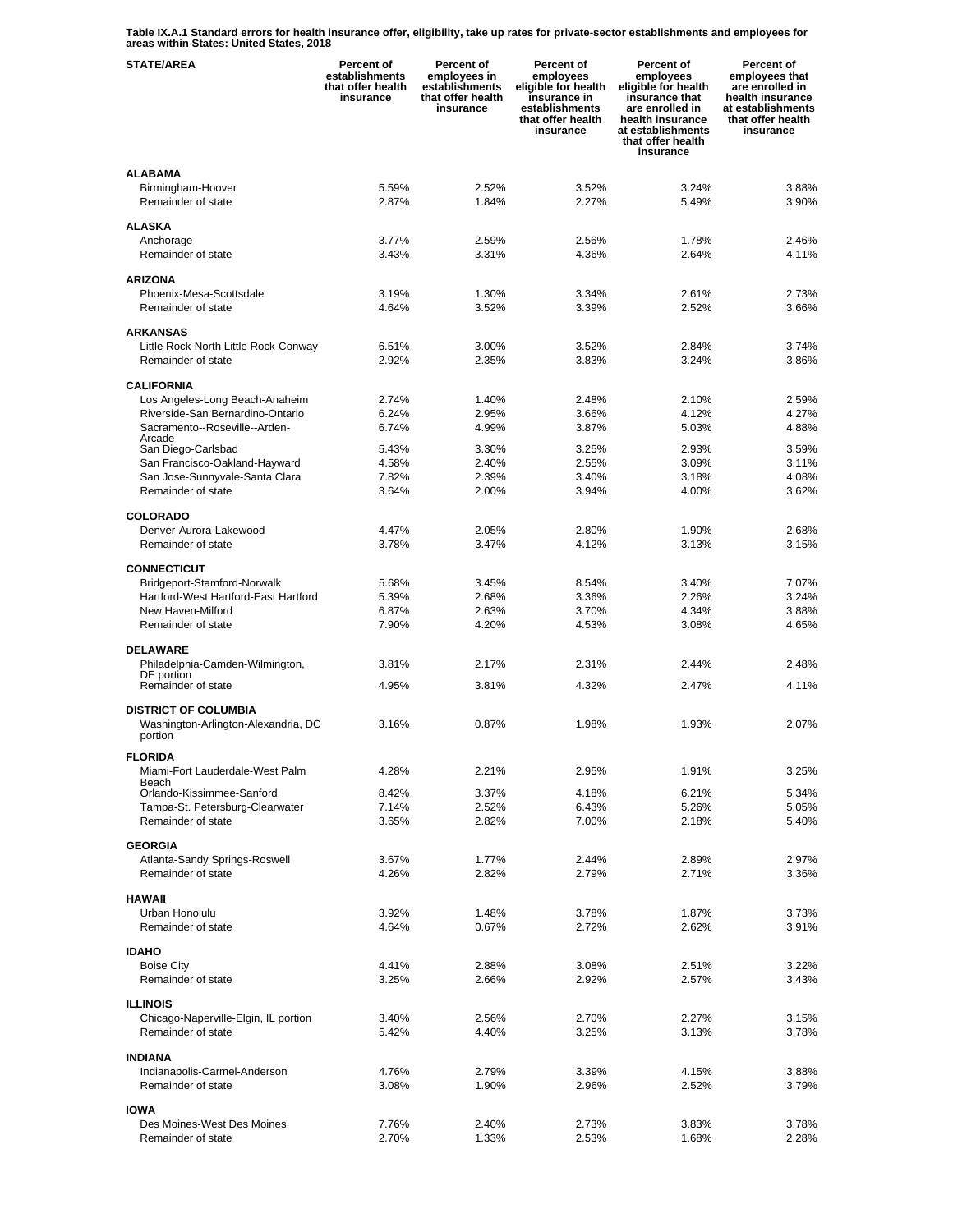**Table IX.A.1 Standard errors for health insurance offer, eligibility, take up rates for private-sector establishments and employees for areas within States: United States, 2018 (cont.)** 

| <b>STATE/AREA</b>                            | <b>Percent of</b><br>establishments<br>that offer health<br>insurance | Percent of<br>employees in<br>establishments<br>that offer health<br>insurance | Percent of<br>employees<br>eligible for health<br>insurance in<br>establishments<br>that offer health<br>insurance | <b>Percent of</b><br>employees<br>eligible for health<br>insurance that<br>are enrolled in<br>health insurance<br>at establishments<br>that offer health<br>insurance | <b>Percent of</b><br>employees that<br>are enrolled in<br>health insurance<br>at establishments<br>that offer health<br>insurance |
|----------------------------------------------|-----------------------------------------------------------------------|--------------------------------------------------------------------------------|--------------------------------------------------------------------------------------------------------------------|-----------------------------------------------------------------------------------------------------------------------------------------------------------------------|-----------------------------------------------------------------------------------------------------------------------------------|
| <b>KANSAS</b>                                |                                                                       |                                                                                |                                                                                                                    |                                                                                                                                                                       |                                                                                                                                   |
| Kansas City, KS portion                      | 5.92%                                                                 | 2.63%                                                                          | 4.26%                                                                                                              | 4.20%                                                                                                                                                                 | 4.01%                                                                                                                             |
| Wichita                                      | 6.61%                                                                 | 2.47%                                                                          | 3.29%                                                                                                              | 8.24%                                                                                                                                                                 | 6.50%                                                                                                                             |
| Remainder of state                           | 4.07%                                                                 | 2.40%                                                                          | 4.01%                                                                                                              | 2.04%                                                                                                                                                                 | 3.92%                                                                                                                             |
| <b>KENTUCKY</b>                              |                                                                       |                                                                                |                                                                                                                    |                                                                                                                                                                       |                                                                                                                                   |
| Louisville/Jefferson County, KY              | 5.62%                                                                 | 3.71%                                                                          | 3.95%                                                                                                              | 3.11%                                                                                                                                                                 | 3.85%                                                                                                                             |
| portion                                      |                                                                       |                                                                                |                                                                                                                    |                                                                                                                                                                       |                                                                                                                                   |
| Remainder of state                           | 3.05%                                                                 | 1.60%                                                                          | 2.94%                                                                                                              | 1.93%                                                                                                                                                                 | 3.00%                                                                                                                             |
| LOUISIANA                                    |                                                                       |                                                                                |                                                                                                                    |                                                                                                                                                                       |                                                                                                                                   |
| New Orleans-Metairie                         | 6.27%                                                                 | 6.03%                                                                          | 2.84%                                                                                                              | 3.67%                                                                                                                                                                 | 3.80%                                                                                                                             |
| Remainder of state                           | 3.07%                                                                 | 2.04%                                                                          | 2.56%                                                                                                              | 2.62%                                                                                                                                                                 | 3.25%                                                                                                                             |
| <b>MAINE</b>                                 |                                                                       |                                                                                |                                                                                                                    |                                                                                                                                                                       |                                                                                                                                   |
| Portland-South Portland                      | 4.53%                                                                 | 2.64%                                                                          | 2.75%                                                                                                              | 1.81%                                                                                                                                                                 | 2.36%                                                                                                                             |
| Remainder of state                           | 2.99%                                                                 | 3.70%                                                                          | 1.89%                                                                                                              | 1.99%                                                                                                                                                                 | 2.21%                                                                                                                             |
|                                              |                                                                       |                                                                                |                                                                                                                    |                                                                                                                                                                       |                                                                                                                                   |
| <b>MARYLAND</b><br>Baltimore-Columbia-Towson | 4.78%                                                                 | 1.98%                                                                          | 2.53%                                                                                                              | 2.10%                                                                                                                                                                 | 2.48%                                                                                                                             |
| Washington-Arlington-Alexandria,             | 5.34%                                                                 | 3.60%                                                                          | 3.13%                                                                                                              | 2.69%                                                                                                                                                                 | 3.26%                                                                                                                             |
| MD portion                                   |                                                                       |                                                                                |                                                                                                                    |                                                                                                                                                                       |                                                                                                                                   |
| Remainder of state                           | 7.82%                                                                 | 4.85%                                                                          | 4.90%                                                                                                              | 3.74%                                                                                                                                                                 | 5.31%                                                                                                                             |
| <b>MASSACHUSETTS</b>                         |                                                                       |                                                                                |                                                                                                                    |                                                                                                                                                                       |                                                                                                                                   |
| Boston-Cambridge-Newton, MA                  | 4.40%                                                                 | 1.65%                                                                          | 2.56%                                                                                                              | 2.57%                                                                                                                                                                 | 3.02%                                                                                                                             |
| portion<br>Remainder of state                | 5.17%                                                                 | 2.17%                                                                          | 3.35%                                                                                                              | 2.58%                                                                                                                                                                 | 3.27%                                                                                                                             |
|                                              |                                                                       |                                                                                |                                                                                                                    |                                                                                                                                                                       |                                                                                                                                   |
| <b>MICHIGAN</b>                              |                                                                       |                                                                                |                                                                                                                    |                                                                                                                                                                       |                                                                                                                                   |
| Detroit-Warren-Dearborn                      | 4.31%                                                                 | 1.83%                                                                          | 3.31%                                                                                                              | 2.38%                                                                                                                                                                 | 3.66%                                                                                                                             |
| Remainder of state                           | 3.66%                                                                 | 2.15%                                                                          | 2.56%                                                                                                              | 2.41%                                                                                                                                                                 | 2.86%                                                                                                                             |
| <b>MINNESOTA</b>                             |                                                                       |                                                                                |                                                                                                                    |                                                                                                                                                                       |                                                                                                                                   |
| Minneapolis-St. Paul-Bloomington,            | 3.66%                                                                 | 1.70%                                                                          | 2.37%                                                                                                              | 2.51%                                                                                                                                                                 | 3.00%                                                                                                                             |
| MN portion<br>Remainder of state             | 4.84%                                                                 | 2.87%                                                                          | 3.01%                                                                                                              | 2.66%                                                                                                                                                                 | 3.08%                                                                                                                             |
|                                              |                                                                       |                                                                                |                                                                                                                    |                                                                                                                                                                       |                                                                                                                                   |
| <b>MISSISSIPPI</b>                           |                                                                       |                                                                                |                                                                                                                    |                                                                                                                                                                       |                                                                                                                                   |
| Jackson<br>Remainder of state                | 6.34%<br>2.98%                                                        | 3.95%<br>2.03%                                                                 | 5.24%<br>3.16%                                                                                                     | 4.02%<br>2.77%                                                                                                                                                        | 5.63%<br>3.90%                                                                                                                    |
|                                              |                                                                       |                                                                                |                                                                                                                    |                                                                                                                                                                       |                                                                                                                                   |
| <b>MISSOURI</b>                              |                                                                       |                                                                                |                                                                                                                    |                                                                                                                                                                       |                                                                                                                                   |
| Kansas City, MO portion                      | 6.88%                                                                 | 2.98%                                                                          | 3.46%                                                                                                              | 3.73%                                                                                                                                                                 | 4.33%                                                                                                                             |
| St. Louis, MO portion<br>Remainder of state  | 5.68%<br>4.28%                                                        | 2.19%<br>3.28%                                                                 | 3.51%<br>3.10%                                                                                                     | 2.97%<br>2.42%                                                                                                                                                        | 3.91%<br>3.45%                                                                                                                    |
|                                              |                                                                       |                                                                                |                                                                                                                    |                                                                                                                                                                       |                                                                                                                                   |
| <b>MONTANA</b>                               |                                                                       |                                                                                |                                                                                                                    |                                                                                                                                                                       |                                                                                                                                   |
| <b>Billings</b>                              | 6.39%                                                                 | 5.16%                                                                          | 5.44%                                                                                                              | 4.47%                                                                                                                                                                 | 5.46%                                                                                                                             |
| Remainder of state                           | 2.78%                                                                 | 2.75%                                                                          | 2.49%                                                                                                              | 2.15%                                                                                                                                                                 | 2.69%                                                                                                                             |
| NEBRASKA                                     |                                                                       |                                                                                |                                                                                                                    |                                                                                                                                                                       |                                                                                                                                   |
| Omaha-Council Bluffs, NE portion             | 4.80%                                                                 | 2.18%                                                                          | 3.46%                                                                                                              | 2.07%                                                                                                                                                                 | 3.45%                                                                                                                             |
| Remainder of state                           | 3.27%                                                                 | 2.54%                                                                          | 1.84%                                                                                                              | 2.69%                                                                                                                                                                 | 2.72%                                                                                                                             |
| <b>NEVADA</b>                                |                                                                       |                                                                                |                                                                                                                    |                                                                                                                                                                       |                                                                                                                                   |
| Las Vegas-Henderson-Paradise                 | 4.15%                                                                 | 1.80%                                                                          | 2.93%                                                                                                              | 3.34%                                                                                                                                                                 | 3.72%                                                                                                                             |
| Remainder of state                           | 6.45%                                                                 | 4.02%                                                                          | 4.61%                                                                                                              | 3.19%                                                                                                                                                                 | 4.62%                                                                                                                             |
| <b>NEW HAMPSHIRE</b>                         |                                                                       |                                                                                |                                                                                                                    |                                                                                                                                                                       |                                                                                                                                   |
| Boston-Cambridge-Newton, NH                  | 5.12%                                                                 | 3.18%                                                                          | 4.15%                                                                                                              | 2.75%                                                                                                                                                                 | 3.67%                                                                                                                             |
| portion                                      |                                                                       |                                                                                |                                                                                                                    |                                                                                                                                                                       |                                                                                                                                   |
| Manchester-Nashua<br>Remainder of state      | 5.94%<br>5.03%                                                        | 1.96%<br>2.89%                                                                 | 3.63%<br>3.65%                                                                                                     | 3.36%<br>2.62%                                                                                                                                                        | 4.47%<br>3.99%                                                                                                                    |
|                                              |                                                                       |                                                                                |                                                                                                                    |                                                                                                                                                                       |                                                                                                                                   |
| <b>NEW JERSEY</b>                            |                                                                       |                                                                                |                                                                                                                    |                                                                                                                                                                       |                                                                                                                                   |
| New York-Newark-Jersey City, NJ<br>portion   | 2.81%                                                                 | 1.65%                                                                          | 2.67%                                                                                                              | 1.78%                                                                                                                                                                 | 2.33%                                                                                                                             |
| Remainder of state                           | 5.09%                                                                 | 2.73%                                                                          | 4.88%                                                                                                              | 4.23%                                                                                                                                                                 | 4.01%                                                                                                                             |
|                                              |                                                                       |                                                                                |                                                                                                                    |                                                                                                                                                                       |                                                                                                                                   |
| <b>NEW MEXICO</b><br>Albuquerque             | 3.88%                                                                 | 2.35%                                                                          | 2.56%                                                                                                              | 2.71%                                                                                                                                                                 | 2.89%                                                                                                                             |
| Remainder of state                           | 4.13%                                                                 | 2.87%                                                                          | 2.57%                                                                                                              | 2.74%                                                                                                                                                                 | 2.55%                                                                                                                             |
|                                              |                                                                       |                                                                                |                                                                                                                    |                                                                                                                                                                       |                                                                                                                                   |
| <b>NEW YORK</b>                              | 2.94%                                                                 | 1.33%                                                                          | 2.12%                                                                                                              | 2.03%                                                                                                                                                                 | 2.08%                                                                                                                             |
| New York-Newark-Jersey City, NY<br>portion   |                                                                       |                                                                                |                                                                                                                    |                                                                                                                                                                       |                                                                                                                                   |
| Remainder of state                           | 4.17%                                                                 | 1.87%                                                                          | 2.81%                                                                                                              | 2.41%                                                                                                                                                                 | 2.65%                                                                                                                             |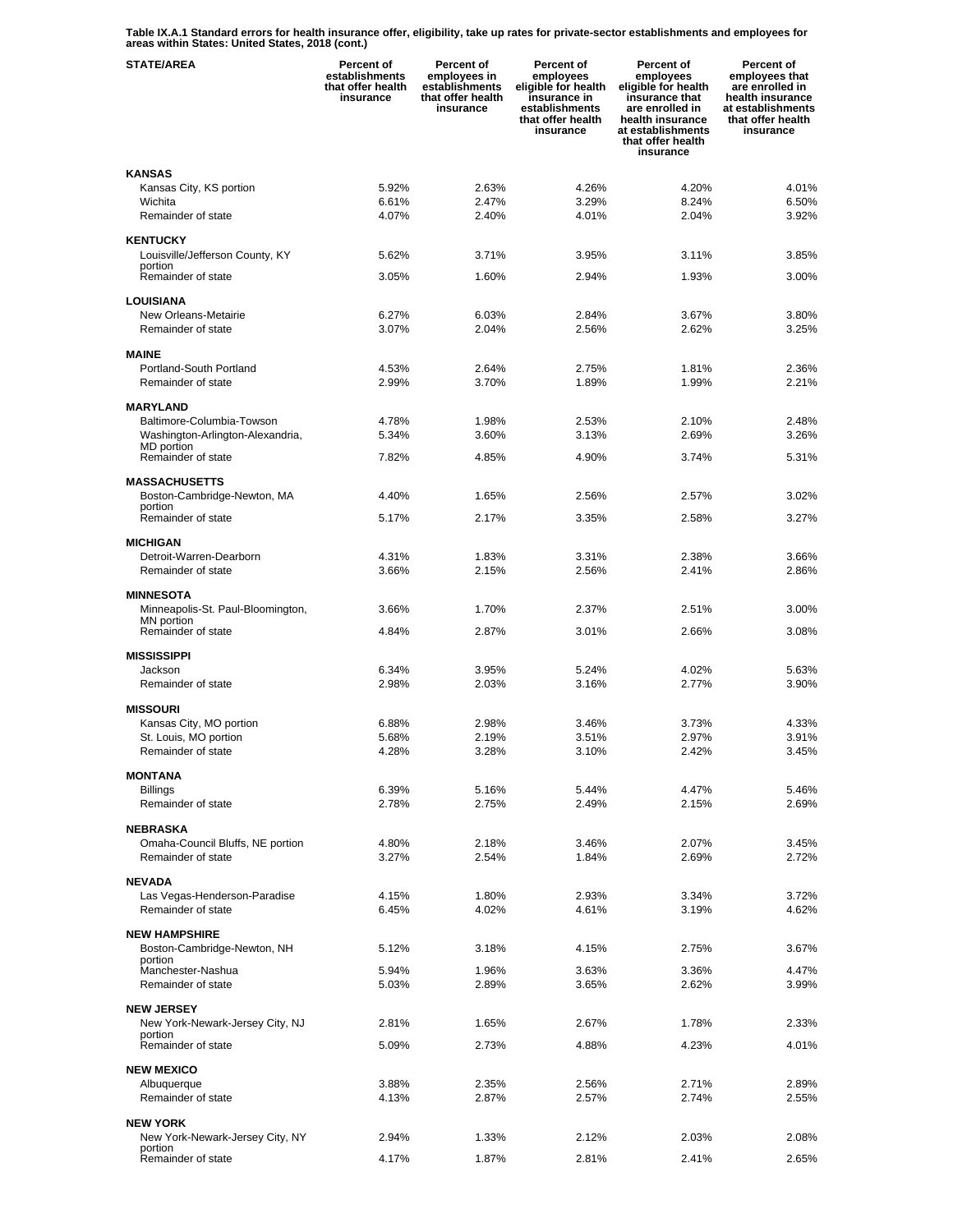**Table IX.A.1 Standard errors for health insurance offer, eligibility, take up rates for private-sector establishments and employees for areas within States: United States, 2018 (cont.)** 

| <b>STATE/AREA</b>                                       | <b>Percent of</b><br>establishments<br>that offer health<br>insurance | Percent of<br>employees in<br>establishments<br>that offer health<br>insurance | Percent of<br>employees<br>eligible for health<br>insurance in<br>establishments<br>that offer health<br>insurance | Percent of<br>employees<br>eligible for health<br>insurance that<br>are enrolled in<br>health insurance<br>at establishments<br>that offer health<br>insurance | Percent of<br>employees that<br>are enrolled in<br>health insurance<br>at establishments<br>that offer health<br>insurance |
|---------------------------------------------------------|-----------------------------------------------------------------------|--------------------------------------------------------------------------------|--------------------------------------------------------------------------------------------------------------------|----------------------------------------------------------------------------------------------------------------------------------------------------------------|----------------------------------------------------------------------------------------------------------------------------|
| <b>NORTH CAROLINA</b>                                   |                                                                       |                                                                                |                                                                                                                    |                                                                                                                                                                |                                                                                                                            |
| Charlotte-Concord-Gastonia, NC<br>portion               | 5.00%                                                                 | 3.16%                                                                          | 4.06%                                                                                                              | 1.83%                                                                                                                                                          | 4.12%                                                                                                                      |
| Remainder of state                                      | 2.44%                                                                 | 1.65%                                                                          | 2.13%                                                                                                              | 2.43%                                                                                                                                                          | 2.72%                                                                                                                      |
| <b>NORTH DAKOTA</b>                                     |                                                                       |                                                                                |                                                                                                                    |                                                                                                                                                                |                                                                                                                            |
| Fargo, ND portion<br>Remainder of state                 | 7.47%<br>3.17%                                                        | 2.24%<br>2.04%                                                                 | 2.67%<br>2.06%                                                                                                     | 2.07%<br>1.41%                                                                                                                                                 | 2.96%<br>2.05%                                                                                                             |
| OHIO                                                    |                                                                       |                                                                                |                                                                                                                    |                                                                                                                                                                |                                                                                                                            |
| Cincinnati, OH portion                                  | 7.28%                                                                 | 3.11%                                                                          | 3.57%                                                                                                              | 5.32%                                                                                                                                                          | 5.32%                                                                                                                      |
| Cleveland-Elyria                                        | 6.22%                                                                 | 3.06%                                                                          | 3.62%                                                                                                              | 3.24%                                                                                                                                                          | 4.77%                                                                                                                      |
| Columbus                                                | 6.16%                                                                 | 3.14%                                                                          | 3.96%                                                                                                              | 2.56%                                                                                                                                                          | 4.15%                                                                                                                      |
| Remainder of state                                      | 3.19%                                                                 | 1.76%                                                                          | 2.76%                                                                                                              | 2.24%                                                                                                                                                          | 2.81%                                                                                                                      |
| <b>OKLAHOMA</b>                                         |                                                                       |                                                                                |                                                                                                                    |                                                                                                                                                                |                                                                                                                            |
| Oklahoma City<br>Tulsa                                  | 5.04%<br>6.10%                                                        | 2.79%<br>2.42%                                                                 | 3.48%<br>4.26%                                                                                                     | 4.20%<br>6.51%                                                                                                                                                 | 4.67%<br>4.45%                                                                                                             |
| Remainder of state                                      | 4.65%                                                                 | 3.36%                                                                          | 3.12%                                                                                                              | 3.01%                                                                                                                                                          | 3.47%                                                                                                                      |
| <b>OREGON</b>                                           |                                                                       |                                                                                |                                                                                                                    |                                                                                                                                                                |                                                                                                                            |
| Portland-Vancouver-Hillsboro, OR                        | 3.68%                                                                 | 2.13%                                                                          | 2.27%                                                                                                              | 1.71%                                                                                                                                                          | 2.56%                                                                                                                      |
| portion<br>Remainder of state                           | 3.74%                                                                 | 3.08%                                                                          | 3.77%                                                                                                              | 3.81%                                                                                                                                                          | 5.67%                                                                                                                      |
| PENNSYLVANIA                                            |                                                                       |                                                                                |                                                                                                                    |                                                                                                                                                                |                                                                                                                            |
| Philadelphia-Camden-Wilmington,                         | 4.50%                                                                 | 2.09%                                                                          | 2.33%                                                                                                              | 2.79%                                                                                                                                                          | 2.89%                                                                                                                      |
| PA portion<br>Pittsburgh                                | 5.93%                                                                 | 2.57%                                                                          | 4.12%                                                                                                              | 2.54%                                                                                                                                                          | 3.45%                                                                                                                      |
| Remainder of state                                      | 3.11%                                                                 | 1.41%                                                                          | 1.97%                                                                                                              | 3.14%                                                                                                                                                          | 2.64%                                                                                                                      |
| <b>RHODE ISLAND</b><br>Providence-Warwick, RI portion   | 3.02%                                                                 | 1.84%                                                                          | 1.84%                                                                                                              | 1.67%                                                                                                                                                          | 1.92%                                                                                                                      |
| <b>SOUTH CAROLINA</b>                                   |                                                                       |                                                                                |                                                                                                                    |                                                                                                                                                                |                                                                                                                            |
| Columbia                                                | 5.84%                                                                 | 3.37%                                                                          | 4.00%                                                                                                              | 3.29%                                                                                                                                                          | 4.90%                                                                                                                      |
| Remainder of state                                      | 2.31%                                                                 | 1.90%                                                                          | 2.00%                                                                                                              | 2.38%                                                                                                                                                          | 2.45%                                                                                                                      |
| <b>SOUTH DAKOTA</b>                                     |                                                                       |                                                                                |                                                                                                                    |                                                                                                                                                                |                                                                                                                            |
| Sioux Falls<br>Remainder of state                       | 4.93%<br>3.00%                                                        | 2.50%<br>3.45%                                                                 | 2.60%<br>2.25%                                                                                                     | 5.77%<br>1.60%                                                                                                                                                 | 4.76%<br>2.38%                                                                                                             |
| <b>TENNESSEE</b>                                        |                                                                       |                                                                                |                                                                                                                    |                                                                                                                                                                |                                                                                                                            |
| Memphis, TN portion                                     | 9.07%                                                                 | 3.75%                                                                          | 4.72%                                                                                                              | 2.70%                                                                                                                                                          | 3.92%                                                                                                                      |
| Nashville-Davidson--Murfreesboro--                      | 6.05%                                                                 | 2.46%                                                                          | 3.61%                                                                                                              | 2.96%                                                                                                                                                          | 3.52%                                                                                                                      |
| Franklin<br>Remainder of state                          | 3.49%                                                                 | 1.78%                                                                          | 2.92%                                                                                                              | 2.97%                                                                                                                                                          | 3.06%                                                                                                                      |
| <b>TEXAS</b>                                            |                                                                       |                                                                                |                                                                                                                    |                                                                                                                                                                |                                                                                                                            |
| Dallas-Fort Worth-Arlington                             | 4.02%                                                                 | 2.20%                                                                          | 2.20%                                                                                                              | 2.93%                                                                                                                                                          | 2.71%                                                                                                                      |
| Houston-The Woodlands-Sugar Land                        | 4.31%                                                                 | 2.27%                                                                          | 2.42%                                                                                                              | 2.14%                                                                                                                                                          | 2.56%                                                                                                                      |
| San Antonio-New Braunfels<br>Remainder of state         | 7.13%<br>3.21%                                                        | 4.19%<br>1.93%                                                                 | 5.17%<br>2.19%                                                                                                     | 2.54%<br>2.26%                                                                                                                                                 | 5.08%<br>2.48%                                                                                                             |
|                                                         |                                                                       |                                                                                |                                                                                                                    |                                                                                                                                                                |                                                                                                                            |
| <b>UTAH</b><br>Ogden-Clearfield                         | 5.73%                                                                 | 5.64%                                                                          | 5.72%                                                                                                              | 4.28%                                                                                                                                                          | 5.25%                                                                                                                      |
| Provo-Orem                                              | 7.02%                                                                 | 5.72%                                                                          | 5.07%                                                                                                              | 4.50%                                                                                                                                                          | 6.35%                                                                                                                      |
| Salt Lake City                                          | 4.06%                                                                 | 2.38%                                                                          | 1.85%                                                                                                              | 1.83%                                                                                                                                                          | 2.45%                                                                                                                      |
| Remainder of state                                      | 5.30%                                                                 | 5.76%                                                                          | 6.31%                                                                                                              | 3.28%                                                                                                                                                          | 5.48%                                                                                                                      |
| <b>VERMONT</b>                                          | 4.79%                                                                 | 3.22%                                                                          | 4.00%                                                                                                              | 3.09%                                                                                                                                                          | 4.40%                                                                                                                      |
| Burlington-South Burlington<br>Remainder of state       | 3.34%                                                                 | 2.35%                                                                          | 2.20%                                                                                                              | 2.17%                                                                                                                                                          | 2.14%                                                                                                                      |
|                                                         |                                                                       |                                                                                |                                                                                                                    |                                                                                                                                                                |                                                                                                                            |
| <b>VIRGINIA</b><br>Virginia Beach-Norfolk-Newport       | 7.24%                                                                 | 4.35%                                                                          | 4.08%                                                                                                              | 3.62%                                                                                                                                                          | 4.97%                                                                                                                      |
| News, VA portion<br>Washington-Arlington-Alexandria, VA | 5.08%                                                                 | 2.34%                                                                          | 4.52%                                                                                                              | 2.49%                                                                                                                                                          | 4.07%                                                                                                                      |
| portion<br>Remainder of state                           | 4.02%                                                                 | 3.16%                                                                          | 2.83%                                                                                                              | 2.58%                                                                                                                                                          | 3.01%                                                                                                                      |
|                                                         |                                                                       |                                                                                |                                                                                                                    |                                                                                                                                                                |                                                                                                                            |
| WASHINGTON<br>Seattle-Tacoma-Bellevue                   | 3.62%                                                                 | 1.55%                                                                          | 2.81%                                                                                                              | 1.81%                                                                                                                                                          | 3.06%                                                                                                                      |
| Remainder of state                                      | 4.13%                                                                 | 3.11%                                                                          | 2.78%                                                                                                              | 3.83%                                                                                                                                                          | 4.08%                                                                                                                      |
| <b>WEST VIRGINIA</b>                                    |                                                                       |                                                                                |                                                                                                                    |                                                                                                                                                                |                                                                                                                            |
| Charleston                                              | 7.99%                                                                 | 4.47%                                                                          | 3.81%                                                                                                              | 3.64%                                                                                                                                                          | 3.14%                                                                                                                      |
| Remainder of state                                      | 2.74%                                                                 | 1.57%                                                                          | 2.79%                                                                                                              | 2.25%                                                                                                                                                          | 2.66%                                                                                                                      |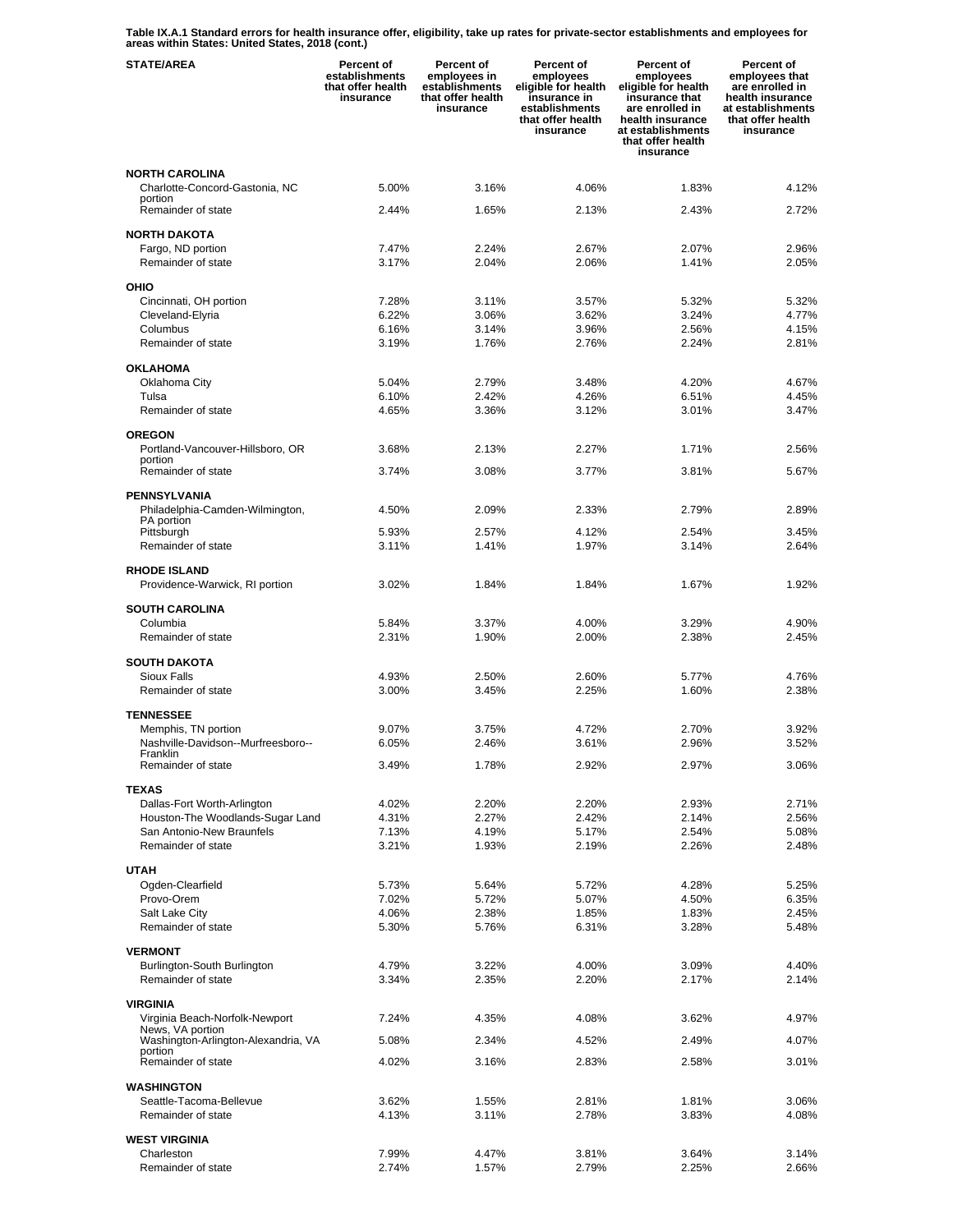**Table IX.A.1 Standard errors for health insurance offer, eligibility, take up rates for private-sector establishments and employees for areas within States: United States, 2018 (cont.)** 

| <b>STATE/AREA</b>             | Percent of<br>establishments<br>that offer health<br>insurance | Percent of<br>employees in<br>establishments<br>that offer health<br>insurance | Percent of<br>employees<br>eligible for health<br>insurance in<br>establishments<br>that offer health<br>insurance | Percent of<br>employees<br>eligible for health<br>insurance that<br>are enrolled in<br>health insurance<br>at establishments<br>that offer health<br>insurance | Percent of<br>employees that<br>are enrolled in<br>health insurance<br>at establishments<br>that offer health<br>insurance |
|-------------------------------|----------------------------------------------------------------|--------------------------------------------------------------------------------|--------------------------------------------------------------------------------------------------------------------|----------------------------------------------------------------------------------------------------------------------------------------------------------------|----------------------------------------------------------------------------------------------------------------------------|
| <b>WISCONSIN</b>              |                                                                |                                                                                |                                                                                                                    |                                                                                                                                                                |                                                                                                                            |
| Milwaukee-Waukesha-West Allis | 5.63%                                                          | 2.67%                                                                          | 4.71%                                                                                                              | 3.85%                                                                                                                                                          | 4.77%                                                                                                                      |
| Remainder of state            | 3.11%                                                          | 1.70%                                                                          | 2.50%                                                                                                              | 1.70%                                                                                                                                                          | 2.53%                                                                                                                      |
| <b>WYOMING</b>                |                                                                |                                                                                |                                                                                                                    |                                                                                                                                                                |                                                                                                                            |
| Cheyenne                      | 8.90%                                                          | 3.77%                                                                          | 3.14%                                                                                                              | 5.80%                                                                                                                                                          | 5.35%                                                                                                                      |
| Remainder of state            | 2.37%                                                          | 2.04%                                                                          | 3.22%                                                                                                              | 2.54%                                                                                                                                                          | 3.34%                                                                                                                      |

Source: Agency for Healthcare Research and Quality, Center for Financing, Access and Cost Trends. 2018 Medical Expenditure Panel Survey-Insurance Component.

Note: Definition of each area can be found in the Technical Notes and Survey Documentation.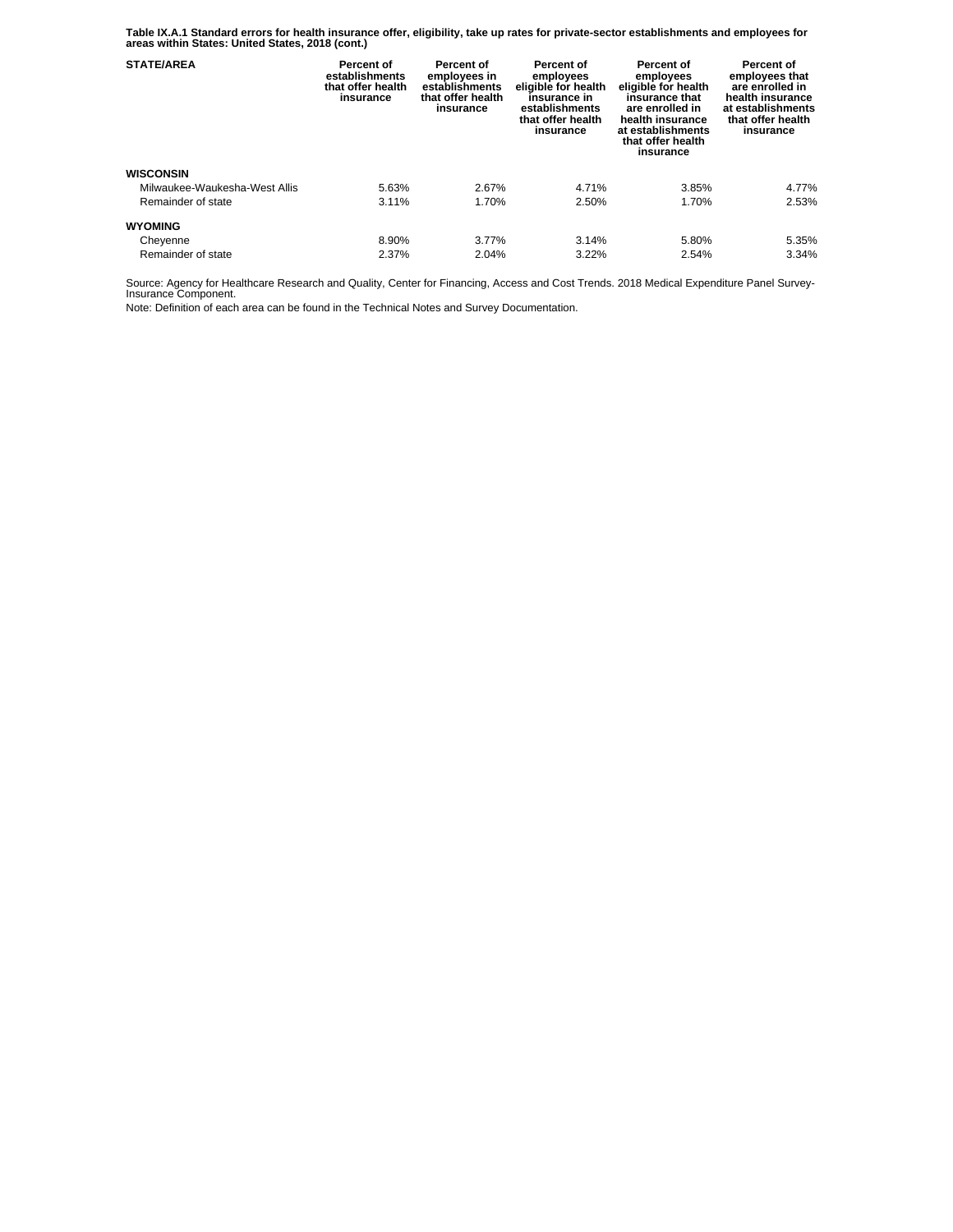**Table IX.A.2 Average total premiums and employee contributions (in dollars) for private-sector establishments for areas within States: United States, 2018** 

| <b>STATE/AREA</b>                                                             | Single<br>premium | Single<br>contribution | Employee-<br>plus-one<br>premium | Employee-<br>plus-one<br>contribution | Family<br>premium | Family<br>contribution |
|-------------------------------------------------------------------------------|-------------------|------------------------|----------------------------------|---------------------------------------|-------------------|------------------------|
| <b>ALABAMA</b>                                                                |                   |                        |                                  |                                       |                   |                        |
| Birmingham-Hoover<br>Remainder of state                                       | 6,206<br>6,046    | 1,311<br>1,505         | 12,133<br>12,376                 | 3,618<br>3,494                        | 17,718<br>18,089  | 5,683<br>5,152         |
| <b>ALASKA</b>                                                                 |                   |                        |                                  |                                       |                   |                        |
| Anchorage                                                                     | 8,360             | 1,074                  | 16,332                           | 3,713                                 | 21,161            | 5,094                  |
| Remainder of state                                                            | 8,579             | 1,319                  | 15,557                           | 3,126                                 | 22,236            | 3,785                  |
| <b>ARIZONA</b>                                                                |                   |                        |                                  |                                       |                   |                        |
| Phoenix-Mesa-Scottsdale                                                       | 6,180             | 1,601                  | 12,747                           | 3,952                                 | 19,130            | 5,815                  |
| Remainder of state                                                            | 6,382             | 1,410                  | 12,910                           | 3,531                                 | 17,947            | 5,681                  |
| <b>ARKANSAS</b>                                                               |                   |                        |                                  |                                       |                   |                        |
| Little Rock-North Little Rock-Conway                                          | 6,098             | 1,508                  | 11,813                           | 3,907                                 | 17,283            | 5,606                  |
| Remainder of state                                                            | 5,927             | 1,324                  | 11,870                           | 3,813                                 | 18,341            | 5,787                  |
| <b>CALIFORNIA</b>                                                             |                   |                        |                                  |                                       |                   |                        |
| Los Angeles-Long Beach-Anaheim                                                | 6,456             | 1,140                  | 12,960                           | 3,341                                 | 18,959            | 4,982                  |
| Riverside-San Bernardino-Ontario<br>Sacramento--Roseville--Arden-             | 6,247<br>6,101    | 1,342<br>1,574         | 13,569<br>13,633                 | 3,407<br>4,596                        | 18,169<br>19,145  | 5,404<br>5,717         |
| Arcade                                                                        |                   |                        |                                  |                                       |                   |                        |
| San Diego-Carlsbad<br>San Francisco-Oakland-Hayward                           | 7,085<br>6,750    | 1,429<br>1,134         | 13,671<br>13,216                 | 3,581<br>3,797                        | 20,096<br>20,642  | 5,384<br>4,924         |
| San Jose-Sunnyvale-Santa Clara                                                | 6,628             | 1,191                  | 13,545                           | 3,755                                 | 20,142            | 6,531                  |
| Remainder of state                                                            | 6,552             | 1,168                  | 13,309                           | 3,293                                 | 19,969            | 5,829                  |
|                                                                               |                   |                        |                                  |                                       |                   |                        |
| <b>COLORADO</b><br>Denver-Aurora-Lakewood                                     | 6,190             | 1,241                  | 12,435                           | 3,365                                 | 18,270            | 5,002                  |
| Remainder of state                                                            | 6,342             | 1,352                  | 12,898                           | 3,431                                 | 18,368            | 4,915                  |
|                                                                               |                   |                        |                                  |                                       |                   |                        |
| <b>CONNECTICUT</b>                                                            | 7,237             |                        |                                  | 3,649                                 | 22,159            | 5,464                  |
| Bridgeport-Stamford-Norwalk<br>Hartford-West Hartford-East Hartford           | 6,989             | 1,575<br>1,822         | 15,264<br>13,847                 | 3,606                                 | 19,518            | 4,876                  |
| New Haven-Milford                                                             | 7,652             | 1,568                  | 12,466                           | 3,090                                 | 21,704            | 5,971                  |
| Remainder of state                                                            | 7,215             | 1,685                  | 13,514                           | 3,866                                 | 19,702            | 5,227                  |
| <b>DELAWARE</b>                                                               |                   |                        |                                  |                                       |                   |                        |
| Philadelphia-Camden-Wilmington,                                               | 6,685             | 1,326                  | 13,547                           | 3,724                                 | 20,174            | 5,637                  |
| DE portion                                                                    |                   |                        |                                  |                                       |                   |                        |
| Remainder of state                                                            | 7,187             | 1,370                  | 12,676                           | 3,924                                 | 19,956            | 5,861                  |
| <b>DISTRICT OF COLUMBIA</b><br>Washington-Arlington-Alexandria, DC<br>portion | 7,230             | 1,369                  | 15,008                           | 4,002                                 | 21,810            | 6,358                  |
| <b>FLORIDA</b>                                                                |                   |                        |                                  |                                       |                   |                        |
| Miami-Fort Lauderdale-West Palm                                               | 6,001             | 1,419                  | 12,977                           | 3,652                                 | 17,852            | 5,512                  |
| Beach                                                                         |                   |                        |                                  |                                       |                   |                        |
| Orlando-Kissimmee-Sanford<br>Tampa-St. Petersburg-Clearwater                  | 6,477<br>8,093    | 1,698<br>1,583         | 12,922<br>15,128                 | 3,837<br>5,441                        | 19,412<br>22,119  | 5,799<br>7,176         |
| Remainder of state                                                            | 6,565             | 1,393                  | 12,915                           | 3,642                                 | 19,079            | 6,043                  |
|                                                                               |                   |                        |                                  |                                       |                   |                        |
| <b>GEORGIA</b><br>Atlanta-Sandy Springs-Roswell                               | 6,595             | 1,496                  | 12,990                           | 3,534                                 | 18,584            | 5,906                  |
| Remainder of state                                                            | 7,146             | 1,442                  | 13,622                           | 4,072                                 | 18,556            | 5,727                  |
|                                                                               |                   |                        |                                  |                                       |                   |                        |
| <b>HAWAII</b><br>Urban Honolulu                                               | 6,456             | 877                    | 13,022                           | 3,078                                 | 17,408            | 5,509                  |
| Remainder of state                                                            | 6,513             | 515                    | 12,193                           | 3,044                                 | 18,646            | 5,427                  |
|                                                                               |                   |                        |                                  |                                       |                   |                        |
| <b>IDAHO</b>                                                                  |                   |                        |                                  |                                       |                   |                        |
| <b>Boise City</b><br>Remainder of state                                       | 6,336<br>6,016    | 959<br>1,435           | 12,440<br>11,965                 | 3,021<br>3,266                        | 19,162<br>16,580  | 4,661<br>5,558         |
|                                                                               |                   |                        |                                  |                                       |                   |                        |
| <b>ILLINOIS</b>                                                               |                   |                        |                                  |                                       |                   |                        |
| Chicago-Naperville-Elgin, IL portion<br>Remainder of state                    | 6,998<br>7,526    | 1,638<br>1,259         | 13,087<br>14,794                 | 3,241<br>3,468                        | 20,426<br>20,337  | 5,485<br>4,979         |
|                                                                               |                   |                        |                                  |                                       |                   |                        |
| <b>INDIANA</b>                                                                |                   |                        |                                  |                                       |                   |                        |
| Indianapolis-Carmel-Anderson<br>Remainder of state                            | 6,725             | 1,372                  | 12,749                           | 3,734                                 | 17,927            | 5,197                  |
|                                                                               | 6,800             | 1,388                  | 14,212                           | 3,295                                 | 20,063            | 4,347                  |
| <b>IOWA</b>                                                                   |                   |                        |                                  |                                       |                   |                        |
| Des Moines-West Des Moines                                                    | 6,263             | 1,484                  | 12,805                           | 3,954                                 | 16,257            | 4,991                  |
| Remainder of state                                                            | 6,944             | 1,622                  | 13,094                           | 3,628                                 | 18,936            | 5,202                  |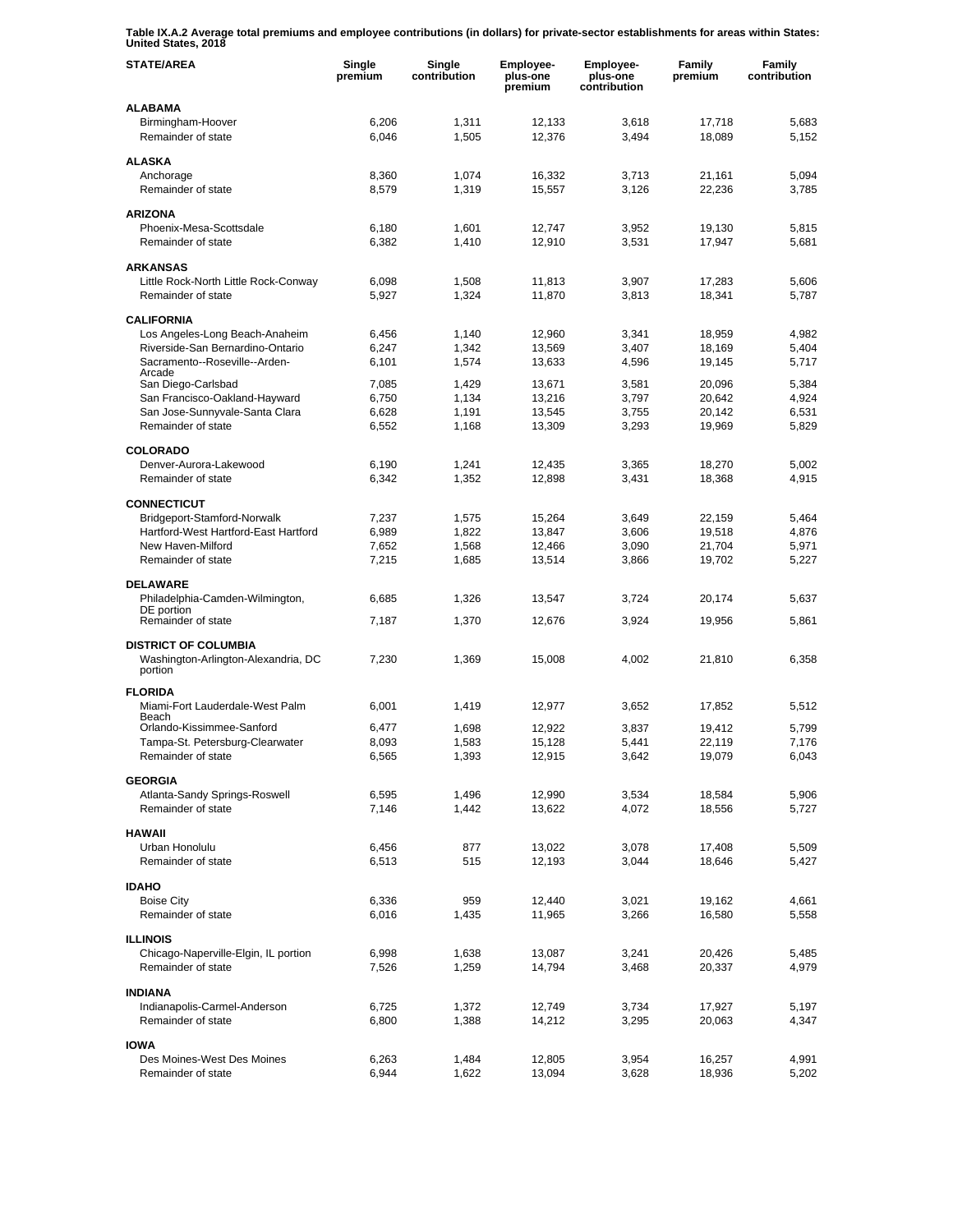**Table IX.A.2 Average total premiums and employee contributions (in dollars) for private-sector establishments for areas within States: United States, 2018 (cont.)** 

| <b>STATE/AREA</b>                                             | Single<br>premium | Single<br>contribution | Employee-<br>plus-one<br>premium | <b>Employee-</b><br>plus-one<br>contribution | Family<br>premium | Family<br>contribution |
|---------------------------------------------------------------|-------------------|------------------------|----------------------------------|----------------------------------------------|-------------------|------------------------|
| <b>KANSAS</b>                                                 |                   |                        |                                  |                                              |                   |                        |
| Kansas City, KS portion                                       | 6,757             | 1,326                  | 13,790                           | 3,399                                        | 19,499            | 5,549                  |
| Wichita                                                       | 5,920             | 1,321                  | 12,683                           | 3,132                                        | 18,807            | 5,104                  |
| Remainder of state                                            | 6,100             | 1,163                  | 13,496                           | 3,331                                        | 18,299            | 5,117                  |
| <b>KENTUCKY</b>                                               |                   |                        |                                  |                                              |                   |                        |
| Louisville/Jefferson County, KY                               | 6,316             | 1,597                  | 12,434                           | 3,929                                        | 17,820            | 6,697                  |
| portion<br>Remainder of state                                 | 6,817             | 1,645                  | 13,358                           | 3,628                                        | 19,709            | 4,992                  |
|                                                               |                   |                        |                                  |                                              |                   |                        |
| <b>LOUISIANA</b>                                              |                   |                        |                                  |                                              |                   |                        |
| New Orleans-Metairie                                          | 6,575             | 1,450                  | 12.782                           | 3.632                                        | 20.232            | 5,798                  |
| Remainder of state                                            | 6,519             | 1,649                  | 13,121                           | 4,482                                        | 18,707            | 6,595                  |
| <b>MAINE</b>                                                  |                   |                        |                                  |                                              |                   |                        |
| Portland-South Portland                                       | 6,818             | 1,402                  | 14,059                           | 3,847                                        | 19,208            | 5,119                  |
| Remainder of state                                            | 6,903             | 1,506                  | 13,007                           | 3,940                                        | 20,041            | 5,733                  |
|                                                               |                   |                        |                                  |                                              |                   |                        |
| <b>MARYLAND</b>                                               | 6.372             |                        |                                  |                                              |                   |                        |
| Baltimore-Columbia-Towson<br>Washington-Arlington-Alexandria, | 6,950             | 1,602<br>1,542         | 13,306<br>12,798                 | 3,384<br>4,727                               | 19,161<br>19,297  | 5,819<br>6,993         |
| <b>MD</b> portion                                             |                   |                        |                                  |                                              |                   |                        |
| Remainder of state                                            | 6,979             | 1,691                  | 14,072                           | 3,189                                        | 19,432            | 5,458                  |
| <b>MASSACHUSETTS</b>                                          |                   |                        |                                  |                                              |                   |                        |
| Boston-Cambridge-Newton, MA                                   | 7,419             | 1,851                  | 15,123                           | 4,036                                        | 22,485            | 5,759                  |
| portion                                                       |                   |                        |                                  |                                              |                   |                        |
| Remainder of state                                            | 7,495             | 2,020                  | 15,020                           | 4,033                                        | 20,302            | 5,549                  |
| <b>MICHIGAN</b>                                               |                   |                        |                                  |                                              |                   |                        |
| Detroit-Warren-Dearborn                                       | 6,360             | 1,526                  | 13,200                           | 3,364                                        | 17,821            | 3,955                  |
| Remainder of state                                            | 6,289             | 1,354                  | 14,035                           | 3,399                                        | 18,514            | 4,490                  |
| <b>MINNESOTA</b>                                              |                   |                        |                                  |                                              |                   |                        |
| Minneapolis-St. Paul-Bloomington,                             | 6,538             | 1,515                  | 13,288                           | 3,718                                        | 18,985            | 5,811                  |
| MN portion                                                    |                   |                        |                                  |                                              |                   |                        |
| Remainder of state                                            | 7,245             | 1,688                  | 14,143                           | 4,132                                        | 20,126            | 7,074                  |
| <b>MISSISSIPPI</b>                                            |                   |                        |                                  |                                              |                   |                        |
| Jackson                                                       | 6,120             | 1,293                  | 11,337                           | 3,264                                        | 17,424            | 6,066                  |
| Remainder of state                                            | 5,961             | 1,382                  | 11,355                           | 3,169                                        | 17,377            | 5,607                  |
|                                                               |                   |                        |                                  |                                              |                   |                        |
| <b>MISSOURI</b><br>Kansas City, MO portion                    | 6,407             | 1,605                  | 13,415                           | 4,287                                        | 20,477            | 6.032                  |
| St. Louis, MO portion                                         | 7,164             | 1,365                  | 13,563                           | 3,230                                        | 20,438            | 4,675                  |
| Remainder of state                                            | 6,325             | 1,328                  | 11,821                           | 3,235                                        | 17,158            | 4,769                  |
|                                                               |                   |                        |                                  |                                              |                   |                        |
| <b>MONTANA</b>                                                |                   |                        |                                  |                                              |                   |                        |
| <b>Billings</b><br>Remainder of state                         | 6,847             | 1,139                  | 13,325                           | 3,494                                        | 19,887            | 5,227                  |
|                                                               | 6,866             | 1,109                  | 13,113                           | 3,174                                        | 19,532            | 5,203                  |
| <b>NEBRASKA</b>                                               |                   |                        |                                  |                                              |                   |                        |
| Omaha-Council Bluffs, NE portion                              | 6,605             | 1,497                  | 12,990                           | 3,763                                        | 18,420            | 5,631                  |
| Remainder of state                                            | 7,083             | 1,285                  | 13,345                           | 3,447                                        | 19,590            | 5,205                  |
| <b>NEVADA</b>                                                 |                   |                        |                                  |                                              |                   |                        |
| Las Vegas-Henderson-Paradise                                  | 5,838             | 1,365                  | 10,906                           | 3,059                                        | 18,240            | 6,195                  |
| Remainder of state                                            | 6,853             | 1,314                  | 13,350                           | 3,693                                        | 18,745            | 6,443                  |
|                                                               |                   |                        |                                  |                                              |                   |                        |
| <b>NEW HAMPSHIRE</b>                                          |                   |                        |                                  |                                              |                   |                        |
| Boston-Cambridge-Newton, NH<br>portion                        | 7,743             | 1,514                  | 15,045                           | 4,516                                        | 20,959            | 5,747                  |
| Manchester-Nashua                                             | 6,943             | 1,654                  | 14,615                           | 3,761                                        | 19,775            | 5,003                  |
| Remainder of state                                            | 7,589             | 1,677                  | 14,871                           | 4,065                                        | 21,241            | 6,106                  |
| <b>NEW JERSEY</b>                                             |                   |                        |                                  |                                              |                   |                        |
| New York-Newark-Jersey City, NJ                               | 7,486             | 1,571                  | 14,847                           | 3,793                                        | 22,014            | 5,735                  |
| portion                                                       |                   |                        |                                  |                                              |                   |                        |
| Remainder of state                                            | 7,560             | 1,664                  | 14,707                           | 3,154                                        | 23,086            | 7,716                  |
| <b>NEW MEXICO</b>                                             |                   |                        |                                  |                                              |                   |                        |
| Albuquerque                                                   | 6,553             | 1,677                  | 12,537                           | 4,394                                        | 16,788            | 4,627                  |
| Remainder of state                                            | 6,726             | 1,389                  | 12,990                           | 3,132                                        | 18,886            | 4,815                  |
|                                                               |                   |                        |                                  |                                              |                   |                        |
| <b>NEW YORK</b><br>New York-Newark-Jersey City, NY            | 7,974             | 1,595                  | 15,787                           | 3,576                                        | 23,531            | 4,890                  |
| portion                                                       |                   |                        |                                  |                                              |                   |                        |
| Remainder of state                                            | 7,192             | 1,538                  | 14,312                           | 3,643                                        | 18,263            | 5,267                  |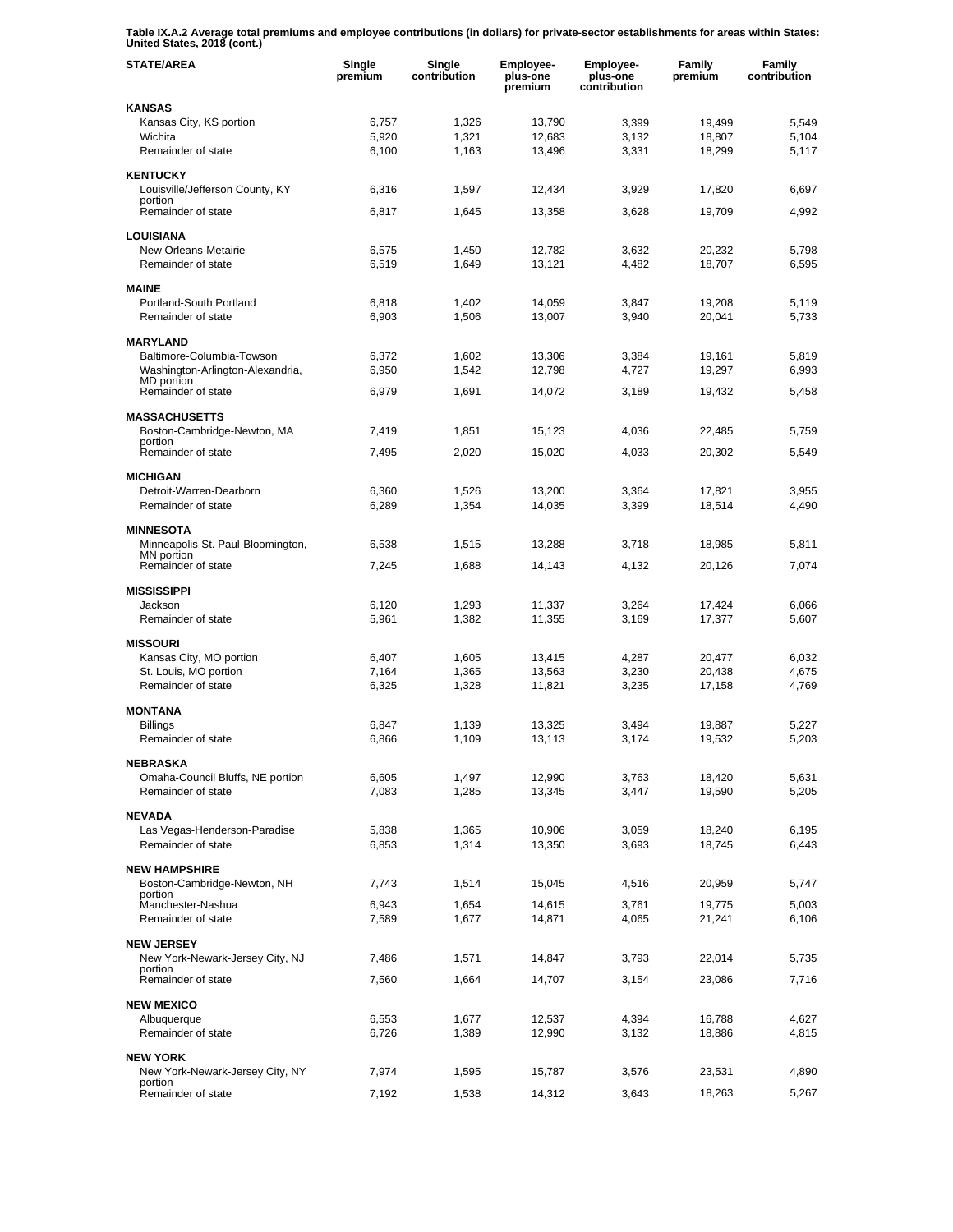**Table IX.A.2 Average total premiums and employee contributions (in dollars) for private-sector establishments for areas within States: United States, 2018 (cont.)** 

| <b>STATE/AREA</b>                                                    | Single<br>premium | Single<br>contribution | Employee-<br>plus-one<br>premium | Employee-<br>plus-one<br>contribution | Family<br>premium | Family<br>contribution |
|----------------------------------------------------------------------|-------------------|------------------------|----------------------------------|---------------------------------------|-------------------|------------------------|
| <b>NORTH CAROLINA</b><br>Charlotte-Concord-Gastonia, NC              | 6,406             | 1,206                  | 12,731                           | 3,628                                 | 19,019            | 5,290                  |
| portion<br>Remainder of state                                        | 6,320             | 1,321                  | 11,692                           | 3,507                                 | 17,903            | 6,199                  |
| <b>NORTH DAKOTA</b>                                                  |                   |                        |                                  |                                       |                   |                        |
| Fargo, ND portion<br>Remainder of state                              | 6,353<br>6,803    | 1,160<br>1,293         | 12,018<br>12,579                 | 3,237<br>3,460                        | 17,493<br>17,241  | 4,884<br>5,043         |
| OHIO                                                                 |                   |                        |                                  |                                       |                   |                        |
| Cincinnati, OH portion                                               | 6,631             | 1,355                  | 13,341                           | 3,530                                 | 19,837            | 5,304                  |
| Cleveland-Elyria                                                     | 6,878             | 1,445                  | 13,612                           | 3,449                                 | 20,125            | 5,093                  |
| Columbus<br>Remainder of state                                       | 6,964<br>6,749    | 1,888<br>1,690         | 14,268<br>13,657                 | 3,835<br>3,393                        | 19,197<br>19,516  | 5,453<br>4,607         |
| <b>OKLAHOMA</b>                                                      |                   |                        |                                  |                                       |                   |                        |
| Oklahoma City                                                        | 6,619             | 1,338                  | 12,582                           | 4,006                                 | 18,828            | 4,992                  |
| Tulsa                                                                | 7,103             | 1,448                  | 14,499                           | 3,988                                 | 19,628            | 5,708                  |
| Remainder of state                                                   | 6,196             | 1,106                  | 11,891                           | 3,284                                 | 17,686            | 5,068                  |
| <b>OREGON</b>                                                        |                   |                        |                                  |                                       |                   |                        |
| Portland-Vancouver-Hillsboro, OR<br>portion                          | 6,502             | 1,179                  | 12,014                           | 3,750                                 | 19,161            | 5,923                  |
| Remainder of state                                                   | 6,365             | 914                    | 13,456                           | 2,986                                 | 18,799            | 5,903                  |
| <b>PENNSYLVANIA</b><br>Philadelphia-Camden-Wilmington,               | 6,963             | 1,375                  | 14,013                           | 3,432                                 | 21,738            | 5,983                  |
| PA portion                                                           |                   |                        |                                  |                                       |                   |                        |
| Pittsburgh<br>Remainder of state                                     | 6,709<br>6,672    | 1,235<br>1,380         | 14,387<br>14,130                 | 3,855<br>3,398                        | 19,482<br>19,298  | 3,966<br>4,920         |
| <b>RHODE ISLAND</b>                                                  |                   |                        |                                  |                                       |                   |                        |
| Providence-Warwick, RI portion                                       | 7,018             | 1,807                  | 14,004                           | 4,066                                 | 18,623            | 5,493                  |
| <b>SOUTH CAROLINA</b>                                                |                   |                        |                                  |                                       |                   |                        |
| Columbia                                                             | 6,681             | 1,366                  | 12,992                           | 3,445                                 | 21,268            | 4,745                  |
| Remainder of state                                                   | 6,714             | 1,443                  | 12,860                           | 3,183                                 | 18,875            | 5,415                  |
| <b>SOUTH DAKOTA</b>                                                  |                   |                        |                                  |                                       |                   |                        |
| <b>Sioux Falls</b><br>Remainder of state                             | 6,784<br>7,035    | 1,574<br>1,518         | 13,303<br>13,132                 | 3,857<br>3,515                        | 19,780<br>19,695  | 6,287<br>5,470         |
|                                                                      |                   |                        |                                  |                                       |                   |                        |
| <b>TENNESSEE</b><br>Memphis, TN portion                              | 5,519             | 1,497                  | 10,920                           | 4,551                                 | 18,377            | 6,309                  |
| Nashville-Davidson--Murfreesboro--                                   | 5,930             | 1,246                  | 12,497                           | 4,088                                 | 17,680            | 5,387                  |
| Franklin<br>Remainder of state                                       | 6,096             | 1,480                  | 12,254                           | 3,834                                 | 17,516            | 5,448                  |
| <b>TEXAS</b>                                                         |                   |                        |                                  |                                       |                   |                        |
| Dallas-Fort Worth-Arlington                                          | 6,446             | 1,330                  | 13,443                           | 4,264                                 | 19,179            | 5,806                  |
| Houston-The Woodlands-Sugar Land                                     | 6,827             | 1,411                  | 14,629                           | 4,015                                 | 19,890            | 5,745                  |
| San Antonio-New Braunfels                                            | 5,809             | 1,428                  | 11,878                           | 3,451                                 | 18,660            | 5,310                  |
| Remainder of state                                                   | 6,792             | 1,508                  | 13,321                           | 4,717                                 | 19,573            | 6,515                  |
| <b>UTAH</b>                                                          |                   |                        |                                  | 3,320                                 |                   |                        |
| Ogden-Clearfield<br>Provo-Orem                                       | 5,786<br>5,858    | 1,245<br>750           | 13,222<br>12,034                 | 2,887                                 | 17,542<br>18,128  | 5,145<br>4,403         |
| Salt Lake City                                                       | 6,231             | 1,286                  | 12,342                           | 3,196                                 | 18,107            | 4,531                  |
| Remainder of state                                                   | 6,218             | 1,275                  | 13,308                           | 3,571                                 | 18,104            | 4,655                  |
| <b>VERMONT</b>                                                       |                   |                        |                                  |                                       |                   |                        |
| Burlington-South Burlington                                          | 6,878             | 1,436                  | 13,071                           | 3,326                                 | 18,636            | 4,919                  |
| Remainder of state                                                   | 6,946             | 1,469                  | 14,277                           | 3,610                                 | 21,035            | 5,585                  |
| <b>VIRGINIA</b>                                                      |                   |                        |                                  |                                       |                   |                        |
| Virginia Beach-Norfolk-Newport<br>News, VA portion                   | 6,465             | 1,818                  | 12,250                           | 4,373                                 | 18,837            | 5,957                  |
| Washington-Arlington-Alexandria, VA<br>portion<br>Remainder of state | 6,844<br>6,590    | 1,814<br>1,675         | 14,091                           | 4,255<br>3,666                        | 20,267<br>19,137  | 6,485<br>6,990         |
|                                                                      |                   |                        | 12,356                           |                                       |                   |                        |
| <b>WASHINGTON</b><br>Seattle-Tacoma-Bellevue                         | 6,618             | 903                    | 12,794                           | 2,556                                 | 18,663            | 3,573                  |
| Remainder of state                                                   | 6,698             | 1,052                  | 12,078                           | 2,563                                 | 19,017            | 4,425                  |
| <b>WEST VIRGINIA</b>                                                 |                   |                        |                                  |                                       |                   |                        |
| Charleston                                                           | 7,128             | 1,780                  | 12,910                           | 3,918                                 | 20,597            | 7,320                  |
| Remainder of state                                                   | 6,844             | 1,251                  | 14,021                           | 3,047                                 | 20,721            | 4,051                  |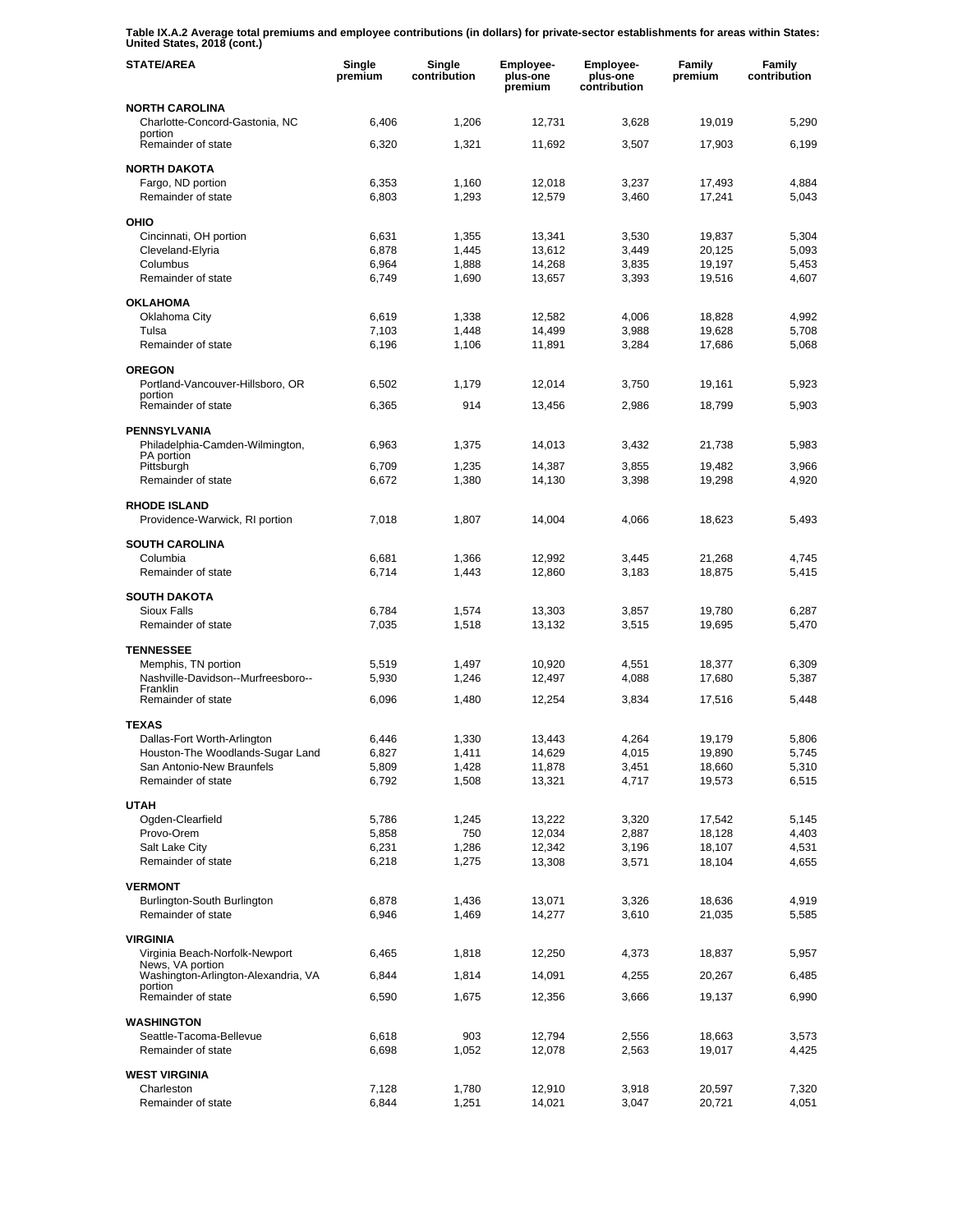**Table IX.A.2 Average total premiums and employee contributions (in dollars) for private-sector establishments for areas within States: United States, 2018 (cont.)** 

| <b>STATE/AREA</b>             | Single<br>premium | Single<br>contribution | <b>Employee-</b><br>plus-one<br>premium | <b>Employee-</b><br>plus-one<br>contribution | Family<br>premium | Family<br>contribution |
|-------------------------------|-------------------|------------------------|-----------------------------------------|----------------------------------------------|-------------------|------------------------|
| <b>WISCONSIN</b>              |                   |                        |                                         |                                              |                   |                        |
| Milwaukee-Waukesha-West Allis | 6.688             | 1.569                  | 13.824                                  | 3.482                                        | 20.654            | 5.430                  |
| Remainder of state            | 6.869             | 1.607                  | 14.516                                  | 3.463                                        | 19.133            | 4.768                  |
| <b>WYOMING</b>                |                   |                        |                                         |                                              |                   |                        |
| Cheyenne                      | 6.532             | 1.240                  | 12.346                                  | 2.792                                        | 19.624            | 5.195                  |
| Remainder of state            | 6.852             | 1.427                  | 12.684                                  | 3.101                                        | 19.297            | 5.208                  |

Source: Agency for Healthcare Research and Quality, Center for Financing, Access and Cost Trends. 2018 Medical Expenditure Panel Survey-Insurance Component.

Note: Definition of each area can be found in the Technical Notes and Survey Documentation.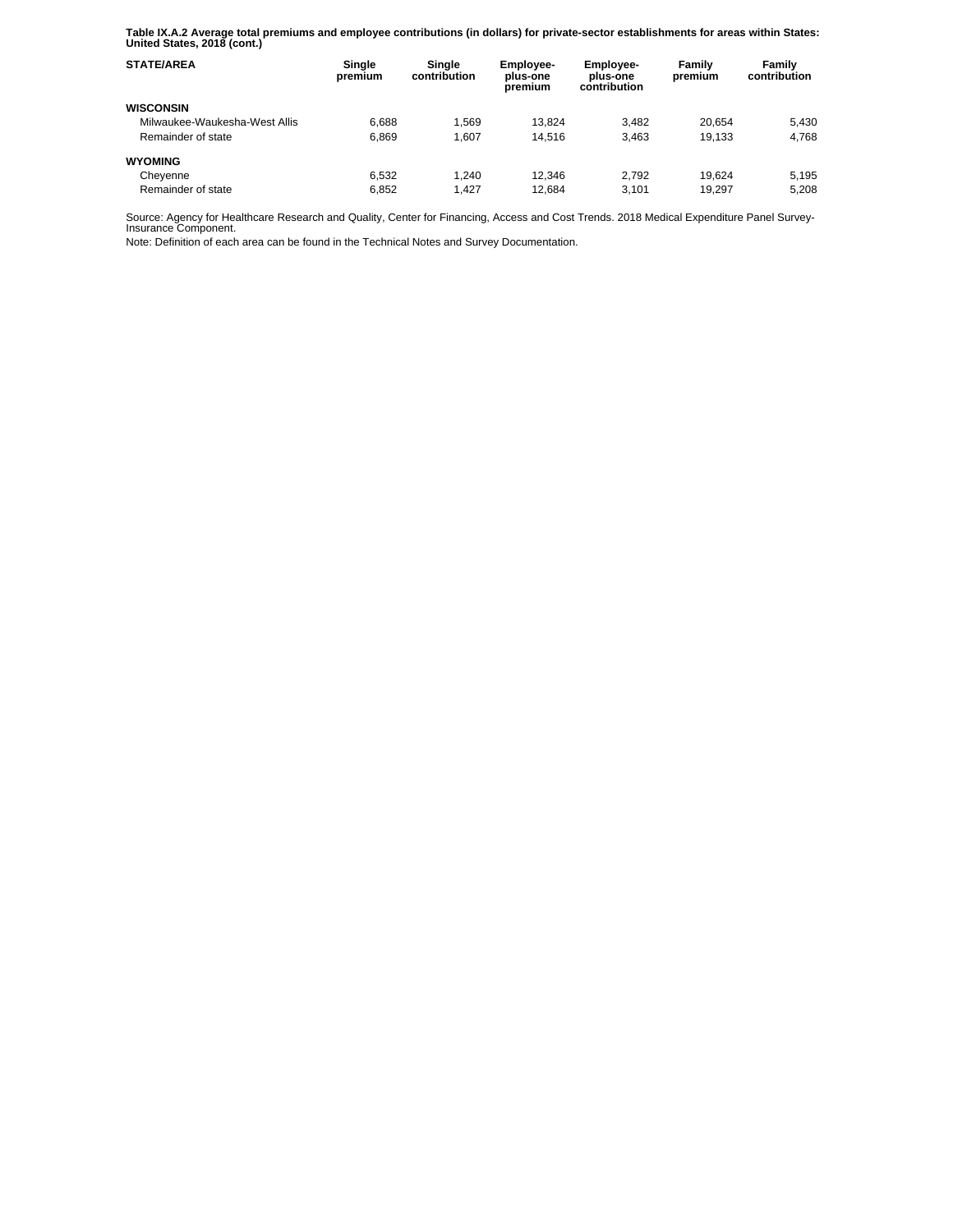**Table IX.A.2 Standard errors for average total premiums and employee contributions (in dollars) for private-sector establishments for areas within States: United States, 2018** 

| <b>STATE/AREA</b>                                          | Single<br>premium | Single<br>contribution | Employee-<br>plus-one<br>premium | Employee-<br>plus-one<br>contribution | Family<br>premium | Family<br>contribution |
|------------------------------------------------------------|-------------------|------------------------|----------------------------------|---------------------------------------|-------------------|------------------------|
| <b>ALABAMA</b>                                             |                   |                        |                                  |                                       |                   |                        |
| Birmingham-Hoover<br>Remainder of state                    | 260<br>162        | 132<br>114             | 655<br>437                       | 254<br>205                            | 753<br>690        | 744<br>384             |
| <b>ALASKA</b>                                              |                   |                        |                                  |                                       |                   |                        |
| Anchorage                                                  | 247               | 116                    | 488                              | 253                                   | 705               | 443                    |
| Remainder of state                                         | 379               | 159                    | 831                              | 281                                   | 1,025             | 396                    |
| <b>ARIZONA</b>                                             |                   |                        |                                  |                                       |                   |                        |
| Phoenix-Mesa-Scottsdale                                    | 168               | 97                     | 292                              | 318                                   | 453               | 476                    |
| Remainder of state                                         | 264               | 152                    | 694                              | 413                                   | 985               | 639                    |
| <b>ARKANSAS</b>                                            |                   |                        |                                  |                                       |                   |                        |
| Little Rock-North Little Rock-Conway                       | 246               | 155                    | 534                              | 311                                   | 755               | 780                    |
| Remainder of state                                         | 211               | 87                     | 472                              | 257                                   | 737               | 421                    |
| <b>CALIFORNIA</b>                                          |                   |                        |                                  |                                       |                   |                        |
| Los Angeles-Long Beach-Anaheim                             | 132               | 73                     | 296                              | 200                                   | 483               | 310                    |
| Riverside-San Bernardino-Ontario                           | 291               | 129                    | 1,073                            | 314                                   | 807               | 571                    |
| Sacramento--Roseville--Arden-<br>Arcade                    | 270               | 200                    | 583                              | 591                                   | 860               | 677                    |
| San Diego-Carlsbad                                         | 212               | 153                    | 471                              | 451                                   | 708               | 418                    |
| San Francisco-Oakland-Hayward                              | 186               | 101                    | 474                              | 439                                   | 634               | 655                    |
| San Jose-Sunnyvale-Santa Clara<br>Remainder of state       | 217<br>221        | 134<br>106             | 639<br>331                       | 361<br>267                            | 719<br>430        | 776<br>740             |
|                                                            |                   |                        |                                  |                                       |                   |                        |
| <b>COLORADO</b>                                            |                   |                        |                                  |                                       |                   |                        |
| Denver-Aurora-Lakewood                                     | 166               | 92                     | 342                              | 235                                   | 648               | 342                    |
| Remainder of state                                         | 181               | 91                     | 814                              | 397                                   | 628               | 368                    |
| <b>CONNECTICUT</b>                                         |                   |                        |                                  |                                       |                   |                        |
| Bridgeport-Stamford-Norwalk                                | 300               | 131                    | 800                              | 329                                   | 860               | 509                    |
| Hartford-West Hartford-East Hartford                       | 205               | 136                    | 394                              | 244                                   | 804               | 577                    |
| New Haven-Milford<br>Remainder of state                    | 412<br>285        | 210<br>176             | 1,889<br>647                     | 725<br>482                            | 1,586<br>596      | 533<br>757             |
|                                                            |                   |                        |                                  |                                       |                   |                        |
| <b>DELAWARE</b>                                            |                   |                        |                                  |                                       |                   |                        |
| Philadelphia-Camden-Wilmington,<br>DE portion              | 139               | 80                     | 421                              | 220                                   | 438               | 354                    |
| Remainder of state                                         | 387               | 111                    | 592                              | 664                                   | 1,244             | 634                    |
| <b>DISTRICT OF COLUMBIA</b>                                |                   |                        |                                  |                                       |                   |                        |
| Washington-Arlington-Alexandria, DC<br>portion             | 147               | 69                     | 360                              | 219                                   | 472               | 309                    |
| <b>FLORIDA</b>                                             |                   |                        |                                  |                                       |                   |                        |
| Miami-Fort Lauderdale-West Palm                            | 193               | 82                     | 478                              | 257                                   | 432               | 401                    |
| Beach<br>Orlando-Kissimmee-Sanford                         |                   |                        |                                  |                                       |                   |                        |
| Tampa-St. Petersburg-Clearwater                            | 252<br>539        | 137<br>131             | 464<br>765                       | 384<br>498                            | 893<br>1,431      | 494<br>1,349           |
| Remainder of state                                         | 286               | 116                    | 653                              | 345                                   | 795               | 515                    |
|                                                            |                   |                        |                                  |                                       |                   |                        |
| <b>GEORGIA</b><br>Atlanta-Sandy Springs-Roswell            | 204               | 88                     | 387                              | 274                                   | 429               | 293                    |
| Remainder of state                                         | 261               | 87                     | 447                              | 248                                   | 875               | 478                    |
|                                                            |                   |                        |                                  |                                       |                   |                        |
| <b>HAWAII</b><br>Urban Honolulu                            | 149               | 108                    | 500                              | 618                                   | 548               | 594                    |
| Remainder of state                                         | 165               | 89                     | 445                              | 501                                   | 802               | 683                    |
|                                                            |                   |                        |                                  |                                       |                   |                        |
| <b>IDAHO</b>                                               |                   |                        |                                  |                                       |                   |                        |
| <b>Boise City</b><br>Remainder of state                    | 282<br>179        | 68<br>172              | 637<br>394                       | 217<br>337                            | 516<br>632        | 311<br>598             |
|                                                            |                   |                        |                                  |                                       |                   |                        |
| <b>ILLINOIS</b>                                            |                   |                        |                                  |                                       |                   |                        |
| Chicago-Naperville-Elgin, IL portion<br>Remainder of state | 162<br>451        | 79<br>125              | 474<br>1,492                     | 175<br>374                            | 642<br>889        | 521<br>764             |
|                                                            |                   |                        |                                  |                                       |                   |                        |
| <b>INDIANA</b>                                             |                   |                        |                                  |                                       |                   |                        |
| Indianapolis-Carmel-Anderson                               | 255               | 122                    | 656                              | 486                                   | 832               | 786                    |
| Remainder of state                                         | 260               | 76                     | 570                              | 263                                   | 767               | 341                    |
| <b>IOWA</b>                                                |                   |                        |                                  |                                       |                   |                        |
| Des Moines-West Des Moines                                 | 264               | 143                    | 499                              | 297                                   | 688               | 433                    |
| Remainder of state                                         | 187               | 84                     | 521                              | 225                                   | 364               | 302                    |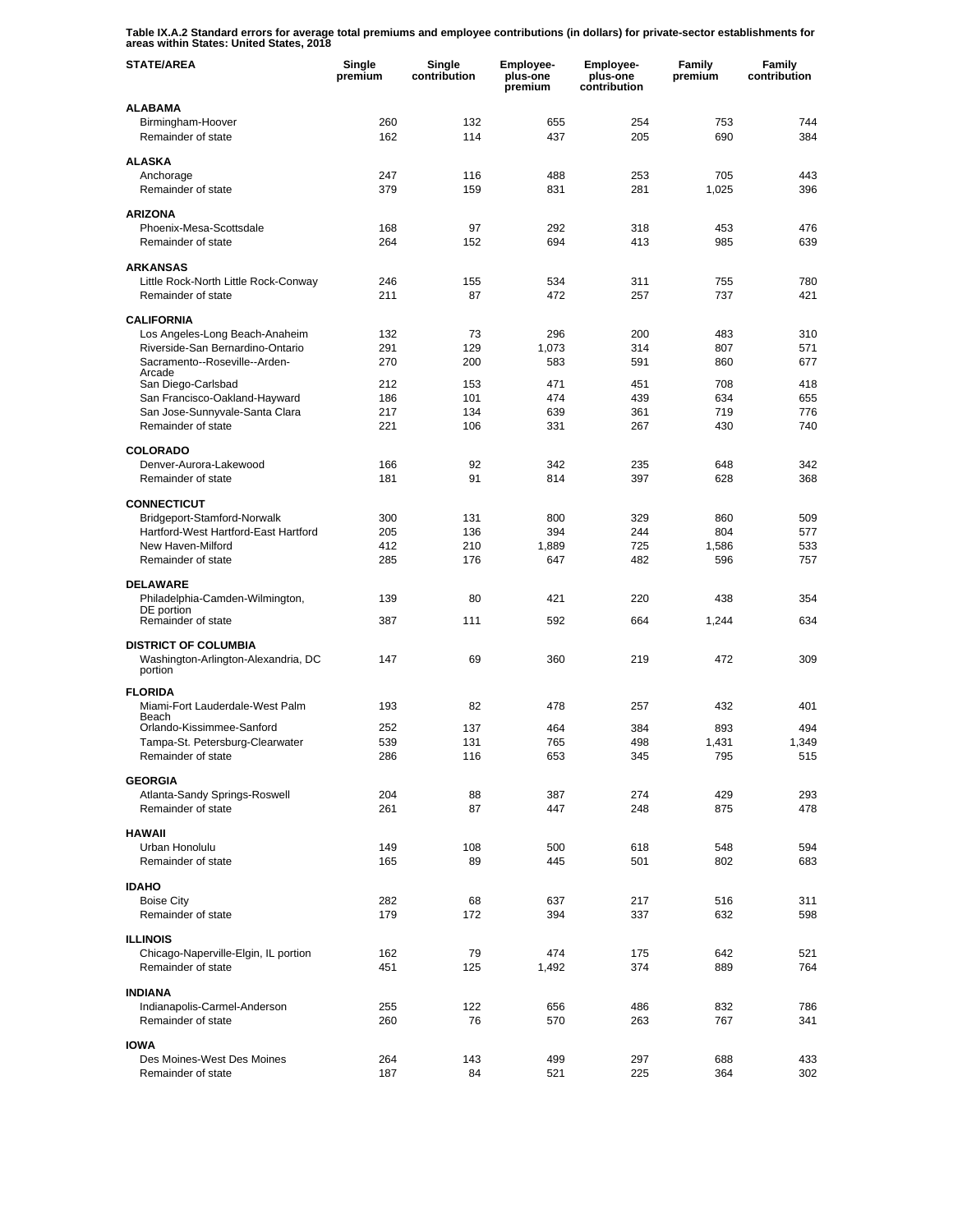**Table IX.A.2 Standard errors for average total premiums and employee contributions (in dollars) for private-sector establishments for areas within States: United States, 2018 (cont.)** 

| <b>STATE/AREA</b>                                   | Single<br>premium | Single<br>contribution | Employee-<br>plus-one<br>premium | Employee-<br>plus-one<br>contribution | Family<br>premium | Family<br>contribution |
|-----------------------------------------------------|-------------------|------------------------|----------------------------------|---------------------------------------|-------------------|------------------------|
| <b>KANSAS</b>                                       |                   |                        |                                  |                                       |                   |                        |
| Kansas City, KS portion                             | 231               | 112                    | 636                              | 292                                   | 947               | 472                    |
| Wichita<br>Remainder of state                       | 306<br>234        | 119<br>86              | 854<br>532                       | 251<br>254                            | 960<br>1,036      | 265<br>393             |
|                                                     |                   |                        |                                  |                                       |                   |                        |
| <b>KENTUCKY</b>                                     | 265               | 172                    | 362                              | 405                                   | 632               | 809                    |
| Louisville/Jefferson County, KY<br>portion          |                   |                        |                                  |                                       |                   |                        |
| Remainder of state                                  | 281               | 298                    | 409                              | 413                                   | 693               | 607                    |
| <b>LOUISIANA</b>                                    |                   |                        |                                  |                                       |                   |                        |
| New Orleans-Metairie                                | 241               | 126                    | 583                              | 263                                   | 763               | 532                    |
| Remainder of state                                  | 270               | 96                     | 475                              | 298                                   | 781               | 377                    |
| <b>MAINE</b>                                        |                   |                        |                                  |                                       |                   |                        |
| Portland-South Portland<br>Remainder of state       | 165<br>221        | 82<br>196              | 518<br>842                       | 242<br>362                            | 586<br>550        | 281<br>524             |
|                                                     |                   |                        |                                  |                                       |                   |                        |
| <b>MARYLAND</b><br>Baltimore-Columbia-Towson        | 206               | 94                     | 355                              | 191                                   | 477               | 395                    |
| Washington-Arlington-Alexandria,                    | 362               | 123                    | 574                              | 448                                   | 788               | 754                    |
| MD portion<br>Remainder of state                    | 605               | 347                    | 1,383                            | 380                                   | 1,539             | 934                    |
|                                                     |                   |                        |                                  |                                       |                   |                        |
| <b>MASSACHUSETTS</b>                                |                   |                        |                                  |                                       |                   |                        |
| Boston-Cambridge-Newton, MA<br>portion              | 355               | 124                    | 1,044                            | 286                                   | 1,642             | 316                    |
| Remainder of state                                  | 227               | 131                    | 613                              | 256                                   | 606               | 295                    |
| <b>MICHIGAN</b>                                     |                   |                        |                                  |                                       |                   |                        |
| Detroit-Warren-Dearborn                             | 185               | 147                    | 558                              | 346                                   | 573               | 367                    |
| Remainder of state                                  | 221               | 70                     | 521                              | 191                                   | 749               | 335                    |
| <b>MINNESOTA</b>                                    |                   |                        |                                  |                                       |                   |                        |
| Minneapolis-St. Paul-Bloomington,<br>MN portion     | 130               | 91                     | 396                              | 273                                   | 457               | 584                    |
| Remainder of state                                  | 350               | 130                    | 511                              | 433                                   | 1,239             | 938                    |
| <b>MISSISSIPPI</b>                                  |                   |                        |                                  |                                       |                   |                        |
| Jackson                                             | 230               | 157                    | 546                              | 413                                   | 938               | 745                    |
| Remainder of state                                  | 144               | 92                     | 740                              | 317                                   | 666               | 379                    |
| <b>MISSOURI</b>                                     |                   |                        |                                  |                                       |                   |                        |
| Kansas City, MO portion                             | 250               | 149                    | 571                              | 502                                   | 696               | 556                    |
| St. Louis, MO portion<br>Remainder of state         | 314<br>212        | 145<br>100             | 522<br>440                       | 234<br>248                            | 1,058<br>654      | 519<br>408             |
|                                                     |                   |                        |                                  |                                       |                   |                        |
| <b>MONTANA</b>                                      |                   |                        |                                  |                                       |                   |                        |
| Billings<br>Remainder of state                      | 259<br>193        | 183<br>99              | 481<br>525                       | 339<br>313                            | 891<br>1,082      | 987<br>598             |
|                                                     |                   |                        |                                  |                                       |                   |                        |
| <b>NEBRASKA</b><br>Omaha-Council Bluffs, NE portion | 296               | 112                    | 609                              | 221                                   | 756               | 740                    |
| Remainder of state                                  | 312               | 86                     | 507                              | 259                                   | 778               | 371                    |
| <b>NEVADA</b>                                       |                   |                        |                                  |                                       |                   |                        |
| Las Vegas-Henderson-Paradise                        | 200               | 113                    | 487                              | 240                                   | 757               | 682                    |
| Remainder of state                                  | 378               | 201                    | 656                              | 351                                   | 712               | 765                    |
| <b>NEW HAMPSHIRE</b>                                |                   |                        |                                  |                                       |                   |                        |
| Boston-Cambridge-Newton, NH                         | 724               | 193                    | 586                              | 576                                   | 683               | 808                    |
| portion<br>Manchester-Nashua                        | 481               | 126                    | 1,122                            | 274                                   | 1,350             | 402                    |
| Remainder of state                                  | 216               | 156                    | 516                              | 585                                   | 509               | 797                    |
| <b>NEW JERSEY</b>                                   |                   |                        |                                  |                                       |                   |                        |
| New York-Newark-Jersey City, NJ                     | 162               | 84                     | 396                              | 275                                   | 506               | 393                    |
| portion<br>Remainder of state                       | 175               | 190                    | 732                              | 490                                   | 756               | 993                    |
|                                                     |                   |                        |                                  |                                       |                   |                        |
| <b>NEW MEXICO</b><br>Albuquerque                    | 322               | 294                    | 672                              | 769                                   | 1,396             | 639                    |
| Remainder of state                                  | 326               | 111                    | 841                              | 233                                   | 713               | 376                    |
|                                                     |                   |                        |                                  |                                       |                   |                        |
| <b>NEW YORK</b><br>New York-Newark-Jersey City, NY  | 287               | 105                    | 545                              | 233                                   | 918               | 426                    |
| portion<br>Remainder of state                       | 181               | 104                    | 392                              | 321                                   | 690               | 394                    |
|                                                     |                   |                        |                                  |                                       |                   |                        |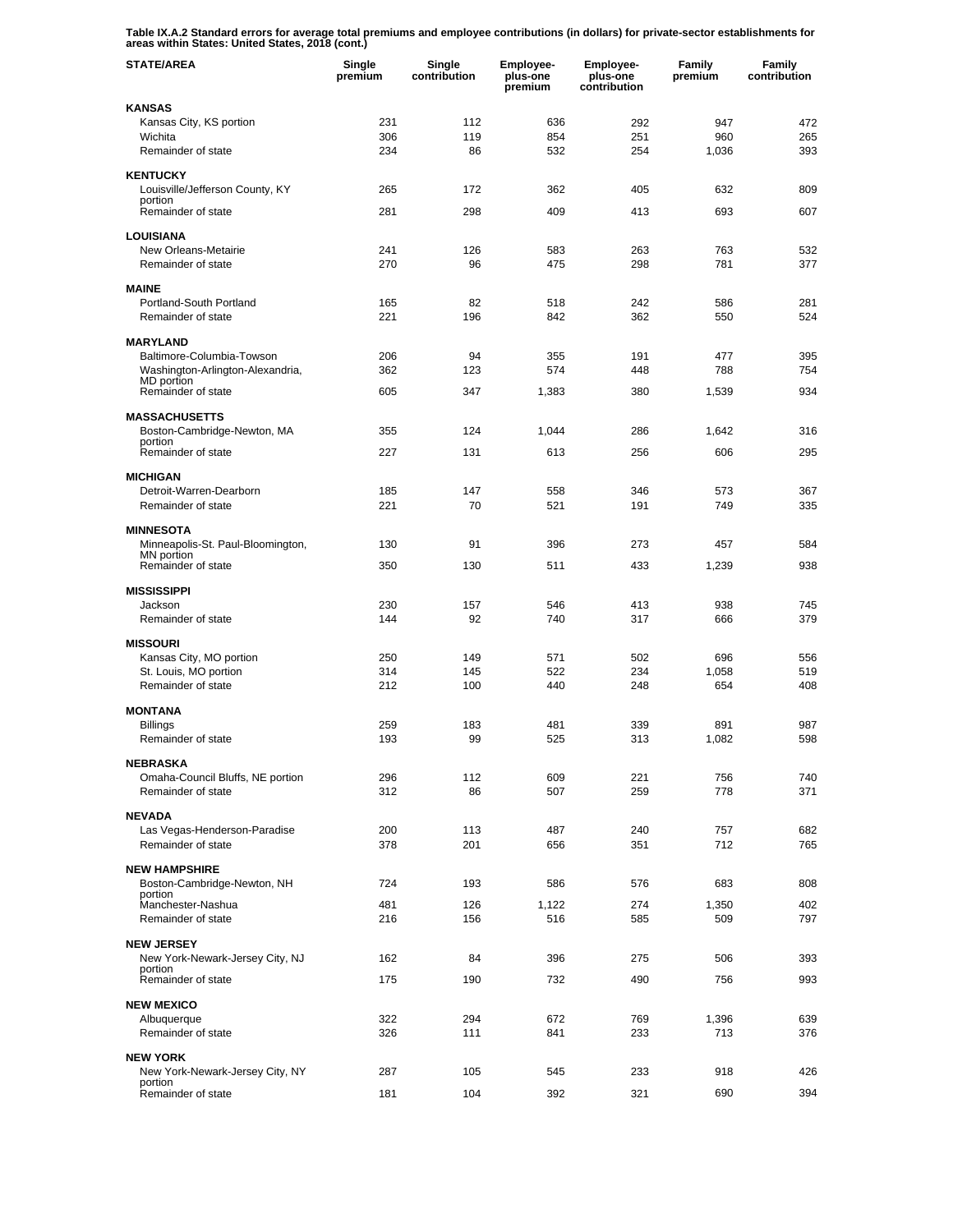**Table IX.A.2 Standard errors for average total premiums and employee contributions (in dollars) for private-sector establishments for areas within States: United States, 2018 (cont.)** 

| <b>STATE/AREA</b>                                               | Single<br>premium | Single<br>contribution | <b>Employee-</b><br>plus-one<br>premium | <b>Employee-</b><br>plus-one<br>contribution | Family<br>premium | Family<br>contribution |
|-----------------------------------------------------------------|-------------------|------------------------|-----------------------------------------|----------------------------------------------|-------------------|------------------------|
| <b>NORTH CAROLINA</b>                                           |                   |                        |                                         |                                              |                   |                        |
| Charlotte-Concord-Gastonia, NC<br>portion                       | 311               | 118                    | 868                                     | 469                                          | 915               | 525                    |
| Remainder of state                                              | 139               | 59                     | 368                                     | 174                                          | 400               | 368                    |
| <b>NORTH DAKOTA</b>                                             |                   |                        |                                         |                                              |                   |                        |
| Fargo, ND portion                                               | 197               | 107                    | 575                                     | 306                                          | 551               | 491                    |
| Remainder of state                                              | 172               | 74                     | 427                                     | 173                                          | 443               | 319                    |
| OHIO                                                            |                   |                        |                                         |                                              |                   |                        |
| Cincinnati, OH portion<br>Cleveland-Elyria                      | 269<br>221        | 115<br>103             | 859<br>396                              | 243<br>227                                   | 962<br>970        | 509<br>212             |
| Columbus                                                        | 342               | 177                    | 494                                     | 260                                          | 796               | 431                    |
| Remainder of state                                              | 191               | 150                    | 488                                     | 382                                          | 634               | 424                    |
| <b>OKLAHOMA</b>                                                 |                   |                        |                                         |                                              |                   |                        |
| Oklahoma City                                                   | 243               | 125                    | 459                                     | 375                                          | 608               | 393                    |
| Tulsa                                                           | 267               | 91                     | 809                                     | 307                                          | 674               | 482                    |
| Remainder of state                                              | 288               | 184                    | 566                                     | 380                                          | 725               | 629                    |
| <b>OREGON</b>                                                   |                   |                        |                                         |                                              |                   |                        |
| Portland-Vancouver-Hillsboro, OR<br>portion                     | 206               | 107                    | 418                                     | 348                                          | 662               | 526                    |
| Remainder of state                                              | 252               | 86                     | 474                                     | 294                                          | 509               | 743                    |
| <b>PENNSYLVANIA</b>                                             |                   |                        |                                         |                                              |                   |                        |
| Philadelphia-Camden-Wilmington,                                 | 185               | 89                     | 505                                     | 308                                          | 628               | 506                    |
| PA portion<br>Pittsburgh                                        | 376               | 213                    | 734                                     | 665                                          | 1,413             | 795                    |
| Remainder of state                                              | 225               | 101                    | 430                                     | 248                                          | 772               | 334                    |
| <b>RHODE ISLAND</b>                                             |                   |                        |                                         |                                              |                   |                        |
| Providence-Warwick, RI portion                                  | 143               | 86                     | 288                                     | 191                                          | 535               | 310                    |
| <b>SOUTH CAROLINA</b>                                           |                   |                        |                                         |                                              |                   |                        |
| Columbia                                                        | 482               | 310                    | 779                                     | 507                                          | 1,800             | 436                    |
| Remainder of state                                              | 135               | 163                    | 409                                     | 206                                          | 519               | 517                    |
| <b>SOUTH DAKOTA</b>                                             |                   |                        |                                         |                                              |                   |                        |
| Sioux Falls<br>Remainder of state                               | 193<br>204        | 79<br>90               | 426<br>408                              | 309<br>219                                   | 396<br>511        | 300<br>361             |
|                                                                 |                   |                        |                                         |                                              |                   |                        |
| <b>TENNESSEE</b>                                                |                   |                        |                                         |                                              |                   |                        |
| Memphis, TN portion<br>Nashville-Davidson--Murfreesboro--       | 294<br>160        | 247<br>79              | 709<br>427                              | 458<br>289                                   | 913<br>754        | 823<br>316             |
| Franklin<br>Remainder of state                                  | 131               | 113                    | 438                                     | 269                                          | 523               | 411                    |
|                                                                 |                   |                        |                                         |                                              |                   |                        |
| <b>TEXAS</b>                                                    |                   |                        |                                         |                                              |                   |                        |
| Dallas-Fort Worth-Arlington<br>Houston-The Woodlands-Sugar Land | 220<br>306        | 108<br>85              | 502<br>478                              | 402<br>288                                   | 505<br>1,374      | 430<br>588             |
| San Antonio-New Braunfels                                       | 369               | 155                    | 1,136                                   | 319                                          | 1,030             | 331                    |
| Remainder of state                                              | 237               | 135                    | 425                                     | 390                                          | 448               | 530                    |
| <b>UTAH</b>                                                     |                   |                        |                                         |                                              |                   |                        |
| Ogden-Clearfield                                                | 422               | 121                    | 945                                     | 301                                          | 1,115             | 831                    |
| Provo-Orem<br>Salt Lake City                                    | 379<br>209        | 125<br>101             | 924<br>397                              | 323<br>253                                   | 1,215<br>490      | 495<br>438             |
| Remainder of state                                              | 513               | 211                    | 1,085                                   | 446                                          | 2,388             | 662                    |
|                                                                 |                   |                        |                                         |                                              |                   |                        |
| <b>VERMONT</b><br>Burlington-South Burlington                   | 228               | 134                    | 491                                     | 244                                          | 545               | 390                    |
| Remainder of state                                              | 196               | 96                     | 446                                     | 256                                          | 781               | 478                    |
| <b>VIRGINIA</b>                                                 |                   |                        |                                         |                                              |                   |                        |
| Virginia Beach-Norfolk-Newport                                  | 341               | 386                    | 867                                     | 785                                          | 783               | 816                    |
| News, VA portion<br>Washington-Arlington-Alexandria, VA         | 368               | 143                    | 725                                     | 374                                          | 1,033             | 434                    |
| portion<br>Remainder of state                                   | 165               | 144                    | 358                                     | 274                                          | 470               | 572                    |
|                                                                 |                   |                        |                                         |                                              |                   |                        |
| <b>WASHINGTON</b><br>Seattle-Tacoma-Bellevue                    | 180               | 90                     | 599                                     | 350                                          | 714               | 578                    |
| Remainder of state                                              | 288               | 128                    | 749                                     | 495                                          | 1,128             | 775                    |
| <b>WEST VIRGINIA</b>                                            |                   |                        |                                         |                                              |                   |                        |
| Charleston                                                      | 331               | 105                    | 735                                     | 359                                          | 829               | 668                    |
| Remainder of state                                              | 326               | 93                     | 546                                     | 277                                          | 964               | 479                    |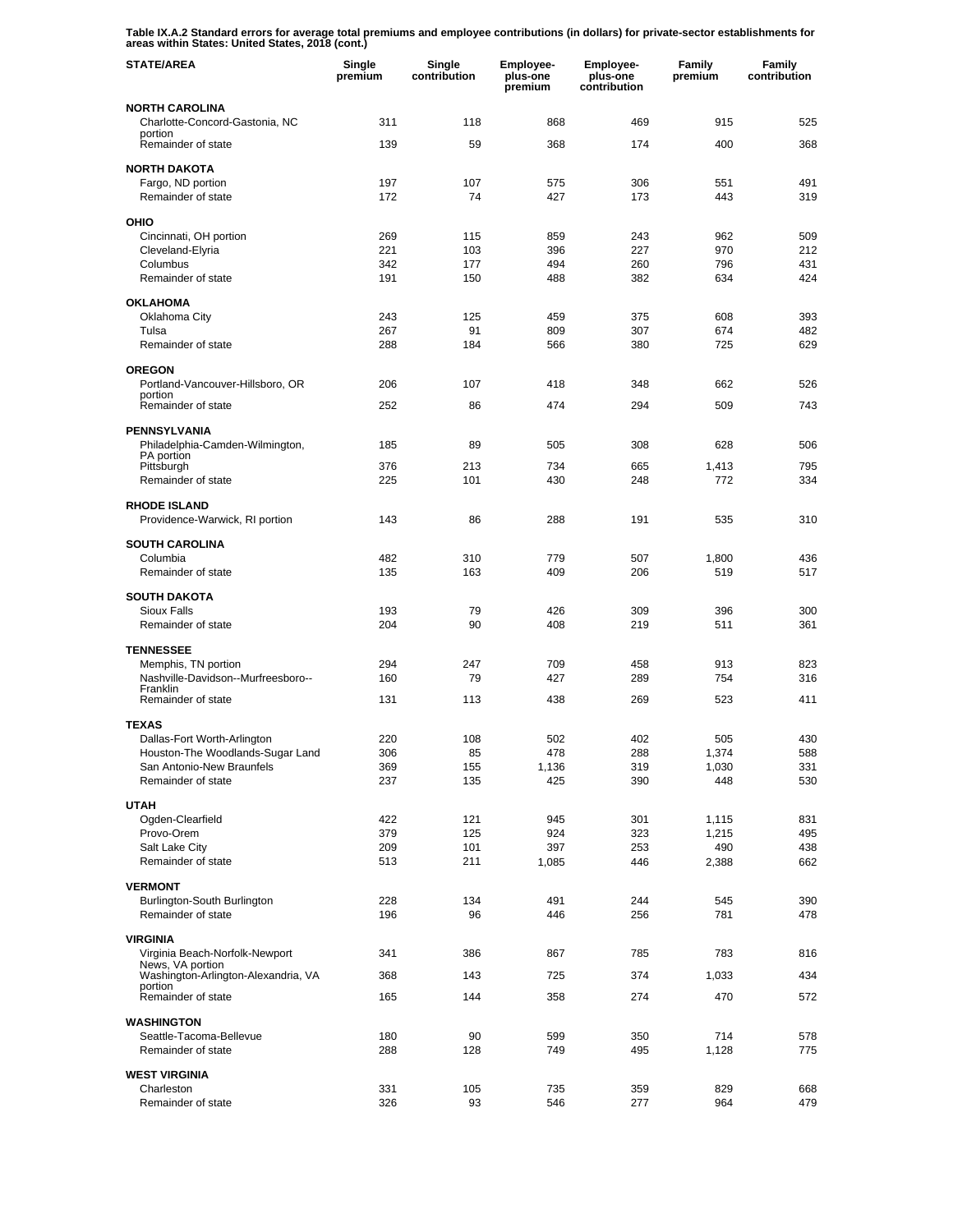**Table IX.A.2 Standard errors for average total premiums and employee contributions (in dollars) for private-sector establishments for areas within States: United States, 2018 (cont.)** 

| <b>STATE/AREA</b>             | Single<br>premium | Single<br>contribution | <b>Employee-</b><br>plus-one<br>premium | <b>Employee-</b><br>plus-one<br>contribution | Family<br>premium | Family<br>contribution |
|-------------------------------|-------------------|------------------------|-----------------------------------------|----------------------------------------------|-------------------|------------------------|
| <b>WISCONSIN</b>              |                   |                        |                                         |                                              |                   |                        |
| Milwaukee-Waukesha-West Allis | 228               | 149                    | 852                                     | 328                                          | 799               | 621                    |
| Remainder of state            | 177               | 102                    | 422                                     | 214                                          | 521               | 533                    |
| <b>WYOMING</b>                |                   |                        |                                         |                                              |                   |                        |
| Cheyenne                      | 430               | 144                    | 531                                     | 380                                          | 899               | 485                    |
| Remainder of state            | 198               | 155                    | 442                                     | 303                                          | 829               | 450                    |

Source: Agency for Healthcare Research and Quality, Center for Financing, Access and Cost Trends. 2018 Medical Expenditure Panel Survey-Insurance Component.

Note: Definition of each area can be found in the Technical Notes and Survey Documentation.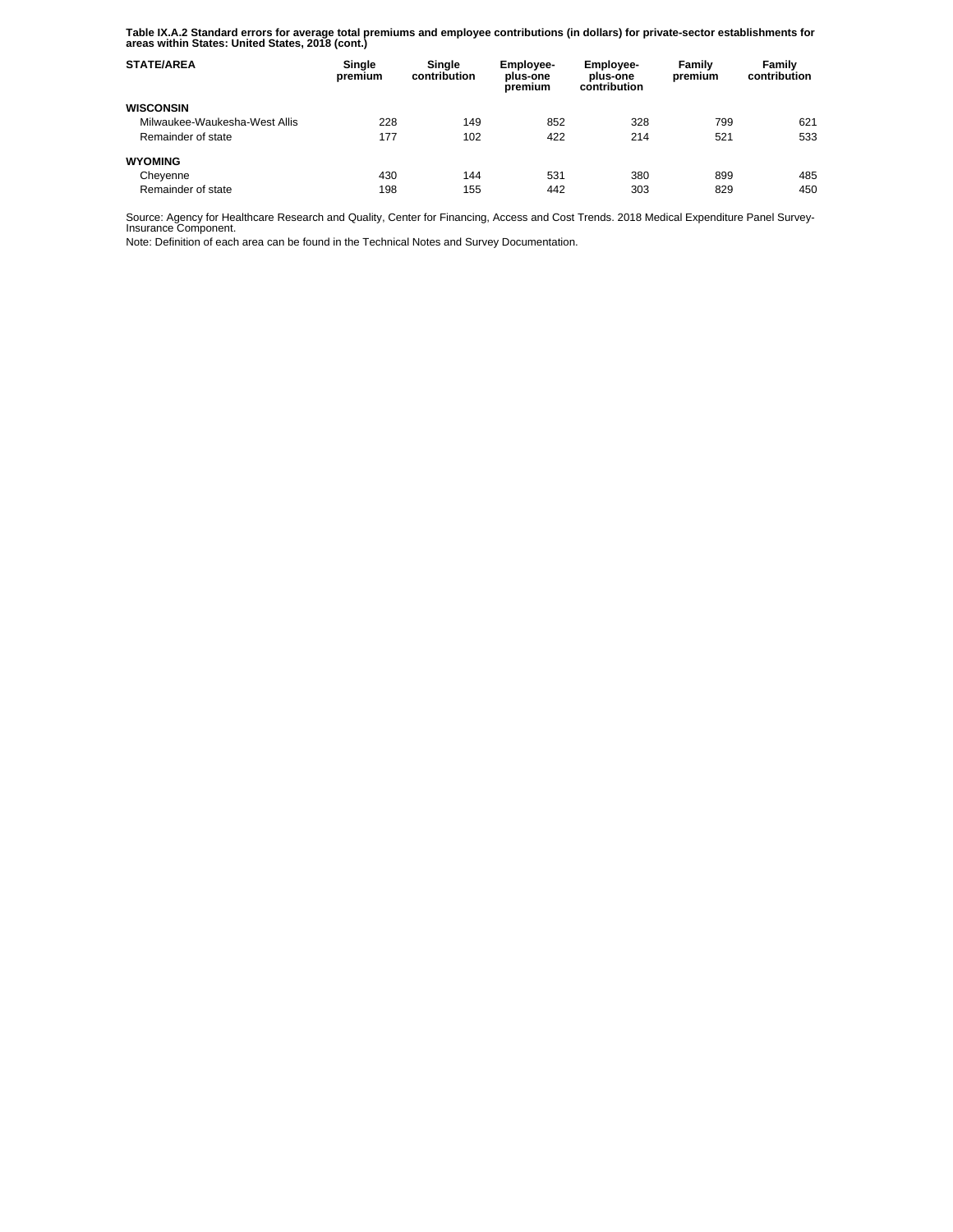**Table IX.B.1 Health insurance offer, eligibility and take up rates for private-sector establishments and employees by firm size for 20 largest metro areas: United States, 2018** 

| <b>METRO AREA</b>                                         | Percent of<br>establishments<br>that offer health<br>insurance | Percent of<br>employees in<br>establishments<br>that offer health<br>insurance | Percent of<br>employees<br>eligible for health<br>insurance in<br>establishments<br>that offer health<br>insurance | Percent of<br>employees<br>eligible for health<br>insurance that<br>are enrolled in<br>health insurance<br>at establishments<br>that offer health<br>insurance | <b>Percent of</b><br>employees that<br>are enrolled in<br>health insurance<br>at establishments<br>that offer health<br>insurance |
|-----------------------------------------------------------|----------------------------------------------------------------|--------------------------------------------------------------------------------|--------------------------------------------------------------------------------------------------------------------|----------------------------------------------------------------------------------------------------------------------------------------------------------------|-----------------------------------------------------------------------------------------------------------------------------------|
| New York-Newark-Jersey City, NY-                          |                                                                |                                                                                |                                                                                                                    |                                                                                                                                                                |                                                                                                                                   |
| <b>NJ-PA</b><br>Less than 50 employees                    | 35.8%                                                          | 51.9%                                                                          | 77.6%                                                                                                              | 68.1%                                                                                                                                                          | 52.8%                                                                                                                             |
| 50 or more employees                                      | 95.4%                                                          | 98.0%                                                                          | 75.1%                                                                                                              | 69.5%                                                                                                                                                          | 52.2%                                                                                                                             |
| Total                                                     | 47.1%                                                          | 85.1%                                                                          | 75.5%                                                                                                              | 69.2%                                                                                                                                                          | 52.3%                                                                                                                             |
| Los Angeles-Long Beach-Anaheim,<br>CА                     |                                                                |                                                                                |                                                                                                                    |                                                                                                                                                                |                                                                                                                                   |
| Less than 50 employees                                    | 33.8%                                                          | 54.6%                                                                          | 83.4%                                                                                                              | 75.0%                                                                                                                                                          | 62.5%                                                                                                                             |
| 50 or more employees<br>Total                             | 99.0%<br>45.6%                                                 | 99.7%<br>87.6%                                                                 | 76.6%<br>77.7%                                                                                                     | 69.9%<br>70.8%                                                                                                                                                 | 53.5%<br>55.0%                                                                                                                    |
|                                                           |                                                                |                                                                                |                                                                                                                    |                                                                                                                                                                |                                                                                                                                   |
| Chicago-Naperville-Elgin, IL-IN-WI                        |                                                                |                                                                                |                                                                                                                    |                                                                                                                                                                |                                                                                                                                   |
| Less than 50 employees<br>50 or more employees            | 27.1%<br>98.3%                                                 | 45.9%<br>96.4%                                                                 | 86.3%<br>75.0%                                                                                                     | 68.7%<br>75.5%                                                                                                                                                 | 59.3%<br>56.7%                                                                                                                    |
| Total                                                     | 42.6%                                                          | 85.5%                                                                          | 76.3%                                                                                                              | 74.6%                                                                                                                                                          | 57.0%                                                                                                                             |
|                                                           |                                                                |                                                                                |                                                                                                                    |                                                                                                                                                                |                                                                                                                                   |
| Dallas-Fort Worth-Arlington, TX<br>Less than 50 employees | 30.0%                                                          | 47.0%                                                                          | 87.5%                                                                                                              | 68.7%                                                                                                                                                          | 60.1%                                                                                                                             |
| 50 or more employees                                      | 98.1%                                                          | 96.9%                                                                          | 82.3%                                                                                                              | 76.6%                                                                                                                                                          | 63.1%                                                                                                                             |
| Total                                                     | 49.1%                                                          | 86.7%                                                                          | 82.9%                                                                                                              | 75.7%                                                                                                                                                          | 62.7%                                                                                                                             |
| Houston-The Woodlands-Sugar Land,<br>ТX                   |                                                                |                                                                                |                                                                                                                    |                                                                                                                                                                |                                                                                                                                   |
| Less than 50 employees                                    | 31.5%                                                          | 45.7%                                                                          | 82.9%                                                                                                              | 75.9%                                                                                                                                                          | 62.9%                                                                                                                             |
| 50 or more employees                                      | 97.7%                                                          | 95.3%                                                                          | 81.1%                                                                                                              | 74.5%                                                                                                                                                          | 60.4%                                                                                                                             |
| Total                                                     | 53.1%                                                          | 84.5%                                                                          | 81.3%                                                                                                              | 74.6%                                                                                                                                                          | 60.7%                                                                                                                             |
| Washington-Arlington-Alexandria,<br><b>DC-VA-MD-WV</b>    |                                                                |                                                                                |                                                                                                                    |                                                                                                                                                                |                                                                                                                                   |
| Less than 50 employees<br>50 or more employees            | 36.3%<br>99.5%                                                 | 61.2%<br>98.2%                                                                 | 81.5%<br>76.9%                                                                                                     | 68.3%<br>71.9%                                                                                                                                                 | 55.7%<br>55.3%                                                                                                                    |
| Total                                                     | 55.3%                                                          | 89.2%                                                                          | 77.7%                                                                                                              | 71.3%                                                                                                                                                          | 55.4%                                                                                                                             |
|                                                           |                                                                |                                                                                |                                                                                                                    |                                                                                                                                                                |                                                                                                                                   |
| Philadelphia-Camden-Wilmington,<br><b>PA-NJ-DE-MD</b>     |                                                                |                                                                                |                                                                                                                    |                                                                                                                                                                |                                                                                                                                   |
| Less than 50 employees                                    | 33.8%                                                          | 53.4%                                                                          | 78.6%                                                                                                              | 68.8%                                                                                                                                                          | 54.0%                                                                                                                             |
| 50 or more employees<br>Total                             | 96.5%<br>48.0%                                                 | 97.8%<br>85.5%                                                                 | 76.2%<br>76.6%                                                                                                     | 72.6%<br>71.9%                                                                                                                                                 | 55.3%<br>55.1%                                                                                                                    |
|                                                           |                                                                |                                                                                |                                                                                                                    |                                                                                                                                                                |                                                                                                                                   |
| Miami-Fort Lauderdale-West Palm<br>Beach. FL              |                                                                |                                                                                |                                                                                                                    |                                                                                                                                                                |                                                                                                                                   |
| Less than 50 employees                                    | 22.9%                                                          | 41.9%                                                                          | 85.9%                                                                                                              | 82.4%                                                                                                                                                          | 70.8%                                                                                                                             |
| 50 or more employees<br>Total                             | 99.0%<br>36.8%                                                 | 99.2%<br>84.8%                                                                 | 82.4%<br>82.8%                                                                                                     | 74.6%<br>75.6%                                                                                                                                                 | 61.5%<br>62.7%                                                                                                                    |
|                                                           |                                                                |                                                                                |                                                                                                                    |                                                                                                                                                                |                                                                                                                                   |
| Atlanta-Sandy Springs-Roswell, GA                         |                                                                |                                                                                |                                                                                                                    |                                                                                                                                                                |                                                                                                                                   |
| Less than 50 employees                                    | 23.9%                                                          | 39.3%                                                                          | 85.7%                                                                                                              | 69.6%                                                                                                                                                          | 59.7%                                                                                                                             |
| 50 or more employees<br>Total                             | 96.5%<br>46.0%                                                 | 97.7%<br>85.8%                                                                 | 78.3%<br>79.0%                                                                                                     | 70.5%<br>70.4%                                                                                                                                                 | 55.2%<br>55.6%                                                                                                                    |
|                                                           |                                                                |                                                                                |                                                                                                                    |                                                                                                                                                                |                                                                                                                                   |
| Boston-Cambridge-Newton, MA-NH<br>Less than 50 employees  | 36.7%                                                          | 59.3%                                                                          | 78.2%                                                                                                              | 67.0%                                                                                                                                                          | 52.4%                                                                                                                             |
| 50 or more employees                                      | 98.7%                                                          | 97.6%                                                                          | 76.2%                                                                                                              | 70.1%                                                                                                                                                          | 53.4%                                                                                                                             |
| Total                                                     | 52.1%                                                          | 88.9%                                                                          | 76.5%                                                                                                              | 69.6%                                                                                                                                                          | 53.2%                                                                                                                             |
| San Francisco-Oakland-Hayward, CA                         |                                                                |                                                                                |                                                                                                                    |                                                                                                                                                                |                                                                                                                                   |
| Less than 50 employees                                    | 42.3%                                                          | 56.4%                                                                          | 80.7%                                                                                                              | 76.6%                                                                                                                                                          | 61.8%                                                                                                                             |
| 50 or more employees                                      | 95.8%                                                          | 98.3%                                                                          | 83.5%                                                                                                              | 73.0%                                                                                                                                                          | 61.0%                                                                                                                             |
| Total                                                     | 51.6%                                                          | 84.5%                                                                          | 82.9%                                                                                                              | 73.8%                                                                                                                                                          | 61.1%                                                                                                                             |
| Phoenix-Mesa-Scottsdale, AZ                               |                                                                |                                                                                |                                                                                                                    |                                                                                                                                                                |                                                                                                                                   |
| Less than 50 employees                                    | 27.3%                                                          | 58.2%                                                                          | 84.1%                                                                                                              | 69.0%                                                                                                                                                          | 58.1%                                                                                                                             |
| 50 or more employees                                      | 97.9%                                                          | 99.0%                                                                          | 77.2%                                                                                                              | 68.7%                                                                                                                                                          | 53.1%                                                                                                                             |
| Total                                                     | 47.9%                                                          | 90.8%                                                                          | 78.1%                                                                                                              | 68.7%                                                                                                                                                          | 53.7%                                                                                                                             |
| Riverside-San Bernardino-Ontario,<br>CА                   |                                                                |                                                                                |                                                                                                                    |                                                                                                                                                                |                                                                                                                                   |
| Less than 50 employees<br>50 or more employees            | 31.4%<br>96.6%                                                 | 39.4%<br>98.2%                                                                 | 85.8%<br>76.0%                                                                                                     | 67.6%<br>66.7%                                                                                                                                                 | 58.0%<br>50.7%                                                                                                                    |
| Total                                                     | 46.8%                                                          | 85.6%                                                                          | 76.9%                                                                                                              | 66.8%                                                                                                                                                          | 51.4%                                                                                                                             |
|                                                           |                                                                |                                                                                |                                                                                                                    |                                                                                                                                                                |                                                                                                                                   |
| Detroit-Warren-Dearborn, MI<br>Less than 50 employees     | 26.8%                                                          | 51.3%                                                                          | 67.6%                                                                                                              | 67.8%                                                                                                                                                          | 45.9%                                                                                                                             |
| 50 or more employees                                      | 100.0%                                                         | 100.0%                                                                         | 78.3%                                                                                                              | 76.8%                                                                                                                                                          | 60.1%                                                                                                                             |
| Total                                                     | 47.3%                                                          | 88.5%                                                                          | 76.8%                                                                                                              | 75.7%                                                                                                                                                          | 58.2%                                                                                                                             |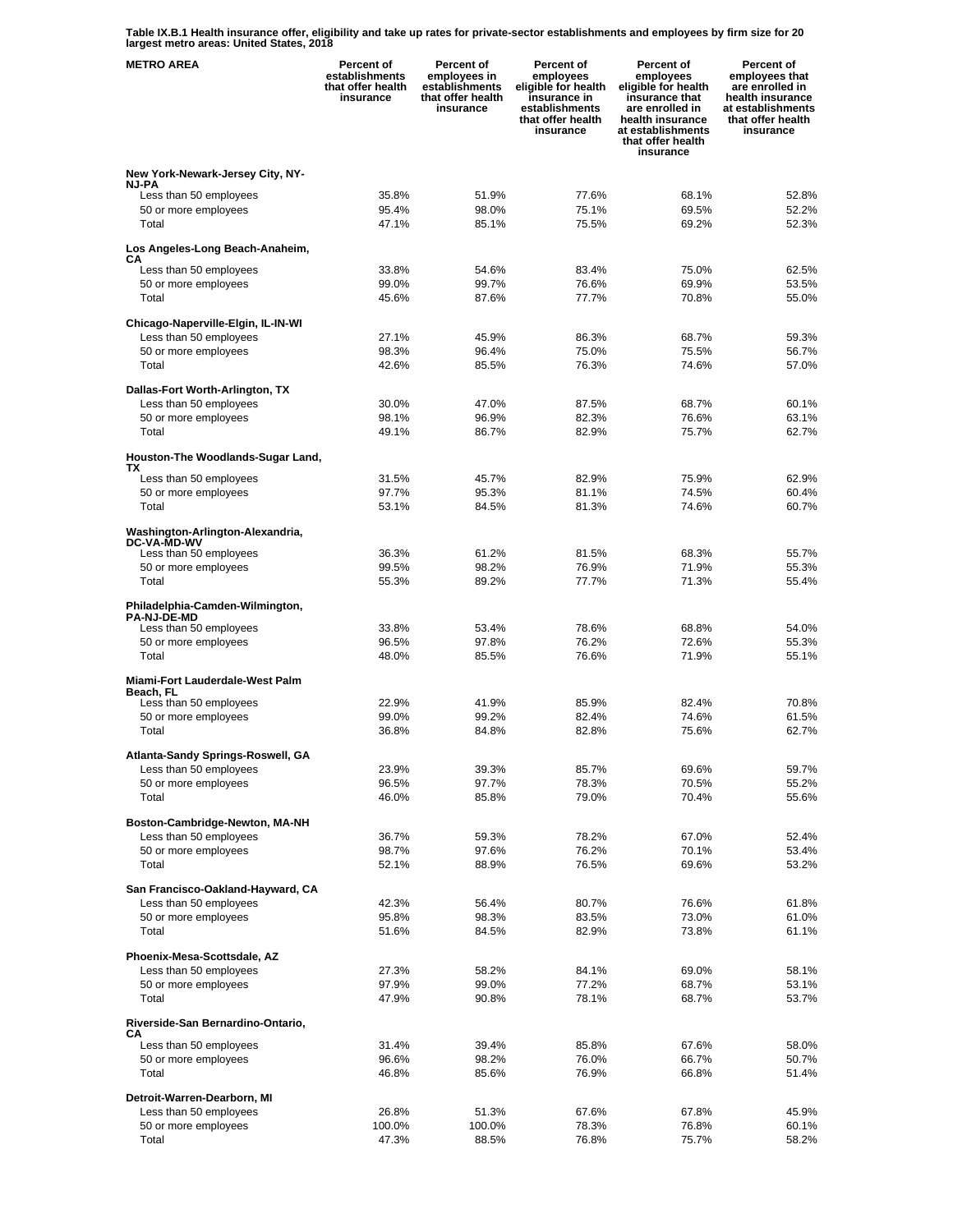**Table IX.B.1 Health insurance offer, eligibility and take up rates for private-sector establishments and employees by firm size for 20 largest metro areas: United States, 2018 (cont.)** 

| <b>METRO AREA</b>                                 | Percent of<br>establishments<br>that offer health<br>insurance | Percent of<br>employees in<br>establishments<br>that offer health<br>insurance | Percent of<br>employees<br>eligible for health<br>insurance in<br>establishments<br>that offer health<br>insurance | Percent of<br>employees<br>eligible for health<br>insurance that<br>are enrolled in<br>health insurance<br>at establishments<br>that offer health<br>insurance | Percent of<br>employees that<br>are enrolled in<br>health insurance<br>at establishments<br>that offer health<br>insurance |
|---------------------------------------------------|----------------------------------------------------------------|--------------------------------------------------------------------------------|--------------------------------------------------------------------------------------------------------------------|----------------------------------------------------------------------------------------------------------------------------------------------------------------|----------------------------------------------------------------------------------------------------------------------------|
| Seattle-Tacoma-Bellevue, WA                       |                                                                |                                                                                |                                                                                                                    |                                                                                                                                                                |                                                                                                                            |
| Less than 50 employees                            | 33.2%                                                          | 57.2%                                                                          | 80.7%                                                                                                              | 83.6%                                                                                                                                                          | 67.5%                                                                                                                      |
| 50 or more employees                              | 99.8%                                                          | 100.0%                                                                         | 78.5%                                                                                                              | 81.7%                                                                                                                                                          | 64.2%                                                                                                                      |
| Total                                             | 51.2%                                                          | 88.2%                                                                          | 78.9%                                                                                                              | 82.1%                                                                                                                                                          | 64.8%                                                                                                                      |
| Minneapolis-St. Paul-Bloomington,<br><b>MN-WI</b> |                                                                |                                                                                |                                                                                                                    |                                                                                                                                                                |                                                                                                                            |
| Less than 50 employees                            | 29.6%                                                          | 49.1%                                                                          | 79.3%                                                                                                              | 75.1%                                                                                                                                                          | 59.5%                                                                                                                      |
| 50 or more employees                              | 95.8%                                                          | 97.9%                                                                          | 80.3%                                                                                                              | 74.7%                                                                                                                                                          | 60.0%                                                                                                                      |
| Total                                             | 48.2%                                                          | 86.3%                                                                          | 80.2%                                                                                                              | 74.7%                                                                                                                                                          | 59.9%                                                                                                                      |
| San Diego-Carlsbad, CA                            |                                                                |                                                                                |                                                                                                                    |                                                                                                                                                                |                                                                                                                            |
| Less than 50 employees                            | 24.6%                                                          | 39.7%                                                                          | 79.5%                                                                                                              | 73.8%                                                                                                                                                          | 58.7%                                                                                                                      |
| 50 or more employees                              | 90.5%                                                          | 96.7%                                                                          | 80.5%                                                                                                              | 80.1%                                                                                                                                                          | 64.5%                                                                                                                      |
| Total                                             | 37.1%                                                          | 81.5%                                                                          | 80.4%                                                                                                              | 79.3%                                                                                                                                                          | 63.7%                                                                                                                      |
| Tampa-St. Petersburg-Clearwater, FL               |                                                                |                                                                                |                                                                                                                    |                                                                                                                                                                |                                                                                                                            |
| Less than 50 employees                            | 12.7% *                                                        | 44.3%                                                                          | 88.5%                                                                                                              | 73.4%                                                                                                                                                          | 64.9%                                                                                                                      |
| 50 or more employees                              | 99.7%                                                          | 99.3%                                                                          | 67.2%                                                                                                              | 71.9%                                                                                                                                                          | 48.4%                                                                                                                      |
| Total                                             | 45.9%                                                          | 90.5%                                                                          | 68.9%                                                                                                              | 72.1%                                                                                                                                                          | 49.7%                                                                                                                      |
| Denver-Aurora-Lakewood, CO                        |                                                                |                                                                                |                                                                                                                    |                                                                                                                                                                |                                                                                                                            |
| Less than 50 employees                            | 35.5%                                                          | 51.3%                                                                          | 73.4%                                                                                                              | 80.4%                                                                                                                                                          | 59.0%                                                                                                                      |
| 50 or more employees                              | 93.9%                                                          | 97.3%                                                                          | 80.2%                                                                                                              | 75.8%                                                                                                                                                          | 60.8%                                                                                                                      |
| Total                                             | 52.6%                                                          | 85.3%                                                                          | 79.2%                                                                                                              | 76.5%                                                                                                                                                          | 60.6%                                                                                                                      |
| St. Louis, MO-IL                                  |                                                                |                                                                                |                                                                                                                    |                                                                                                                                                                |                                                                                                                            |
| Less than 50 employees                            | 40.4%                                                          | 53.3%                                                                          | 82.5%                                                                                                              | 79.4%                                                                                                                                                          | 65.5%                                                                                                                      |
| 50 or more employees                              | 94.9%                                                          | 94.9%                                                                          | 76.7%                                                                                                              | 76.2%                                                                                                                                                          | 58.4%                                                                                                                      |
| Total                                             | 55.2%                                                          | 83.5%                                                                          | 77.7%                                                                                                              | 76.8%                                                                                                                                                          | 59.6%                                                                                                                      |

Source: Agency for Healthcare Research and Quality, Center for Financing, Access and Cost Trends. 2018 Medical Expenditure Panel Survey-Insurance Component.

Note: Definition of each area can be found in the Technical Notes and Survey Documentation.

\* Figure does not meet standard of reliability or precision.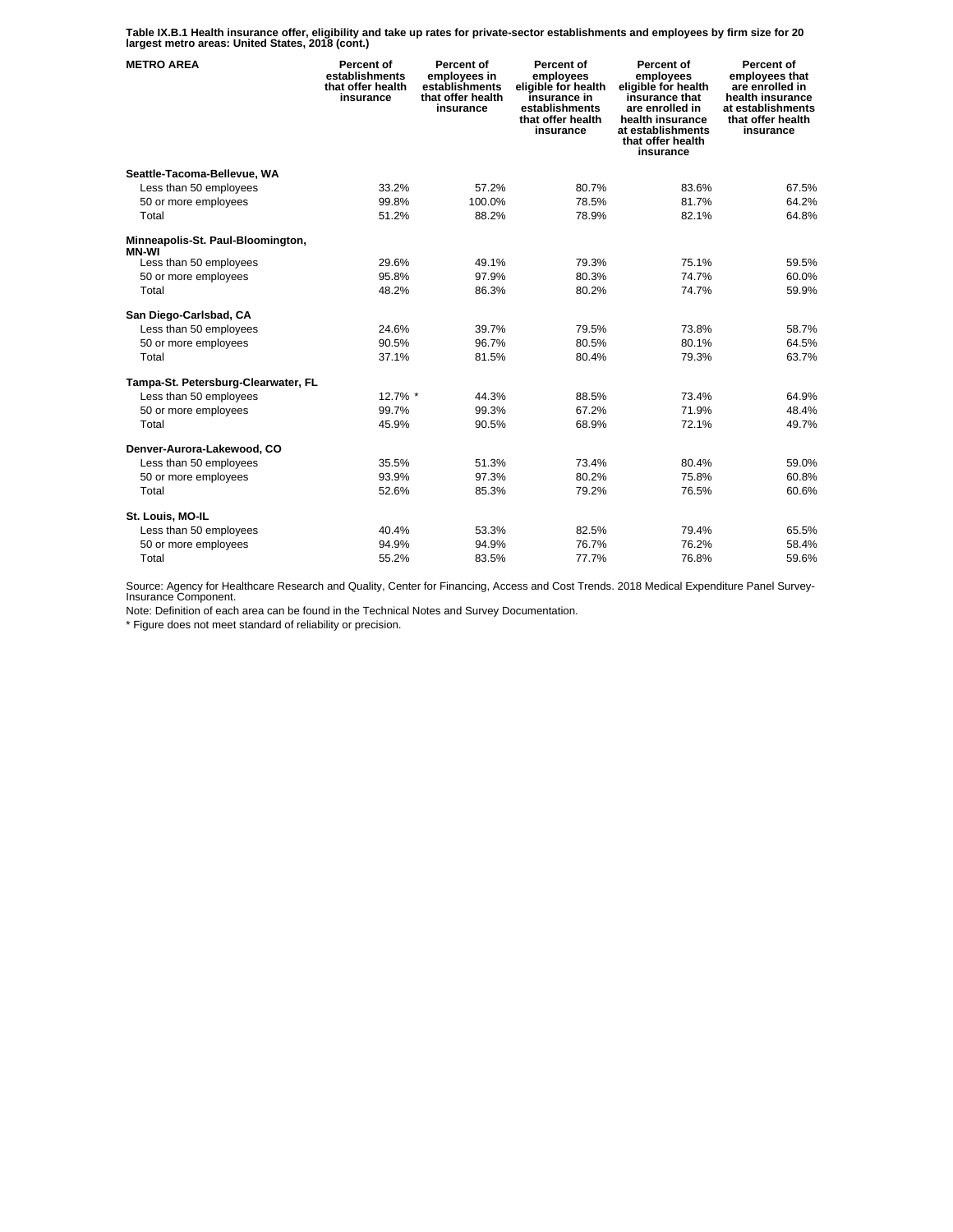**Table IX.B.1 Standard errors for health insurance offer, eligibility, take up rates for private-sector establishments and employees by firm size for 20 largest metro areas: United States, 2018** 

| <b>METRO AREA</b>                                         | Percent of<br>establishments<br>that offer health<br>insurance | Percent of<br>employees in<br>establishments<br>that offer health<br>insurance | Percent of<br>employees<br>eligible for health<br>insurance in<br>establishments<br>that offer health<br>insurance | Percent of<br>employees<br>eligible for health<br>insurance that<br>are enrolled in<br>health insurance<br>at establishments<br>that offer health<br>insurance | <b>Percent of</b><br>employees that<br>are enrolled in<br>health insurance<br>at establishments<br>that offer health<br>insurance |
|-----------------------------------------------------------|----------------------------------------------------------------|--------------------------------------------------------------------------------|--------------------------------------------------------------------------------------------------------------------|----------------------------------------------------------------------------------------------------------------------------------------------------------------|-----------------------------------------------------------------------------------------------------------------------------------|
| New York-Newark-Jersey City, NY-                          |                                                                |                                                                                |                                                                                                                    |                                                                                                                                                                |                                                                                                                                   |
| <b>NJ-PA</b><br>Less than 50 employees                    | 2.57%                                                          | 2.72%                                                                          | 2.45%                                                                                                              | 2.79%                                                                                                                                                          | 2.67%                                                                                                                             |
| 50 or more employees                                      | 1.27%                                                          | 0.58%                                                                          | 1.97%                                                                                                              | 1.70%                                                                                                                                                          | 1.86%                                                                                                                             |
| Total                                                     | 2.15%                                                          | 1.04%                                                                          | 1.68%                                                                                                              | 1.49%                                                                                                                                                          | 1.60%                                                                                                                             |
| Los Angeles-Long Beach-Anaheim,<br>CА                     |                                                                |                                                                                |                                                                                                                    |                                                                                                                                                                |                                                                                                                                   |
| Less than 50 employees                                    | 3.14%                                                          | 3.40%                                                                          | 2.30%                                                                                                              | 2.78%                                                                                                                                                          | 3.09%                                                                                                                             |
| 50 or more employees<br>Total                             | 0.58%<br>2.74%                                                 | 0.29%<br>1.40%                                                                 | 2.91%<br>2.48%                                                                                                     | 2.45%<br>2.10%                                                                                                                                                 | 2.97%<br>2.59%                                                                                                                    |
|                                                           |                                                                |                                                                                |                                                                                                                    |                                                                                                                                                                |                                                                                                                                   |
| Chicago-Naperville-Elgin, IL-IN-WI                        |                                                                |                                                                                |                                                                                                                    |                                                                                                                                                                |                                                                                                                                   |
| Less than 50 employees<br>50 or more employees            | 3.78%<br>0.85%                                                 | 4.36%<br>2.85%                                                                 | 3.34%<br>2.87%                                                                                                     | 3.67%<br>2.41%                                                                                                                                                 | 3.73%<br>3.35%                                                                                                                    |
| Total                                                     | 3.13%                                                          | 2.42%                                                                          | 2.58%                                                                                                              | 2.17%                                                                                                                                                          | 3.00%                                                                                                                             |
|                                                           |                                                                |                                                                                |                                                                                                                    |                                                                                                                                                                |                                                                                                                                   |
| Dallas-Fort Worth-Arlington, TX<br>Less than 50 employees | 4.85%                                                          | 5.15%                                                                          | 3.40%                                                                                                              | 4.46%                                                                                                                                                          | 4.46%                                                                                                                             |
| 50 or more employees                                      | 0.99%                                                          | 2.07%                                                                          | 2.45%                                                                                                              | 3.27%                                                                                                                                                          | 2.99%                                                                                                                             |
| Total                                                     | 4.00%                                                          | 2.19%                                                                          | 2.19%                                                                                                              | 2.93%                                                                                                                                                          | 2.71%                                                                                                                             |
| Houston-The Woodlands-Sugar Land,<br>ТX                   |                                                                |                                                                                |                                                                                                                    |                                                                                                                                                                |                                                                                                                                   |
| Less than 50 employees                                    | 5.38%                                                          | 5.54%                                                                          | 4.64%                                                                                                              | 4.84%                                                                                                                                                          | 5.08%                                                                                                                             |
| 50 or more employees                                      | 0.97%                                                          | 1.93%                                                                          | 2.67%                                                                                                              | 2.34%                                                                                                                                                          | 2.83%                                                                                                                             |
| Total                                                     | 4.29%                                                          | 2.26%                                                                          | 2.42%                                                                                                              | 2.14%                                                                                                                                                          | 2.56%                                                                                                                             |
| Washington-Arlington-Alexandria,<br><b>DC-VA-MD-WV</b>    |                                                                |                                                                                |                                                                                                                    |                                                                                                                                                                |                                                                                                                                   |
| Less than 50 employees                                    | 4.08%                                                          | 3.84%                                                                          | 3.36%                                                                                                              | 2.93%                                                                                                                                                          | 3.23%<br>2.46%                                                                                                                    |
| 50 or more employees<br>Total                             | 0.27%<br>3.20%                                                 | 1.55%<br>1.62%                                                                 | 2.64%<br>2.27%                                                                                                     | 1.63%<br>1.45%                                                                                                                                                 | 2.12%                                                                                                                             |
|                                                           |                                                                |                                                                                |                                                                                                                    |                                                                                                                                                                |                                                                                                                                   |
| Philadelphia-Camden-Wilmington,<br><b>PA-NJ-DE-MD</b>     |                                                                |                                                                                |                                                                                                                    |                                                                                                                                                                |                                                                                                                                   |
| Less than 50 employees                                    | 3.94%                                                          | 4.02%                                                                          | 2.88%                                                                                                              | 3.03%                                                                                                                                                          | 3.15%                                                                                                                             |
| 50 or more employees<br>Total                             | 1.32%<br>3.39%                                                 | 0.80%<br>1.70%                                                                 | 2.93%<br>2.49%                                                                                                     | 2.69%<br>2.29%                                                                                                                                                 | 2.84%<br>2.41%                                                                                                                    |
|                                                           |                                                                |                                                                                |                                                                                                                    |                                                                                                                                                                |                                                                                                                                   |
| Miami-Fort Lauderdale-West Palm<br>Beach. FL              |                                                                |                                                                                |                                                                                                                    |                                                                                                                                                                |                                                                                                                                   |
| Less than 50 employees                                    | 4.61%                                                          | 6.07%                                                                          | 3.42%                                                                                                              | 4.84%                                                                                                                                                          | 4.84%                                                                                                                             |
| 50 or more employees                                      | 0.96%                                                          | 0.80%                                                                          | 3.31%                                                                                                              | 2.04%                                                                                                                                                          | 3.57%                                                                                                                             |
| Total                                                     | 4.27%                                                          | 2.20%                                                                          | 2.93%                                                                                                              | 1.88%                                                                                                                                                          | 3.20%                                                                                                                             |
| Atlanta-Sandy Springs-Roswell, GA                         |                                                                |                                                                                |                                                                                                                    |                                                                                                                                                                |                                                                                                                                   |
| Less than 50 employees                                    | 4.63%                                                          | 5.01%                                                                          | 4.01%                                                                                                              | 4.24%                                                                                                                                                          | 4.56%                                                                                                                             |
| 50 or more employees<br>Total                             | 1.85%<br>3.52%                                                 | 1.29%<br>1.71%                                                                 | 2.64%<br>2.43%                                                                                                     | 3.20%<br>2.90%                                                                                                                                                 | 3.24%<br>2.97%                                                                                                                    |
|                                                           |                                                                |                                                                                |                                                                                                                    |                                                                                                                                                                |                                                                                                                                   |
| Boston-Cambridge-Newton, MA-NH<br>Less than 50 employees  | 4.87%                                                          | 4.43%                                                                          | 4.26%                                                                                                              | 3.27%                                                                                                                                                          | 4.03%                                                                                                                             |
| 50 or more employees                                      | 0.81%                                                          | 1.38%                                                                          | 2.73%                                                                                                              | 2.77%                                                                                                                                                          | 3.24%                                                                                                                             |
| Total                                                     | 3.91%                                                          | 1.54%                                                                          | 2.40%                                                                                                              | 2.41%                                                                                                                                                          | 2.82%                                                                                                                             |
| San Francisco-Oakland-Hayward, CA                         |                                                                |                                                                                |                                                                                                                    |                                                                                                                                                                |                                                                                                                                   |
| Less than 50 employees                                    | 5.30%                                                          | 4.97%                                                                          | 3.76%                                                                                                              | 3.95%                                                                                                                                                          | 4.17%                                                                                                                             |
| 50 or more employees                                      | 2.25%                                                          | 1.30%                                                                          | 3.10%                                                                                                              | 3.78%                                                                                                                                                          | 3.81%                                                                                                                             |
| Total                                                     | 4.58%                                                          | 2.40%                                                                          | 2.56%                                                                                                              | 3.09%                                                                                                                                                          | 3.11%                                                                                                                             |
| Phoenix-Mesa-Scottsdale, AZ                               |                                                                |                                                                                |                                                                                                                    |                                                                                                                                                                |                                                                                                                                   |
| Less than 50 employees                                    | 4.07%                                                          | 4.61%                                                                          | 3.45%                                                                                                              | 3.81%                                                                                                                                                          | 4.14%                                                                                                                             |
| 50 or more employees                                      | 1.08%                                                          | 0.70%                                                                          | 3.76%                                                                                                              | 2.97%                                                                                                                                                          | 3.07%                                                                                                                             |
| Total                                                     | 3.16%                                                          | 1.30%                                                                          | 3.34%                                                                                                              | 2.61%                                                                                                                                                          | 2.73%                                                                                                                             |
| Riverside-San Bernardino-Ontario,<br>CА                   |                                                                |                                                                                |                                                                                                                    |                                                                                                                                                                |                                                                                                                                   |
| Less than 50 employees<br>50 or more employees            | 7.34%<br>2.07%                                                 | 7.96%<br>1.14%                                                                 | 5.45%<br>4.02%                                                                                                     | 10.56%<br>4.44%                                                                                                                                                | 9.57%<br>4.63%                                                                                                                    |
| Total                                                     | 6.24%                                                          | 2.95%                                                                          | 3.66%                                                                                                              | 4.12%                                                                                                                                                          | 4.27%                                                                                                                             |
|                                                           |                                                                |                                                                                |                                                                                                                    |                                                                                                                                                                |                                                                                                                                   |
| Detroit-Warren-Dearborn, MI<br>Less than 50 employees     | 4.69%                                                          | 6.66%                                                                          | 11.43%                                                                                                             | 4.82%                                                                                                                                                          | 8.44%                                                                                                                             |
| 50 or more employees                                      | 0.00%                                                          | 0.00%                                                                          | 3.26%                                                                                                              | 2.59%                                                                                                                                                          | 3.91%                                                                                                                             |
| Total                                                     | 4.04%                                                          | 1.79%                                                                          | 3.32%                                                                                                              | 2.39%                                                                                                                                                          | 3.68%                                                                                                                             |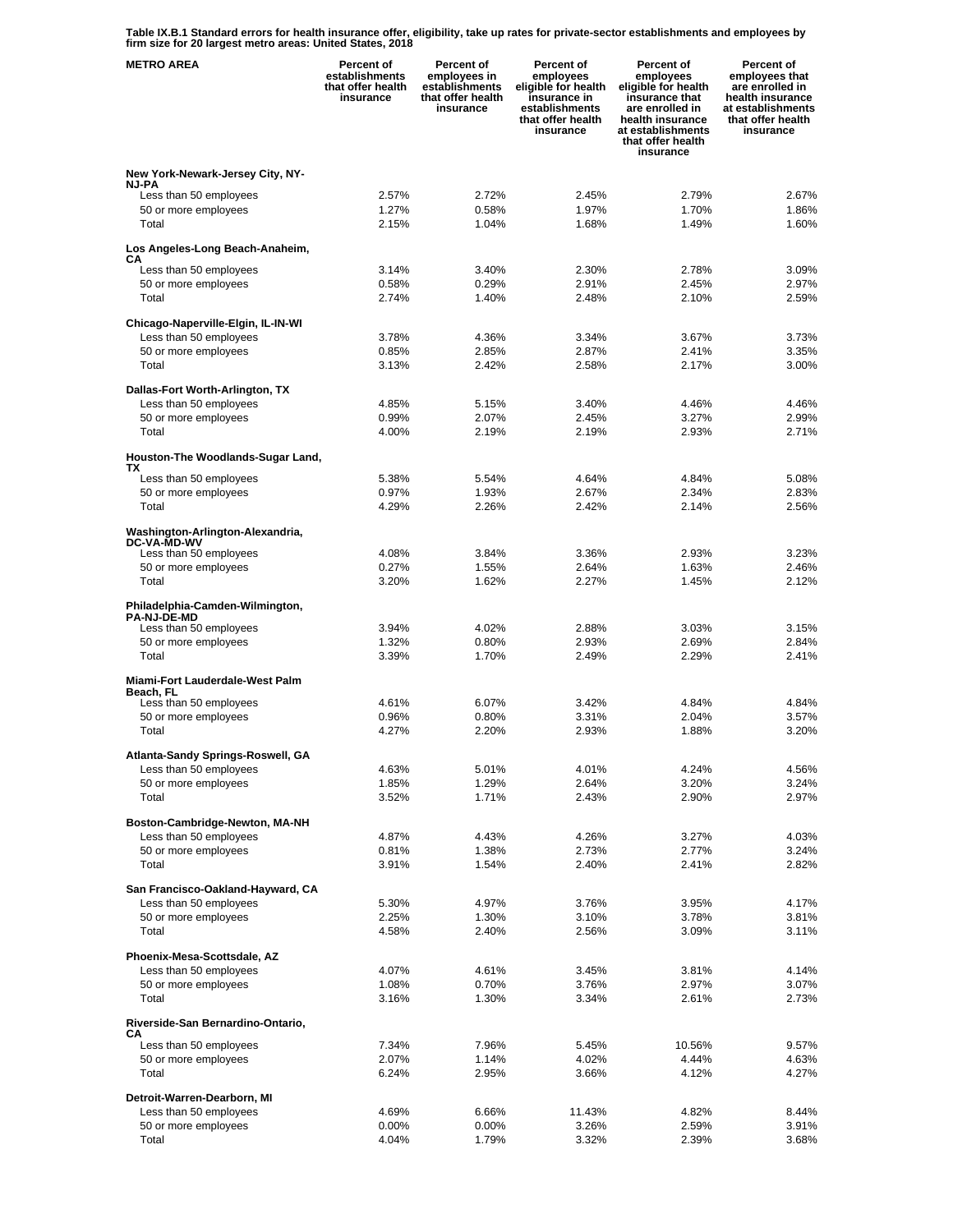**Table IX.B.1 Standard errors for health insurance offer, eligibility, take up rates for private-sector establishments and employees by firm size for 20 largest metro areas: United States, 2018 (cont.)** 

| <b>METRO AREA</b>                          | Percent of<br>establishments<br>that offer health<br>insurance | Percent of<br>employees in<br>establishments<br>that offer health<br>insurance | Percent of<br>employees<br>eligible for health<br>insurance in<br>establishments<br>that offer health<br>insurance | Percent of<br>employees<br>eligible for health<br>insurance that<br>are enrolled in<br>health insurance<br>at establishments<br>that offer health<br>insurance | <b>Percent of</b><br>employees that<br>are enrolled in<br>health insurance<br>at establishments<br>that offer health<br>insurance |
|--------------------------------------------|----------------------------------------------------------------|--------------------------------------------------------------------------------|--------------------------------------------------------------------------------------------------------------------|----------------------------------------------------------------------------------------------------------------------------------------------------------------|-----------------------------------------------------------------------------------------------------------------------------------|
| Seattle-Tacoma-Bellevue, WA                |                                                                |                                                                                |                                                                                                                    |                                                                                                                                                                |                                                                                                                                   |
| Less than 50 employees                     | 4.43%                                                          | 4.74%                                                                          | 4.31%                                                                                                              | 3.75%                                                                                                                                                          | 4.37%                                                                                                                             |
| 50 or more employees                       | 0.22%                                                          | 0.02%                                                                          | 3.29%                                                                                                              | 2.06%                                                                                                                                                          | 3.60%                                                                                                                             |
| Total                                      | 3.57%                                                          | 1.54%                                                                          | 2.81%                                                                                                              | 1.80%                                                                                                                                                          | 3.06%                                                                                                                             |
| Minneapolis-St. Paul-Bloomington,<br>MN-WI |                                                                |                                                                                |                                                                                                                    |                                                                                                                                                                |                                                                                                                                   |
| Less than 50 employees                     | 4.42%                                                          | 4.86%                                                                          | 4.19%                                                                                                              | 2.98%                                                                                                                                                          | 4.20%                                                                                                                             |
| 50 or more employees                       | 1.95%                                                          | 1.17%                                                                          | 2.61%                                                                                                              | 2.81%                                                                                                                                                          | 3.35%                                                                                                                             |
| Total                                      | 3.45%                                                          | 1.62%                                                                          | 2.33%                                                                                                              | 2.47%                                                                                                                                                          | 2.95%                                                                                                                             |
| San Diego-Carlsbad, CA                     |                                                                |                                                                                |                                                                                                                    |                                                                                                                                                                |                                                                                                                                   |
| Less than 50 employees                     | 6.05%                                                          | 7.11%                                                                          | 4.76%                                                                                                              | 6.54%                                                                                                                                                          | 5.48%                                                                                                                             |
| 50 or more employees                       | 4.46%                                                          | 1.96%                                                                          | 3.67%                                                                                                              | 3.17%                                                                                                                                                          | 4.02%                                                                                                                             |
| Total                                      | 5.43%                                                          | 3.30%                                                                          | 3.25%                                                                                                              | 2.93%                                                                                                                                                          | 3.59%                                                                                                                             |
| Tampa-St. Petersburg-Clearwater, FL        |                                                                |                                                                                |                                                                                                                    |                                                                                                                                                                |                                                                                                                                   |
| Less than 50 employees                     | 5.16% *                                                        | 12.04%                                                                         | 4.28%                                                                                                              | 9.58%                                                                                                                                                          | 11.30%                                                                                                                            |
| 50 or more employees                       | 0.27%                                                          | 0.69%                                                                          | 6.77%                                                                                                              | 5.75%                                                                                                                                                          | 5.28%                                                                                                                             |
| Total                                      | 7.12%                                                          | 2.52%                                                                          | 6.42%                                                                                                              | 5.26%                                                                                                                                                          | 5.04%                                                                                                                             |
| Denver-Aurora-Lakewood, CO                 |                                                                |                                                                                |                                                                                                                    |                                                                                                                                                                |                                                                                                                                   |
| Less than 50 employees                     | 5.70%                                                          | 5.51%                                                                          | 5.00%                                                                                                              | 4.32%                                                                                                                                                          | 5.78%                                                                                                                             |
| 50 or more employees                       | 2.60%                                                          | 1.17%                                                                          | 3.19%                                                                                                              | 2.11%                                                                                                                                                          | 2.99%                                                                                                                             |
| Total                                      | 4.41%                                                          | 2.02%                                                                          | 2.81%                                                                                                              | 1.91%                                                                                                                                                          | 2.68%                                                                                                                             |
| St. Louis, MO-IL                           |                                                                |                                                                                |                                                                                                                    |                                                                                                                                                                |                                                                                                                                   |
| Less than 50 employees                     | 6.99%                                                          | 7.17%                                                                          | 3.82%                                                                                                              | 7.39%                                                                                                                                                          | 7.58%                                                                                                                             |
| 50 or more employees                       | 2.91%                                                          | 3.60%                                                                          | 4.01%                                                                                                              | 3.83%                                                                                                                                                          | 4.40%                                                                                                                             |
| Total                                      | 5.44%                                                          | 3.28%                                                                          | 3.36%                                                                                                              | 3.40%                                                                                                                                                          | 3.84%                                                                                                                             |

Source: Agency for Healthcare Research and Quality, Center for Financing, Access and Cost Trends. 2018 Medical Expenditure Panel Survey-Insurance Component.

Note: Definition of each area can be found in the Technical Notes and Survey Documentation.

\* Figure does not meet standard of reliability or precision.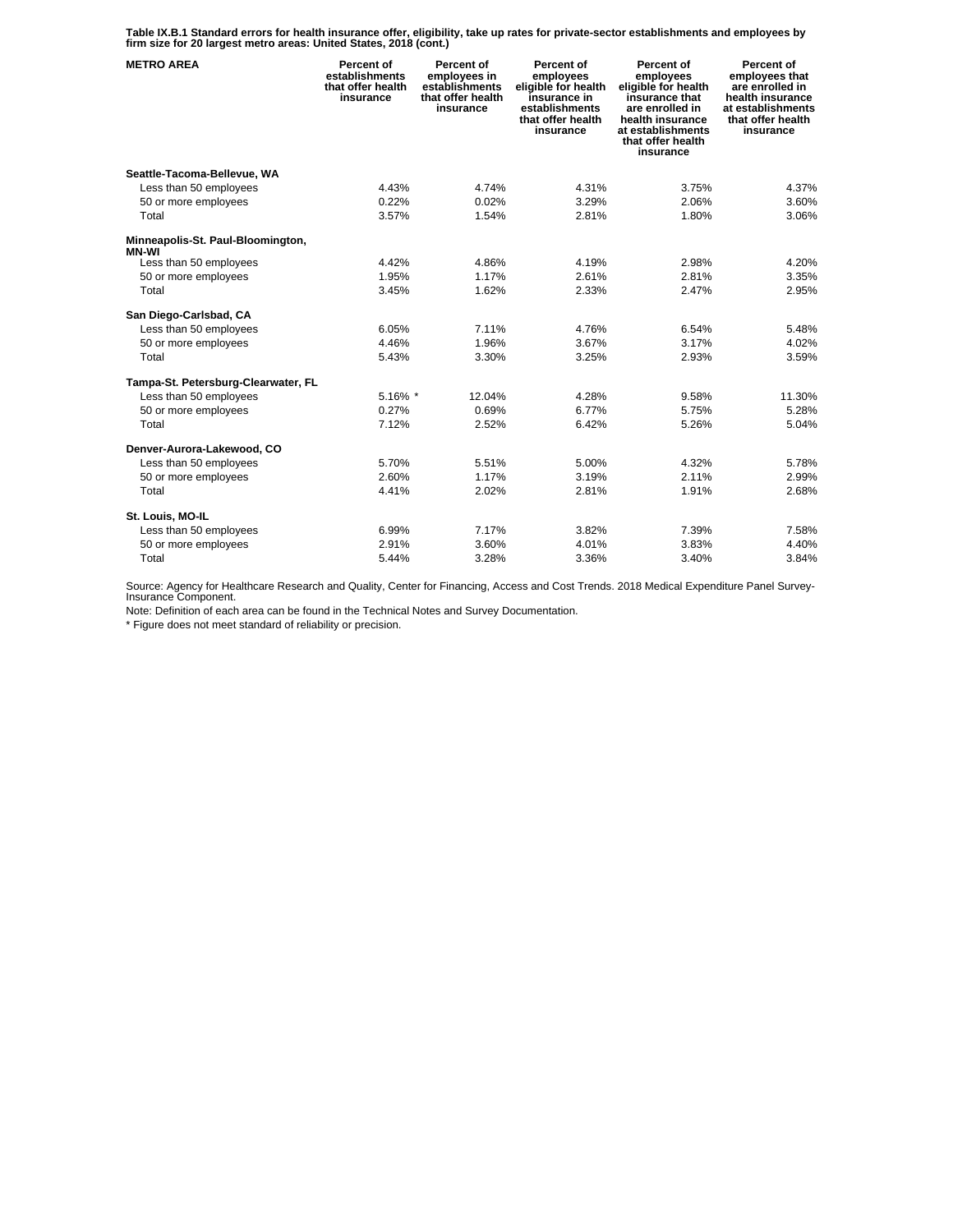**Table IX.B.2 Average total premiums and employee contributions (in dollars) for private-sector establishments by firm size for 20 largest metro areas: United States, 2018** 

| <b>METRO AREA</b>                                         | Single<br>premium | Single<br>contribution | <b>Employee-</b><br>plus-one<br>premium | <b>Employee-</b><br>plus-one<br>contribution | Family<br>premium | Family<br>contribution |
|-----------------------------------------------------------|-------------------|------------------------|-----------------------------------------|----------------------------------------------|-------------------|------------------------|
| New York-Newark-Jersey City, NY-                          |                   |                        |                                         |                                              |                   |                        |
| NJ-PA<br>Less than 50 employees                           | 8,658             | 1,575                  | 16,573                                  | 4,243                                        | 23,865            | 4,741                  |
| 50 or more employees                                      | 7,621             | 1,591                  | 15,288                                  | 3.570                                        | 22,860            | 5,257                  |
| Total                                                     | 7,826             | 1,588                  | 15,448                                  | 3,654                                        | 23,018            | 5,176                  |
| Los Angeles-Long Beach-Anaheim,<br>CА                     |                   |                        |                                         |                                              |                   |                        |
| Less than 50 employees                                    | 5,773             | 950                    | 12,374                                  | 3,434                                        | 16,517            | 5,737                  |
| 50 or more employees                                      | 6,655             | 1,195                  | 13,058                                  | 3,325                                        | 19,353            | 4,860                  |
| Total                                                     | 6,456             | 1,140                  | 12,960                                  | 3,341                                        | 18,959            | 4,982                  |
| Chicago-Naperville-Elgin, IL-IN-WI                        |                   |                        |                                         |                                              |                   |                        |
| Less than 50 employees                                    | 7,216             | 1,499                  | 13,237                                  | 2,790                                        | 21,705            | 6,931                  |
| 50 or more employees<br>Total                             | 6,971<br>7,005    | 1,652<br>1,631         | 13,092<br>13,104                        | 3,278<br>3,236                               | 20,266<br>20,420  | 5,254<br>5,434         |
|                                                           |                   |                        |                                         |                                              |                   |                        |
| Dallas-Fort Worth-Arlington, TX<br>Less than 50 employees |                   |                        |                                         |                                              |                   | 7,346                  |
| 50 or more employees                                      | 7,079<br>6,352    | 1,295<br>1,335         | 10,615<br>13,654                        | 5,118<br>4,201                               | 19,392<br>19,164  | 5,692                  |
| Total                                                     | 6,446             | 1,330                  | 13,443                                  | 4,264                                        | 19,179            | 5,806                  |
| Houston-The Woodlands-Sugar Land,                         |                   |                        |                                         |                                              |                   |                        |
| TХ                                                        |                   |                        |                                         |                                              |                   |                        |
| Less than 50 employees<br>50 or more employees            | 6,096<br>6,940    | 1,017<br>1,472         | 14,639<br>14,628                        | 3,876<br>4,031                               | 18,249<br>20,099  | 6,184<br>5,689         |
| Total                                                     | 6,827             | 1,411                  | 14,629                                  | 4,015                                        | 19,890            | 5,745                  |
| Washington-Arlington-Alexandria,                          |                   |                        |                                         |                                              |                   |                        |
| <b>DC-VA-MD-WV</b><br>Less than 50 employees              | 7,081             | 1,515                  | 13,742                                  | 5,232                                        | 19,927            | 8,486                  |
| 50 or more employees                                      | 6,961             | 1,620                  | 13,949                                  | 4,154                                        | 20,423            | 6,325                  |
| Total                                                     | 6,984             | 1,600                  | 13,914                                  | 4,339                                        | 20,360            | 6,602                  |
| Philadelphia-Camden-Wilmington,<br><b>PA-NJ-DE-MD</b>     |                   |                        |                                         |                                              |                   |                        |
| Less than 50 employees                                    | 6,212             | 1,406                  | 14,099                                  | 3,463                                        | 20,572            | 6,707                  |
| 50 or more employees                                      | 7,254             | 1,418                  | 14,122                                  | 3,279                                        | 22,046            | 6,358                  |
| Total                                                     | 7,051             | 1,415                  | 14,119                                  | 3,305                                        | 21,830            | 6,409                  |
| Miami-Fort Lauderdale-West Palm<br>Beach, FL              |                   |                        |                                         |                                              |                   |                        |
| Less than 50 employees                                    | 6,983             | 1,477                  | 16,969                                  | 3,402                                        | 20,211            | 5,922                  |
| 50 or more employees                                      | 5,804             | 1,407                  | 12,408                                  | 3,688                                        | 17,596            | 5,467                  |
| Total                                                     | 6,001             | 1,419                  | 12,977                                  | 3,652                                        | 17,852            | 5,512                  |
| Atlanta-Sandy Springs-Roswell, GA                         |                   |                        |                                         |                                              |                   |                        |
| Less than 50 employees                                    | 6,431             | 1,514                  | 12,708                                  | 3.827                                        | 15,758<br>18,798  | 7,381<br>5,794         |
| 50 or more employees<br>Total                             | 6,616<br>6,595    | 1,494<br>1,496         | 13,023<br>12,990                        | 3,499<br>3,534                               | 18,584            | 5,906                  |
|                                                           |                   |                        |                                         |                                              |                   |                        |
| Boston-Cambridge-Newton, MA-NH<br>Less than 50 employees  | 7,092             | 1,689                  | 13,958                                  | 4,253                                        | 18,990            | 5,188                  |
| 50 or more employees                                      | 7,512             | 1,851                  | 15,281                                  | 4,039                                        | 22,995            | 5,858                  |
| Total                                                     | 7,445             | 1,825                  | 15,119                                  | 4,065                                        | 22,401            | 5,758                  |
| San Francisco-Oakland-Hayward, CA                         |                   |                        |                                         |                                              |                   |                        |
| Less than 50 employees                                    | 6,744             | 785                    | 15,515                                  | 3,004                                        | 20,884            | 3,759                  |
| 50 or more employees<br>Total                             | 6,752<br>6,750    | 1,259<br>1,134         | 12,936<br>13,216                        | 3,894<br>3,797                               | 20,579<br>20,642  | 5,228<br>4,924         |
| Phoenix-Mesa-Scottsdale, AZ                               |                   |                        |                                         |                                              |                   |                        |
| Less than 50 employees                                    | 6,182             | 1,313                  | 11,880                                  | 4,170                                        | 17,748            | 5,167                  |
| 50 or more employees                                      | 6,180             | 1,650                  | 12,876                                  | 3,920                                        | 19,342            | 5,914                  |
| Total                                                     | 6,180             | 1,601                  | 12,747                                  | 3,952                                        | 19,130            | 5,815                  |
| Riverside-San Bernardino-Ontario,<br>СA                   |                   |                        |                                         |                                              |                   |                        |
| Less than 50 employees                                    | 5,795             | 563 *                  | 10,147                                  | $1,820$ *                                    | 13,981            | $5,910*$               |
| 50 or more employees<br>Total                             | 6,301<br>6,247    | 1,434<br>1,342         | 13,821<br>13,569                        | 3,524<br>3,407                               | 19,017<br>18,169  | 5,301<br>5,404         |
|                                                           |                   |                        |                                         |                                              |                   |                        |
| Detroit-Warren-Dearborn, MI<br>Less than 50 employees     | 6,845             | 1,392                  | 10,979                                  | 2,336                                        | 16,635            | $3,044$ *              |
| 50 or more employees                                      | 6,300             | 1,543                  | 13,445                                  | 3,477                                        | 17,969            | 4,068                  |
| Total                                                     | 6,360             | 1,526                  | 13,200                                  | 3,364                                        | 17,821            | 3,955                  |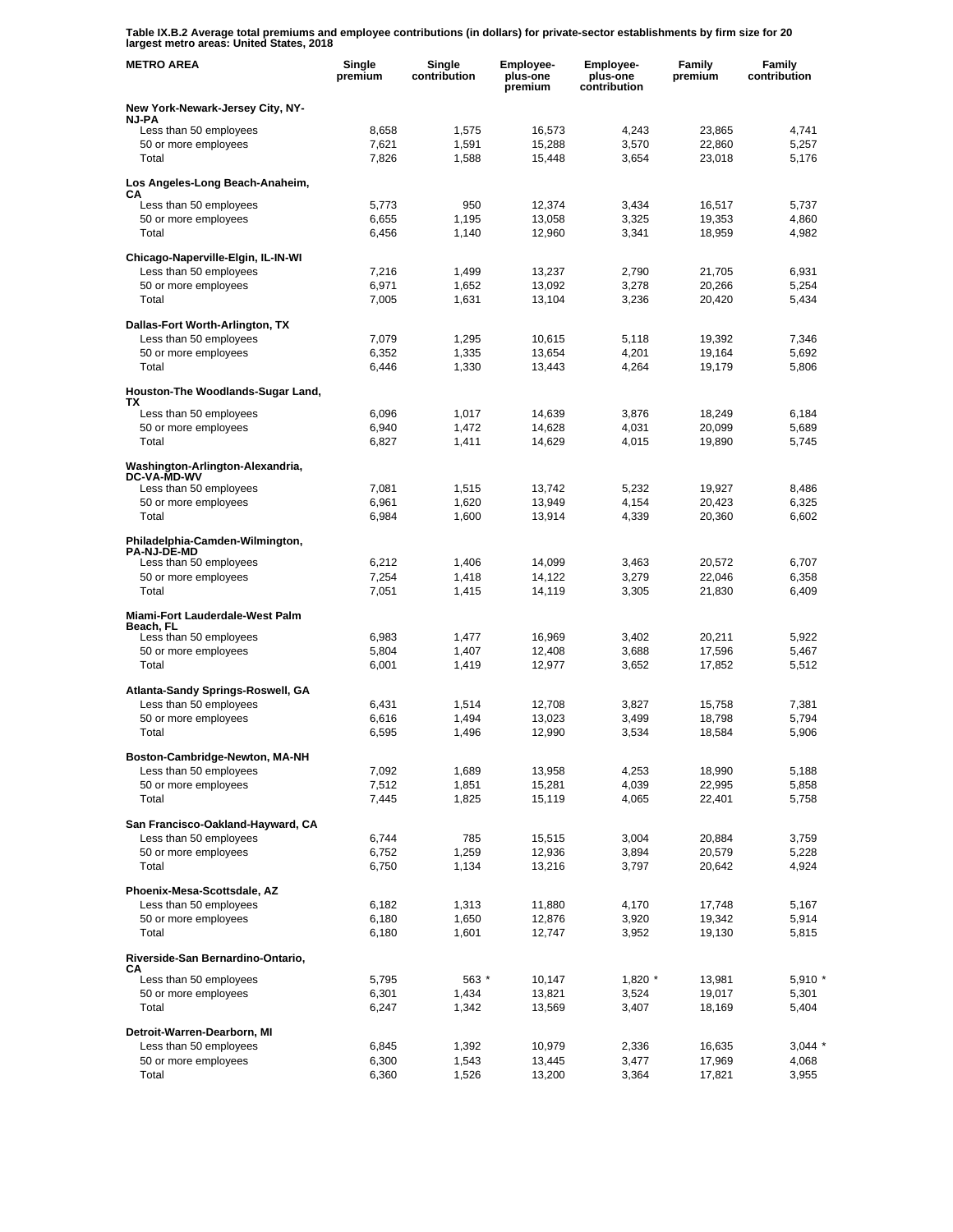**Table IX.B.2 Average total premiums and employee contributions (in dollars) for private-sector establishments by firm size for 20 largest metro areas: United States, 2018 (cont.)** 

| <b>METRO AREA</b>                          | Single<br>premium | Single<br>contribution | <b>Employee-</b><br>plus-one<br>premium | <b>Employee-</b><br>plus-one<br>contribution | Family<br>premium | Family<br>contribution |
|--------------------------------------------|-------------------|------------------------|-----------------------------------------|----------------------------------------------|-------------------|------------------------|
| Seattle-Tacoma-Bellevue, WA                |                   |                        |                                         |                                              |                   |                        |
| Less than 50 employees                     | 6.182             | 1.015                  | 11.970                                  | 4.561                                        | 16.872            | 6.732                  |
| 50 or more employees                       | 6,751             | 868                    | 12.892                                  | 2,319                                        | 18.926            | 3,108                  |
| Total                                      | 6,618             | 903                    | 12,794                                  | 2,556                                        | 18,663            | 3,573                  |
| Minneapolis-St. Paul-Bloomington,<br>MN-WI |                   |                        |                                         |                                              |                   |                        |
| Less than 50 employees                     | 6.163             | 1,420                  | 11,010                                  | 4.330                                        | 16.920            | 7.015                  |
| 50 or more employees                       | 6,629             | 1,525                  | 13,417                                  | 3,674                                        | 19,314            | 5,584                  |
| Total                                      | 6,550             | 1,507                  | 13,281                                  | 3.711                                        | 19,005            | 5.769                  |
| San Diego-Carlsbad, CA                     |                   |                        |                                         |                                              |                   |                        |
| Less than 50 employees                     | 6,296             | $1,574$ *              | 14,370                                  | 6,669 $*$                                    | 16,060            | 7,235 *                |
| 50 or more employees                       | 7.220             | 1.404                  | 13.587                                  | 3.212                                        | 20.425            | 5,233                  |
| Total                                      | 7,085             | 1,429                  | 13,671                                  | 3.581                                        | 20,096            | 5,384                  |
| Tampa-St. Petersburg-Clearwater, FL        |                   |                        |                                         |                                              |                   |                        |
| Less than 50 employees                     | 7,207             | 1,396                  | 11,784                                  | 6,912                                        | 18,794            | 2,336 *                |
| 50 or more employees                       | 8.189             | 1.604                  | 15.577                                  | 5.244                                        | 22.523            | 7.765                  |
| Total                                      | 8,093             | 1,583                  | 15,128                                  | 5,441                                        | 22,119            | 7,176                  |
| Denver-Aurora-Lakewood, CO                 |                   |                        |                                         |                                              |                   |                        |
| Less than 50 employees                     | 5,721             | 550                    | 11,092                                  | 2,870 *                                      | 14,537            | 4,544                  |
| 50 or more employees                       | 6,293             | 1,394                  | 12.601                                  | 3.426                                        | 18.796            | 5.067                  |
| Total                                      | 6,190             | 1,241                  | 12,435                                  | 3,365                                        | 18,270            | 5,002                  |
| St. Louis, MO-IL                           |                   |                        |                                         |                                              |                   |                        |
| Less than 50 employees                     | 7,853             | 1,676 *                | 12,431                                  | 3,196                                        | 14,847            | 3,578 *                |
| 50 or more employees                       | 7,054             | 1,275                  | 13,703                                  | 3,247                                        | 21,478            | 5,190                  |
| Total                                      | 7,195             | 1,346                  | 13,495                                  | 3,238                                        | 19,934            | 4,814                  |

Source: Agency for Healthcare Research and Quality, Center for Financing, Access and Cost Trends. 2018 Medical Expenditure Panel Survey-Insurance Component.

Note: Definition of each area can be found in the Technical Notes and Survey Documentation.

\* Figure does not meet standard of reliability or precision.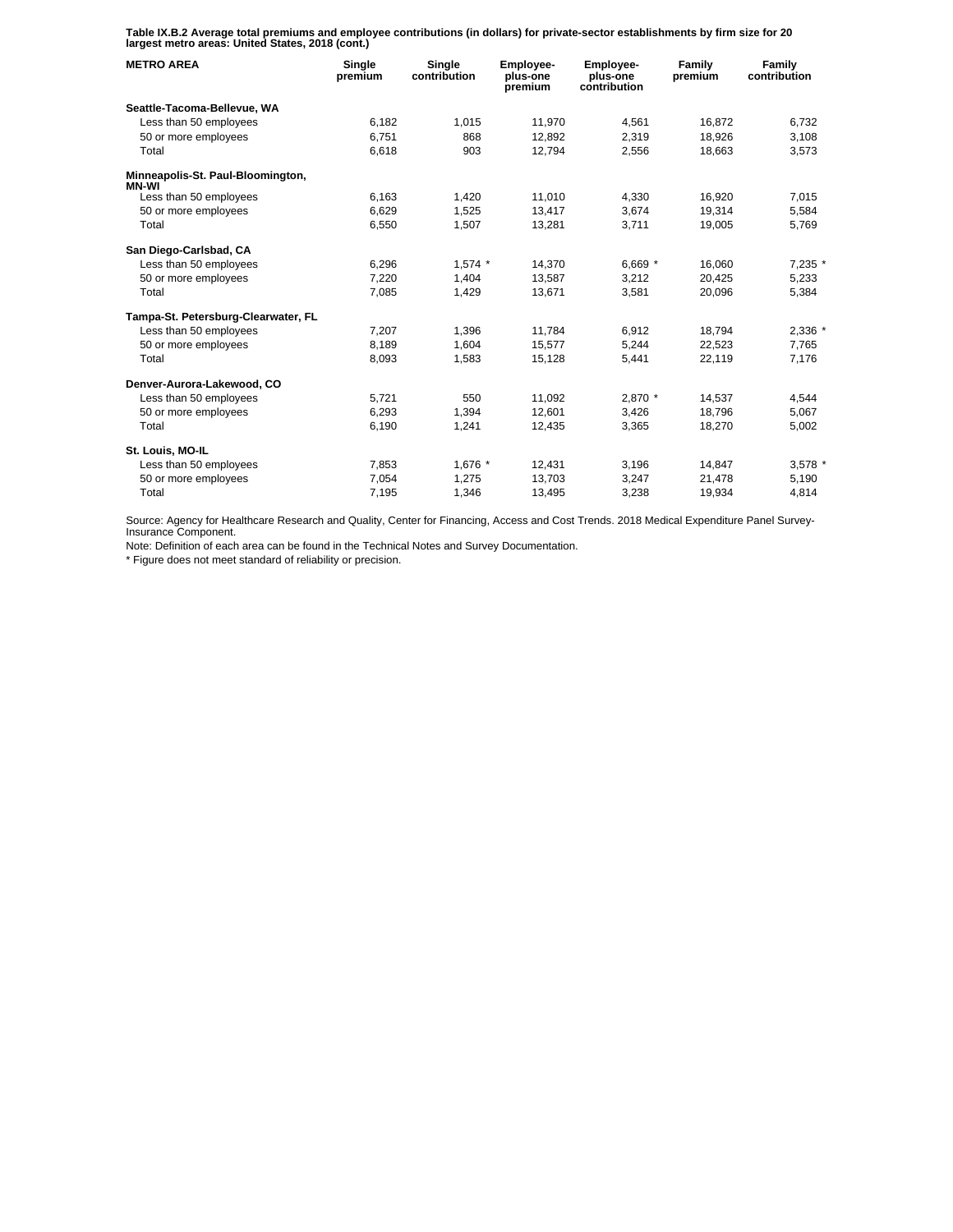**Table IX.B.2 Standard errors for average total premiums and employee contributions (in dollars) for private-sector establishments by firm size for 20 largest metro areas: United States, 2018** 

| <b>METRO AREA</b>                                           | Single<br>premium | Single<br>contribution | Employee-<br>plus-one<br>premium | Employee-<br>plus-one<br>contribution | Family<br>premium | Family<br>contribution |
|-------------------------------------------------------------|-------------------|------------------------|----------------------------------|---------------------------------------|-------------------|------------------------|
| New York-Newark-Jersey City, NY-                            |                   |                        |                                  |                                       |                   |                        |
| <b>NJ-PA</b><br>Less than 50 employees                      | 333               | 217                    | 800                              | 614                                   | 1,215             | 840                    |
| 50 or more employees                                        | 247               | 80                     | 419                              | 183                                   | 720               | 340                    |
| Total                                                       | 207               | 77                     | 379                              | 179                                   | 635               | 315                    |
| Los Angeles-Long Beach-Anaheim,<br>CА                       |                   |                        |                                  |                                       |                   |                        |
| Less than 50 employees                                      | 251               | 116                    | 804                              | 618                                   | 1,012             | 908                    |
| 50 or more employees                                        | 152               | 88                     | 319                              | 209                                   | 535               | 322                    |
| Total                                                       | 132               | 73                     | 296                              | 200                                   | 483               | 310                    |
| Chicago-Naperville-Elgin, IL-IN-WI                          |                   |                        |                                  |                                       |                   |                        |
| Less than 50 employees<br>50 or more employees              | 397<br>170        | 233<br>78              | 1,052<br>490                     | 601<br>177                            | 1,595<br>658      | 1,760<br>510           |
| Total                                                       | 156               | 75                     | 457                              | 170                                   | 615               | 499                    |
| Dallas-Fort Worth-Arlington, TX                             |                   |                        |                                  |                                       |                   |                        |
| Less than 50 employees                                      | 426               | 212                    | 805                              | 894                                   | 1,661             | 1,596                  |
| 50 or more employees                                        | 243               | 121                    | 522                              | 427                                   | 528               | 440                    |
| Total                                                       | 220               | 108                    | 502                              | 402                                   | 505               | 430                    |
| Houston-The Woodlands-Sugar Land,<br>TХ                     |                   |                        |                                  |                                       |                   |                        |
| Less than 50 employees                                      | 491               | 225                    | 1,512                            | 939                                   | 1,146             | 1,113                  |
| 50 or more employees                                        | 341               | 92                     | 504                              | 302                                   | 1,553             | 645                    |
| Total                                                       | 306               | 85                     | 478                              | 288                                   | 1,373             | 588                    |
| Washington-Arlington-Alexandria,<br><b>DC-VA-MD-WV</b>      |                   |                        |                                  |                                       |                   |                        |
| Less than 50 employees                                      | 442               | 148                    | 915                              | 736                                   | 689               | 1,075                  |
| 50 or more employees<br>Total                               | 216<br>195        | 85<br>74               | 425<br>385                       | 216<br>225                            | 617<br>547        | 302<br>306             |
| Philadelphia-Camden-Wilmington,                             |                   |                        |                                  |                                       |                   |                        |
| <b>PA-NJ-DE-MD</b><br>Less than 50 employees                | 290               | 181                    | 953                              | 712                                   | 789               | 1,176                  |
| 50 or more employees                                        | 149               | 87                     | 446                              | 294                                   | 572               | 542                    |
| Total                                                       | 141               | 79                     | 407                              | 272                                   | 511               | 493                    |
| Miami-Fort Lauderdale-West Palm<br>Beach, FL                |                   |                        |                                  |                                       |                   |                        |
| Less than 50 employees                                      | 397               | 300                    | 1,685                            | 913                                   | 1,474             | 1,435                  |
| 50 or more employees<br>Total                               | 210<br>193        | 77<br>82               | 351<br>478                       | 261<br>257                            | 430<br>432        | 415<br>401             |
|                                                             |                   |                        |                                  |                                       |                   |                        |
| Atlanta-Sandy Springs-Roswell, GA<br>Less than 50 employees | 350               | 266                    | 1,321                            | 1,085                                 | 1,300             | 1,171                  |
| 50 or more employees                                        | 225               | 94                     | 406                              | 276                                   | 453               | 310                    |
| Total                                                       | 204               | 88                     | 390                              | 273                                   | 431               | 296                    |
| Boston-Cambridge-Newton, MA-NH                              |                   |                        |                                  |                                       |                   |                        |
| Less than 50 employees                                      | 361               | 228                    | 1,272                            | 754                                   | 1,392             | 1,050                  |
| 50 or more employees                                        | 388               | 130                    | 1,095                            | 290                                   | 1,745             | 298                    |
| Total                                                       | 332               | 115                    | 981                              | 270                                   | 1,557             | 302                    |
| San Francisco-Oakland-Hayward, CA                           |                   |                        |                                  |                                       |                   |                        |
| Less than 50 employees<br>50 or more employees              | 422<br>202        | 203<br>112             | 1,139<br>506                     | 758<br>481                            | 2,093<br>584      | 941<br>797             |
| Total                                                       | 186               | 101                    | 474                              | 439                                   | 634               | 655                    |
| Phoenix-Mesa-Scottsdale, AZ                                 |                   |                        |                                  |                                       |                   |                        |
| Less than 50 employees                                      | 365               | 188                    | 917                              | 645                                   | 1,338             | 1,229                  |
| 50 or more employees                                        | 187               | 111                    | 306                              | 352                                   | 473               | 517                    |
| Total                                                       | 168               | 97                     | 292                              | 318                                   | 453               | 476                    |
| Riverside-San Bernardino-Ontario,<br>CА                     |                   |                        |                                  |                                       |                   |                        |
| Less than 50 employees                                      | 662<br>315        | $342 *$                | 2,784<br>1,095                   | 708 *                                 | 1,612<br>836      | $2,139$ *<br>527       |
| 50 or more employees<br>Total                               | 291               | 135<br>129             | 1,073                            | 331<br>314                            | 807               | 571                    |
|                                                             |                   |                        |                                  |                                       |                   |                        |
| Detroit-Warren-Dearborn, MI<br>Less than 50 employees       | 493               | 399                    | 1,656                            | 551                                   | 1,132             | $1,042$ *              |
| 50 or more employees                                        | 198               | 158                    | 583                              | 377                                   | 631               | 384                    |
| Total                                                       | 185               | 147                    | 556                              | 347                                   | 572               | 366                    |